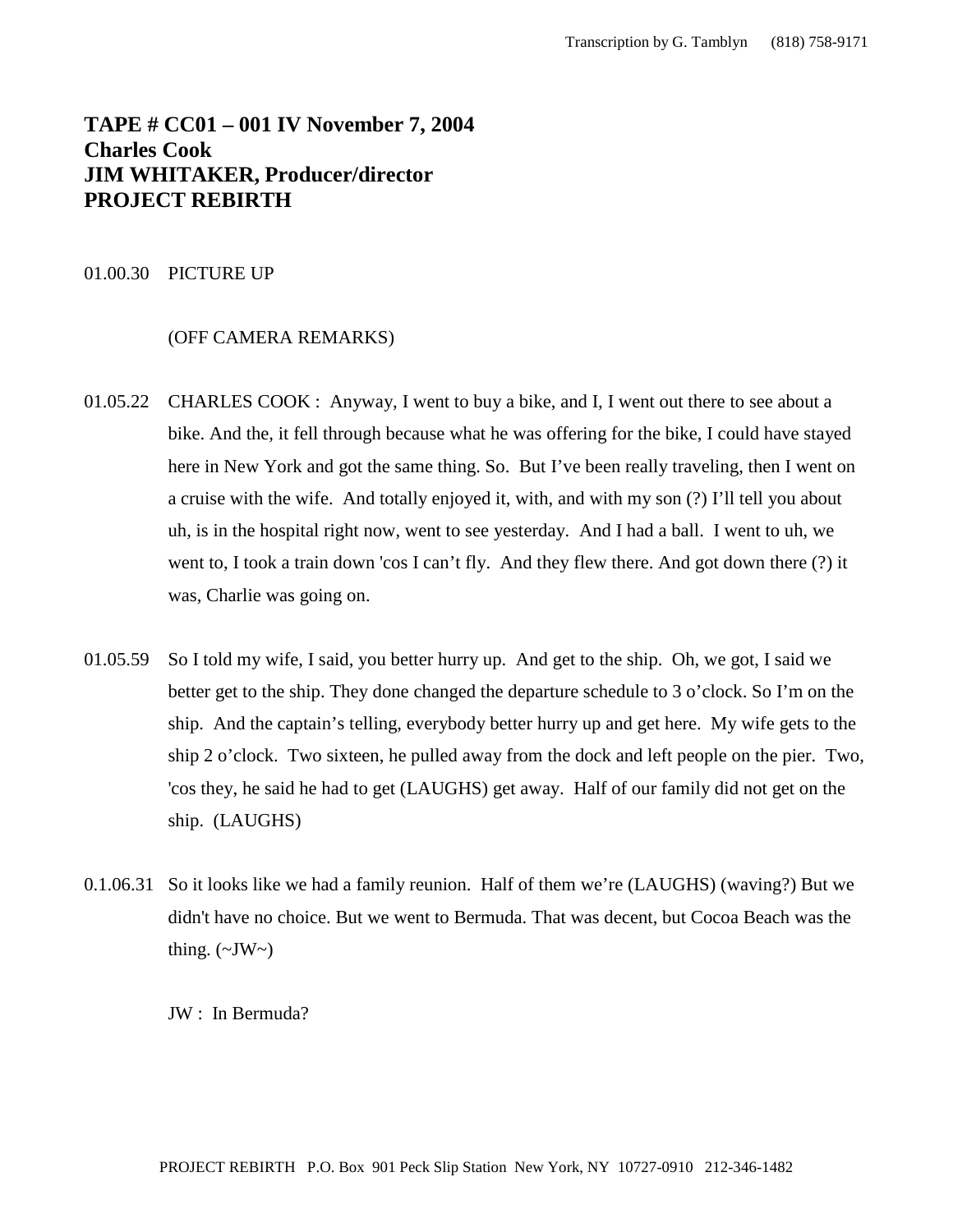- 01.06.48 CHARLES COOK : No, it's another island by itself. It's uh, owned by Royal Caribbean, an they have a set up, 'cos what they do when you get there, the crew goes ashore and just like you would normally have uh, eat sort of on the ship that day, you eat everything that's set up there, you eat there.
- 01.07.05 So I had to go on in and I came back and I told my wife, I said, they were bringing all this stuff. I said, all you need is a bathing suit if, if you can wear less than that, take that. 'Cos everything's set up. It was just (?) went snorkeling, which I couldn't really do too well 'cos my ear was bothering. But I went jet skiing, and (?) diving and all that, it was (?)

JW : You got on the back of the boat and did that?

CHARLES COOK : Yeah.

JW : I'm really interested in that.

01.07.31 CHARLES COOK : Oh, it's so much fun. I felt like cutting loose and (?) jumping in the water, letting go. Yeah, I mean.

JW : Can you do that?

CHARLES COOK : No, you can't do that, they don't want you to do that, yeah. but you're up too high. But it's, it's so much fun. And that jet skiing. Oh, I was, I can't swim. I jumped in the water in the, I just jumped in, I didn't care. You know I can't swim but you had to have a life preserver on, but I had a ball. It was so sweet. I'm going again. I'm taking somebody's daughter soon (LAUGHS).

(OFF CAMERA REMARKS)

JW : What about your ear?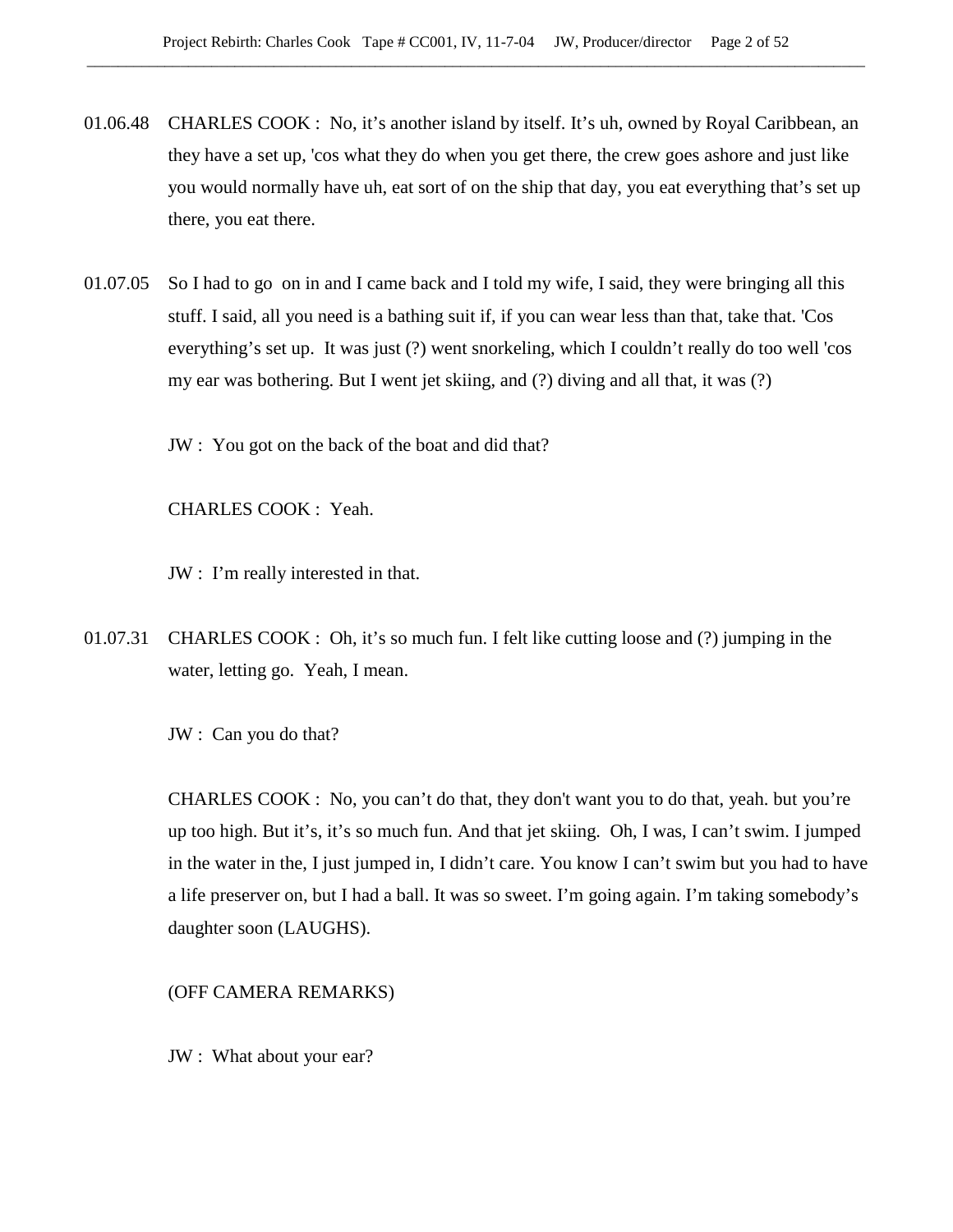01.09.41 CHARLES COOK : Oh, I have uh, tinnitus. I got struck by a truck and because of it, it's uh, my ear constantly rings. And uh, excuse me, you see me doing this. That's just to pop my ear (?). But it's something I have to live with. It's real bad.

JW : Is it ringing now?

01.09.31 CHARLES COOK : Oh, definitely. Yeah. and it, this quietness in here does not help. It's worse. I, I know, uh, most of the times at night, I'm awake. I sleep during the day time mostly. And it, because of this my whole sleeping habits changed.

JW : You sleep in the day?

01.09.50 CHARLES COOK : Most of the time. (~JW~) Because it's noise and I can put the TV up and all that, and the noise, I can go to sleep. That's another thing I found out that riding the trains helps 'cos I, the noise of the train I can sleep on the trains. So it does, so it's, being as I can't fly no more because of the tinnitus I, the train's a decent way to go.  $(\sim I \sim)$  Takes longer, but it's OK.

## (OFF CAMERA REMARKS)

JW : What else is going on?

01.11.12 CHARLES COOK : Uh, we discussed the electoral thing. Uh, and I was telling you that I think uh, we have stepped back to 1960, '50's, because when Bush puts these four people, five people in the, those robes on the Supreme Court, we're in trouble. Women's rights gonna be locked down, a lot of stuff. It's gonna be terrible. And I don't believe in gay marriage, but I believe people should have a choice to do what they want to do. And he's gonna not make it, he's gonna put that, that is a law that you can't have it, so. I think he, the government is stepping beyond their means when they do stuff like that.

JW : Where were you on the election?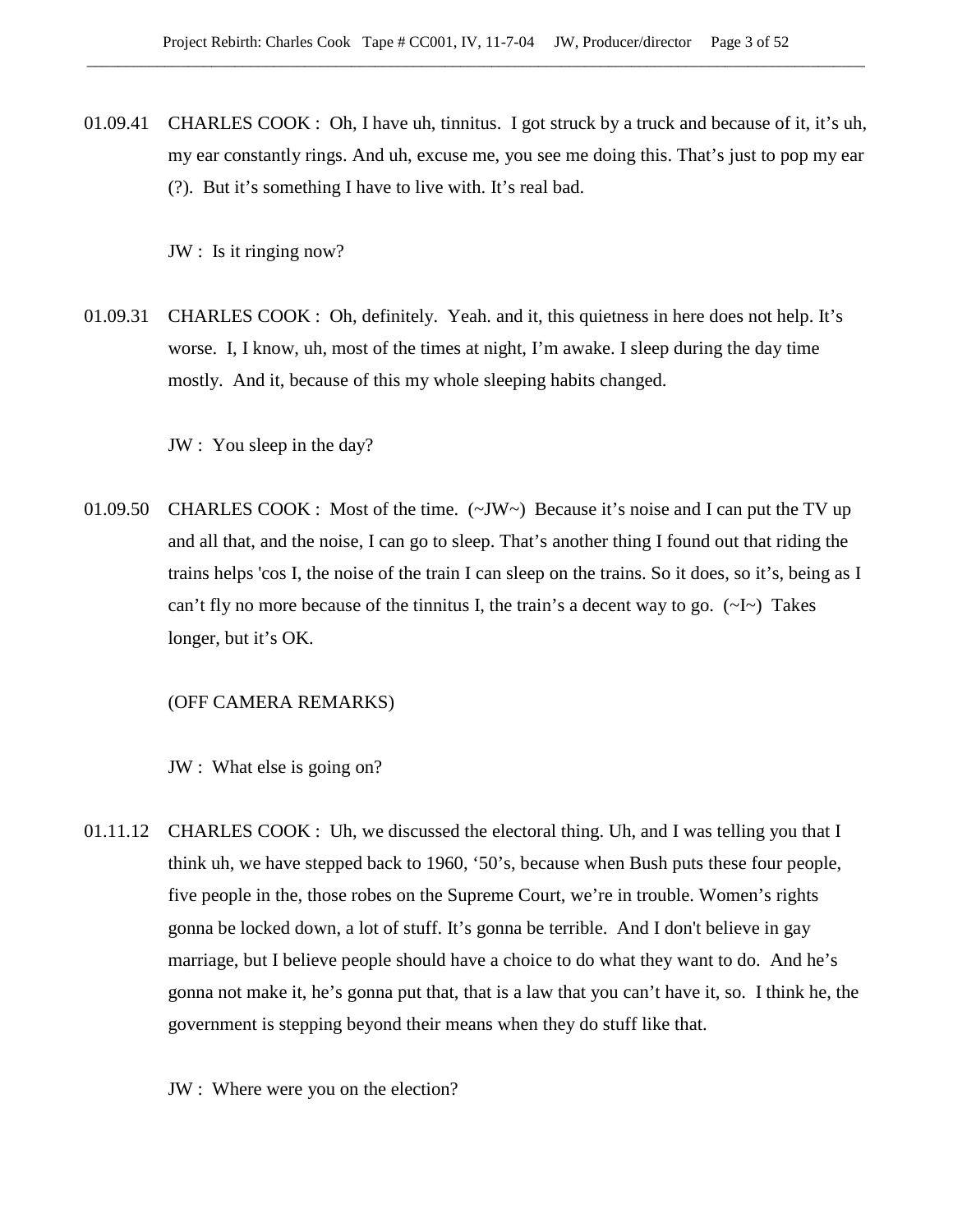01.11.54 CHARLES COOK : Where was I?  $(\sim JW \sim)$  I was in Brooklyn, during the election. I went o, had to vote. And uh,  $(\sim I \sim)$ 

JW : You vote in Brooklyn?

- 01.12.02 CHARLES COOK : Yeah, well, that's where my wife lives. (~JW~) I never. (~JW~) yeah, that's' where my wife lives, and that's where my legal address is. Even though it's gonna make me look like a bum. But she knows I'm with another woman all these years, so. But I did take her on a cruise, though (LAUGHS). They say, how's he living? He's a dirty dog. But he's honest (LAUGHS).
- 01.12.31 Oh, gosh.

# (OFF CAMERA REMARKS)

01.12.53 CHARLES COOK : Ok. For the record, I'm a, I have a flea collar and been had one for years. I'm officially licensed dog. (LAUGHS) (~JW~) And if it's anything better than a woman, JC took it with him. (LAUGHS) Ok. That's (official?)

JW : What else?

- 01.13.14 CHARLES COOK : And so uh, that was my year was like mostly, I did a lot of traveling. Uh, I'm uh, currently getting ready to uh, do some work with the Red Cross. Uh, (behind?) 9-11 I just started feeling I wanted to be of service. Well, we, I feel there's gonna be another disaster somewhere along the line.
- 01.13.35 Not that I'm afraid of it, but I'm anticipating it. Uh, I don't go nowhere now without a flashlight, 'cos I think something's gonna happen soon. Uh.
	- JW : You have one here?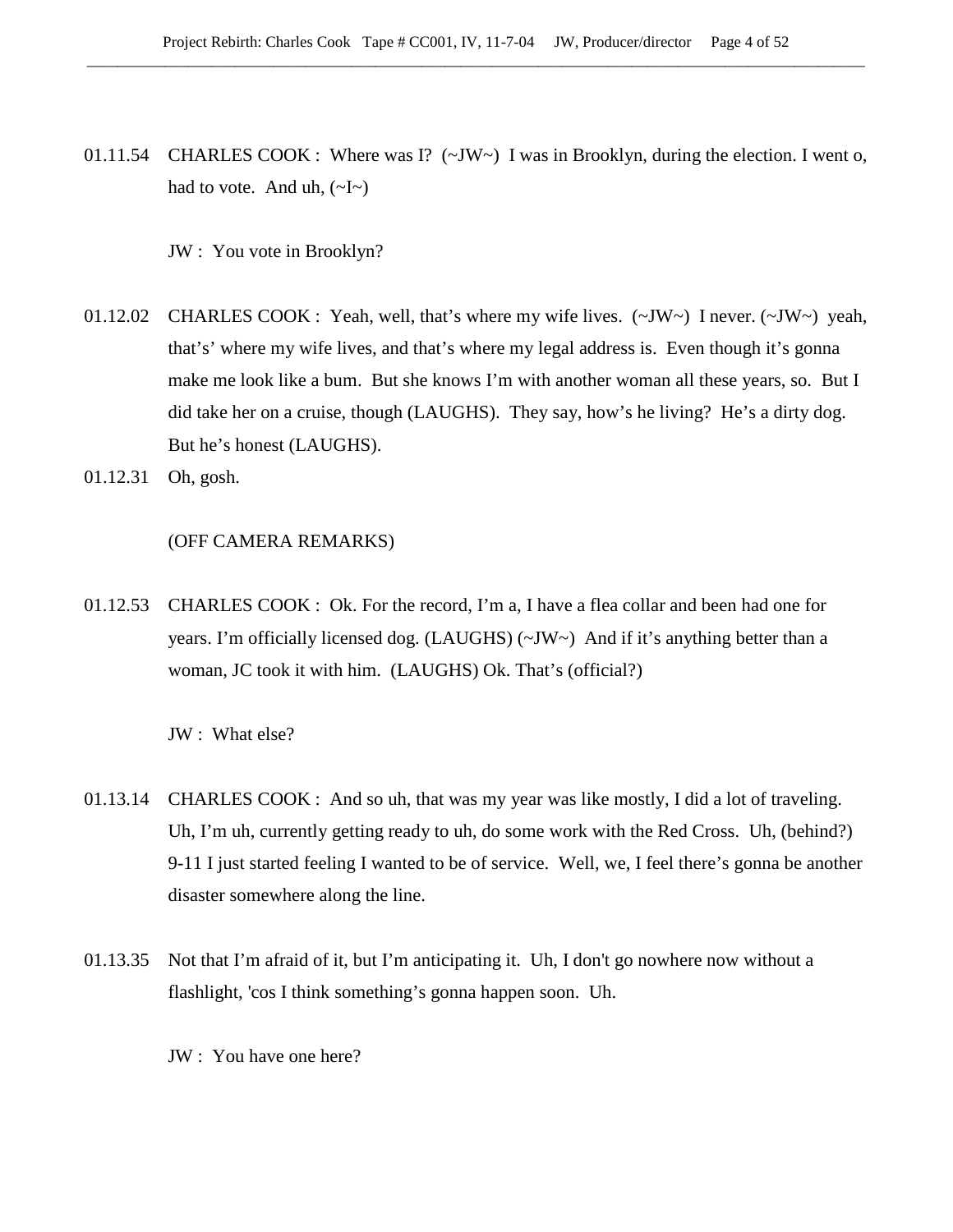CHARLES COOK : Yeah, I'll keep one. I keep, I, I, since that day I've never gone without a flashlight. Uh.

#### (OFF CAMERA REMARKS)

JW : What do you think every day when you put a flashlight in your bag?

- 01.14.05 CHARLES COOK : It's just so that safe, if we had a power failure (?) I would have had one then. Anything can happen. Uh, so this way you could be in a bad situation, at least you can see the lights go out, where you're at, what's going on? You know, I have a good \$10 little flashlight, and I keep it with me, which is nothing wrong with that.
- 01.14.27 But I'm supposed to be on the uh, disaster response team for the Red Cross there. I'm taking some courses for building structure and assessment. Uh, mass destruction, weapons of mass destruction, learning difference ones. And a couple of other courses for uh, for family uh, help, supposed to in case I can go in and assess their needs in case uh, they burning it out or whatever. And I'm gonna be riding and driving the command truck. That's what they have me geared to do.
- 01.15.00 I'm on the national uh, Red Cross, but I wasn't on the New York red cross. So now they, New York has asked me to join them.

JW : Were you asked?

01.15.10 CHARLES COOK : No, they asked me, they sent me a letter, asking me, recently. You know, and I just hadn't had time to start the classes (CLEARS THROAT) completely. I got one of the courses (?) now, but I got to get into it more. I'll be doing that in the next couple of weeks. Now that things are slowing down. And then I'll be giving my time maybe twice a week, something, you know?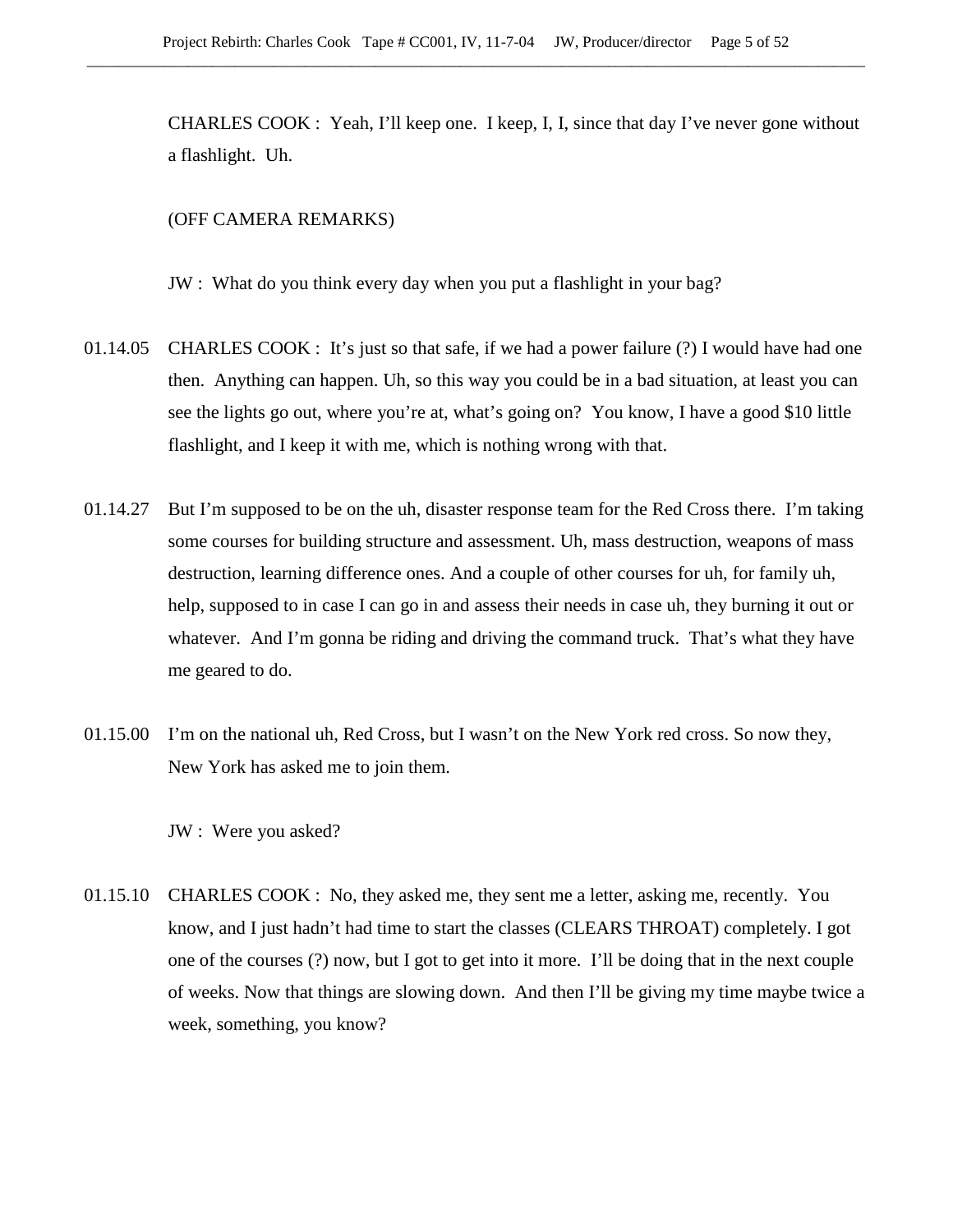01.15.31 I'll be on call. So that's all I'm doing. Just being a bum, playing pinochle as always. And I'm starting to play chess again. I'm getting whipped up right now, but I'm starting to whip back. Been off my game. You know?

> JW : Do you have any thoughts about the Red Cross? Is it something you would have done before?

01.16.01 CHARLES COOK : No, I would never have done it before 9-11. I never was uh, committed to any of those things, those activities. Not that I didn't think they had uh, decent jobs, but. Uh, I'm thinking about those things. It's got me going back to school, studying. I'm redoing, I'm home with a book learning to retie knots and stuff because you need to know, never know when those kinds of things will come in handy.

JW : What were the other things you were thinking of?

- 01.16.34 CHARLES COOK : Oh, I was just. I was just thinking about just doing, doing some national home security stuff. I know, I know two people that I'm with them now. Uh, you met one of them. The fellow that had, that built, made the American flag with all the names on it that was on the trip? He's uh, with them now.
- 01.16.56 And he asked me, said come on, boy. (?) decided to do that. And I might just do that. You know. I got time. So. Might as well be of service doing something.

JW : Do you think about 9-11 much?

01.17.13 CHARLES COOK : Only when somebody brings it up. Uh, when uh. When it, the week came up, of course. I thought about it, of course, when I had to go to the uh, 9-11 has a program uh, where they evaluate your health up at Mount Sinai, which I just recently went to.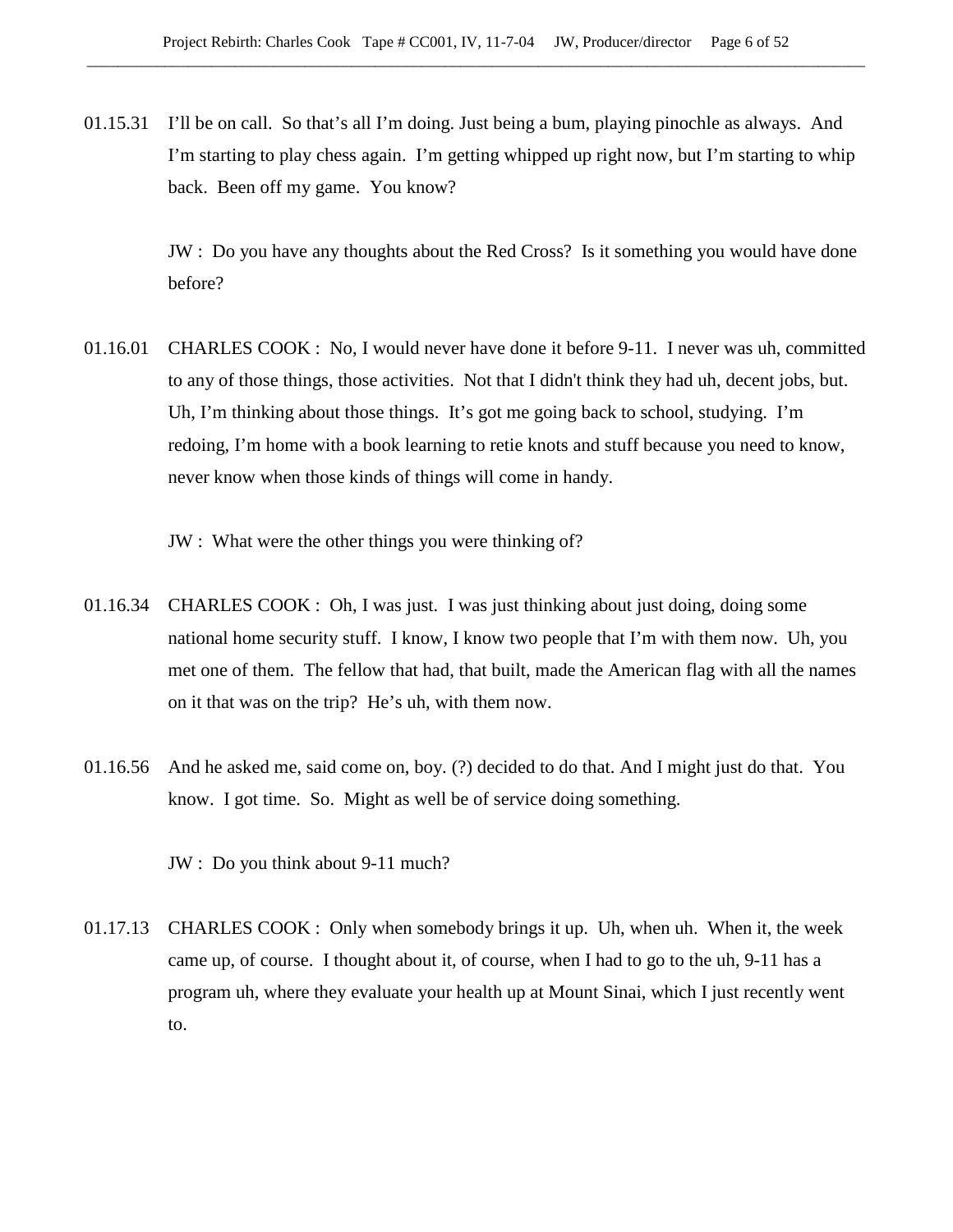01.17.36 I had not thought about it up until that time. And then uh, one of your workers called and at the time I said, oh, I just got all that (?) I had to go over there then. She said, well, we'd like to go with you and film that at that time. I said I didn't want her to do it. But uh.

JW : Why not?

CHARLES COOK : Uh.

- JW : You can say, it's all right. I'm just curious.
- 01.18.02 CHARLES COOK : Uh, uh. I you know, what I did I didn't do for what we're doing now. And it was my girlfriend's daughter saying the story needs to be told. Uh. And should be told. I wasn't gonna be here doing this no more, to be honest. I told you. But when they put it to me like that, I decided, you know, it's a healing period for everybody, myself included.
- 01.18.36 And she was saying, it's a healing period for the country 'cos some people have to understand. And apparently a lot of people don't understand 'cos they sure voted for Bush. We are not scared of terrorists here in New York. And we was voting for Kerry. What's that saying? What is that saying? But uh, to each his own. (?) they gonna find out, it's just like (?) he claims there's 327,000 new jobs.
- 01.19.04 In the month of October. And I explained to you a little while ago, where did those jobs come from in October? Jobs came to me, they're not permanent jobs. They came from, they all them hurricanes. Florida's devastated, Georgia, parts of North Carolina. Those where those jobs those people had to be on construction sites or clean up crews.
- 01.19.29 Those are people going to uh, Home Depot that never worked at Home Depot, all because they need more workers yeah, those jobs are great, but they're not permanent jobs. They're not jobs that you say oh, I work for American Airlines or I work for United Parcel, I work for some place the way you make ten years and you still have a job. They're temporary jobs.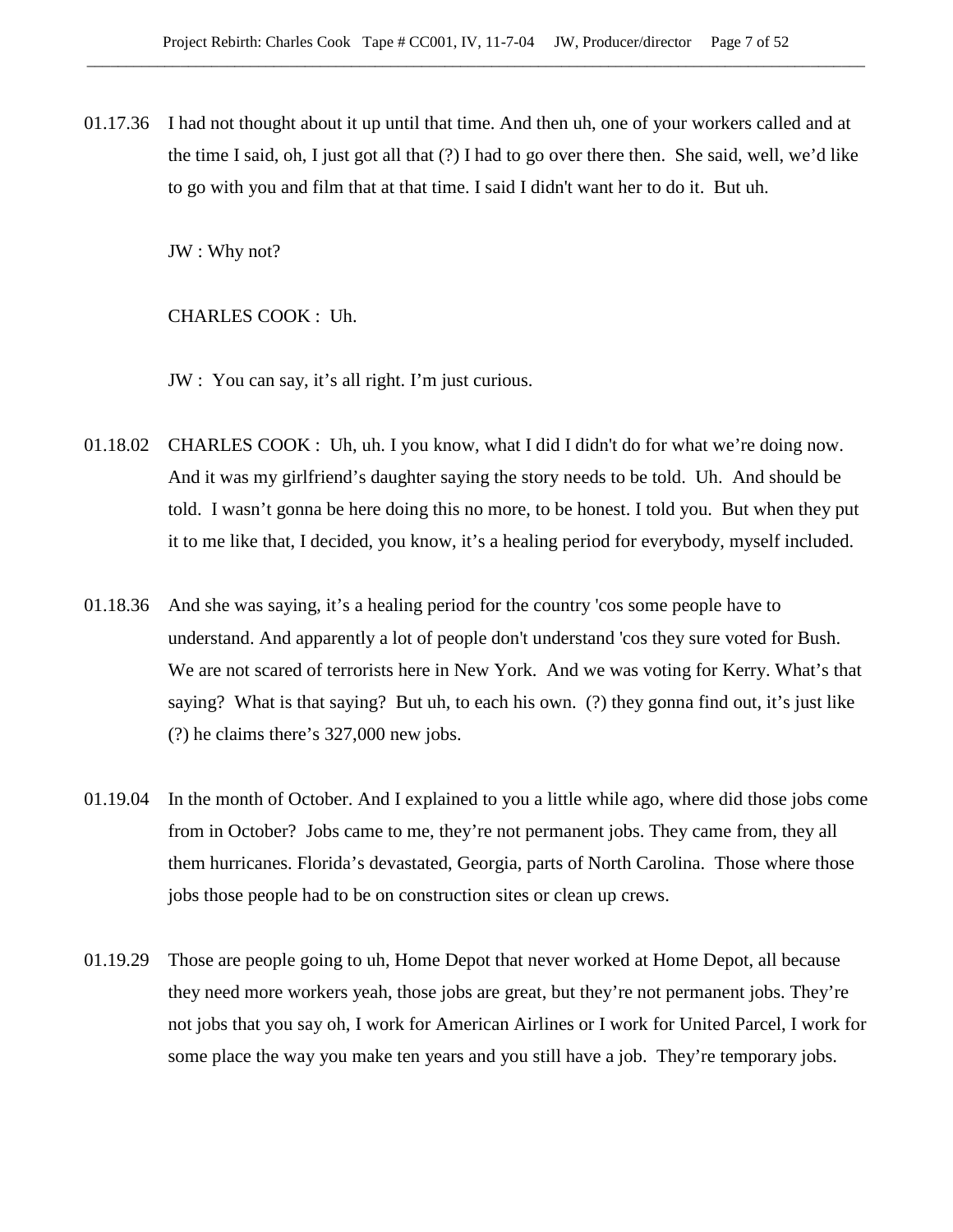They're not (?) that's just a false illusion. I don't want to get into politics. We're just gonna be sad. (~JW~) It's just gonna be sad for us. You know? You know?

JW : Were you thinking of quitting this?

- 01.20.26 CHARLES COOK : Well, I was thinking about it because I was uh, I didn't go in to do, you know like I asked you before, why me? I (?) I just. Uh. I was just another fellow, I was worried there'd be (?) was to be here. Sitting here, like this.
- 01.20.29 I always thought there was other people may have done more, may have done less, but I just you know, I look at it, those people that perished in the buildings. And I, I look at them as the heroes. I look at those, those men that went in that building, that I know would have went in that building regardless. If they thought they could save somebody, was saved (?) their fellow firemen. You know, nobody wants to just throw your (?) arbitrary throw your life away. But I believe in my heart, I believe with all my life that they would have gone if they thought they could save someone.
- 01.21.02 Those were, those people (?) have my utmost respect.

JW : Would you have done that?

01.21.08 CHARLES COOK : Stupidly, yes, I would have done the same thing. Crazy as it sounds, yeah, I would have done the same thing.

JW : Why?

CHARLES COOK : I don't know. But I know I would have. Without a doubt I would have. Yeah. I would have. (?) I would have.

(OFF CAMERA REMARKS)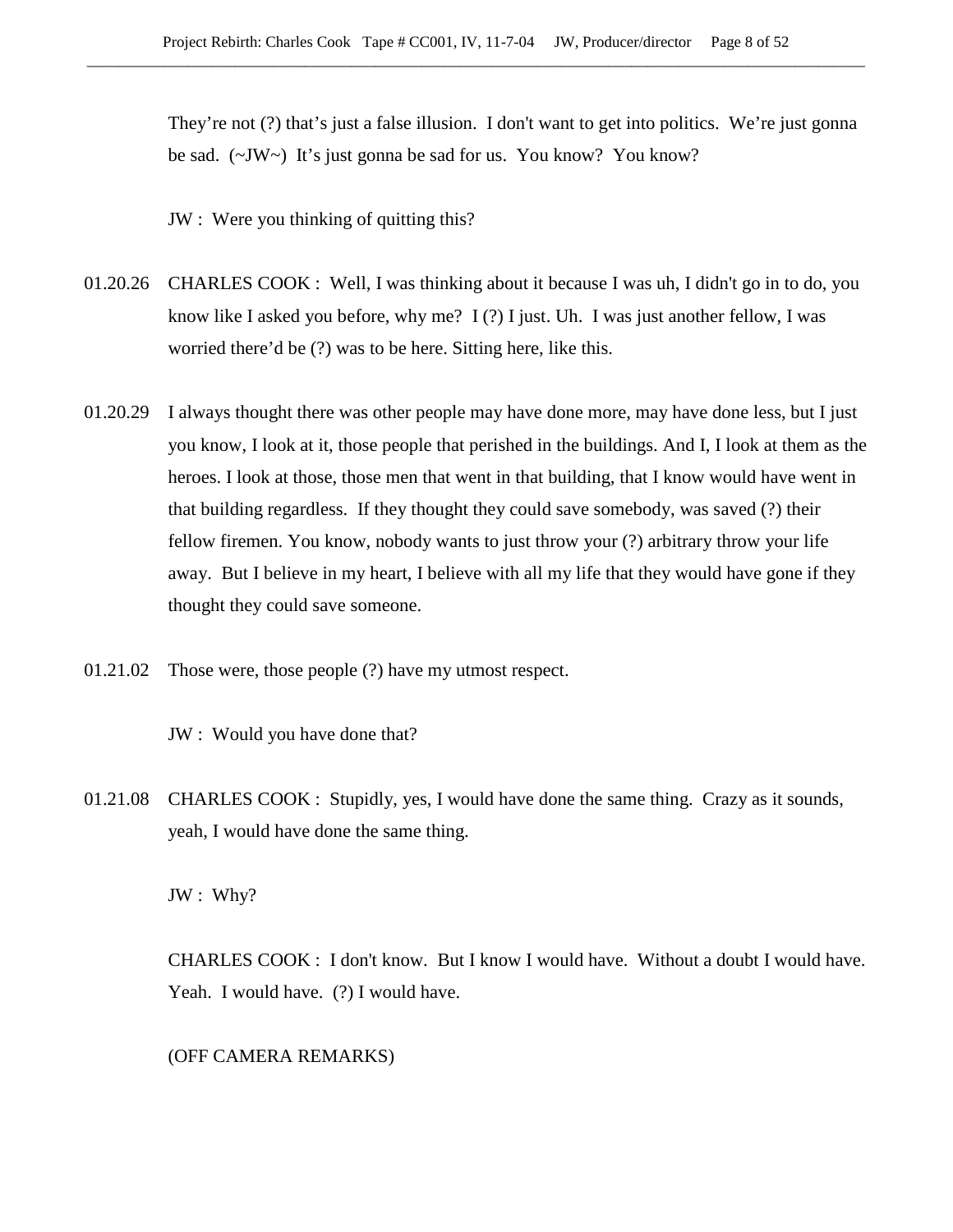JW : You have a helpful personality?

01.22.21 CHARLES COOK : Oh, I, you know, the, my cousin got on me about that, that same situation. She said, you always helping people but you don't want nobody to help you. Yeah. My cousin's a state Supreme Court judge, right? And I told you (?) I got hit by the truck and I wouldn't, I wouldn't tell nobody I was, I went to the hospital, didn't tell nobody (?). So when she found out, she gave me a blasting out (LAUGHS). For, you always there for us, and you ain't saying (?), so. (?) That's my way. I don't mind helping people, especially if I have the time, you know?

JW : What do you think that's from?

- 01.22.58 CHARLES COOK : I don't know. It, it's the softy in me. (LAUGHS) It's the softy (LAUGHS). That's that (?) I tell you. They can play the, behind 9-11 they could play, I could see a war story or something where some of our folks are getting hurt and when (?) say United States citizens, and I started to get mad and well up and cry. We got (LAUGHS) so (COUGHS) and I got soft, 9-11 made me real soft.
- 01.23.30 But I, I don't mind helping people. It's uh, life you hear the, put here to do something in life decent, you know, (?) do something, make input on something. And you know, it doesn't take too much for me if I got the time to go. Like my sister-in-law called me because her husband was sick. That's, that's my brother's ex-wife. I went down and talked to him, I didn't mind that. You know, or whatever.
- 01.23.54 My niece called me and said she's needs me in Detroit. I don't mind going.

JW : You like it?

01.24.04 CHARLES COOK : Yeah, well,  $I(\sim JW \sim)$  yeah, yeah, I (?) like uh, being around my family. I like being around people that I can appreciate. You know, if you got time to help somebody, why not? It does, it's always a little time, a little money. I'm retired so what's,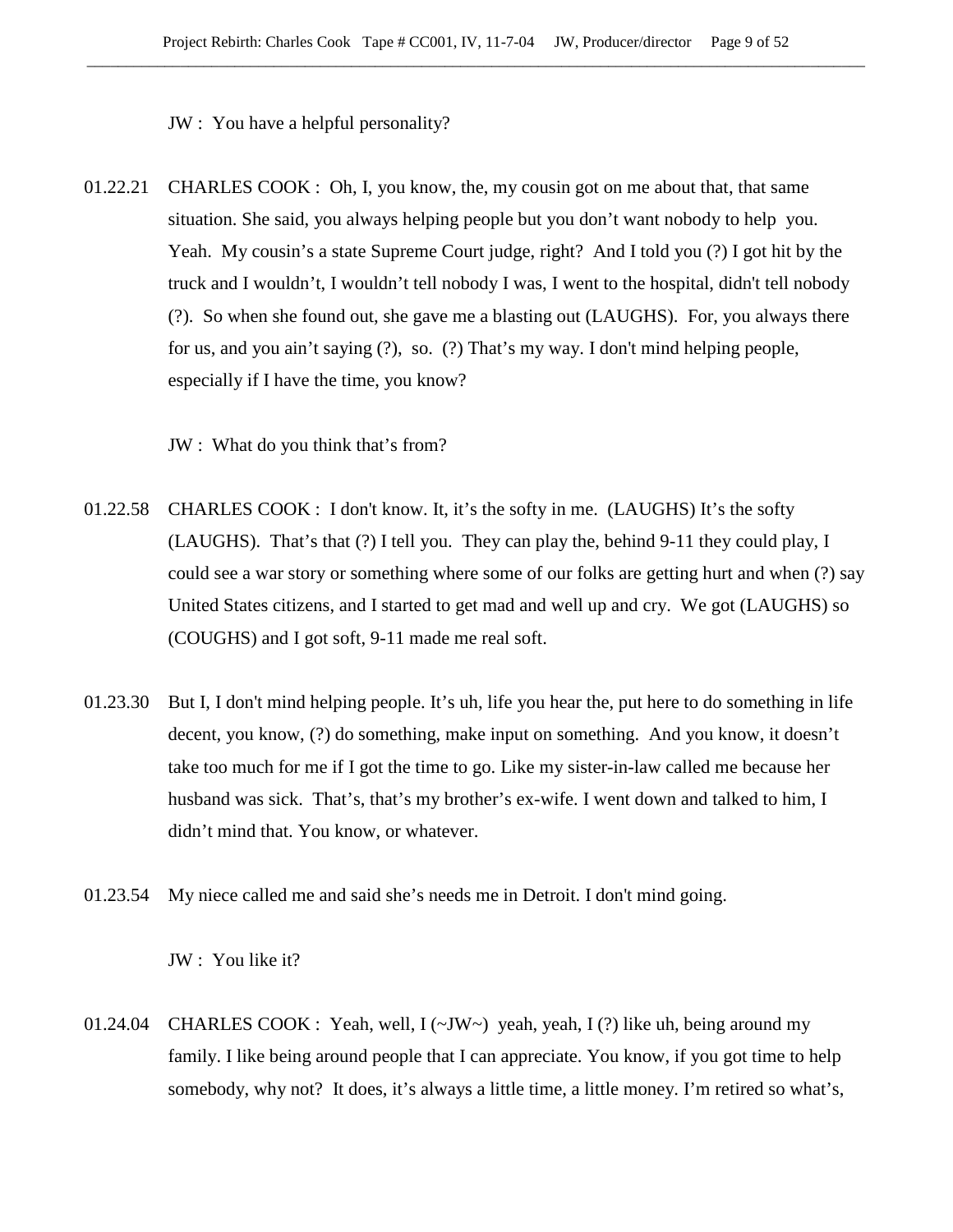you know, what else am I doing? You know, so, (?) you give of yourself sometime, you know?

- 01.24.27 I already, now I'm not getting no points to go to heaven, 'cos my points are dead a long time ago. I'm gonna be the conductor on the Hell-bound Express (LAUGHS). So that's a given on that (LAUGHS).
	- JW : Before 9-11, were you always helpful to others?
- 01.24.47 CHARLES COOK : Yeah, I did. Yeah, I always helped, as a rule. (?) when I look back on it, yeah. I think that's, that was uh, because of my parenting.
- 01.25.01 Uh, my uh, parents raised my brother and myself, you know, I'm a, I had a strong father with discipline, and I had a mother that was nurtured us educationally. Uh, so. We got the best of both worlds. And uh, we're fortunate to have two parents, you know? My father came from uh, really came up in, he had really my grandmother raised him mainly.
- 01.25.38 Uh, she had him early, early in life. And then she wed and then her husband, he died during World War II. So he, you know, he came up with my grandmother's nurturing, but he came up good. And he instilled what he learned, and kept it hard on my and my brother, and it made men of us.
- 01.26.04 You know? And which was a good thing. And I tried to pass those values on to my kids. You know? To me, I told my kids, I said, when you hear somebody cursing and you're (?) profanity, that's just an ignorant mind trying to express itself. And. It's very true.

JW : What about your grandmother?

01.26.37 CHARLES COOK : Oh, my grandmother's my heart. With her sailor mouth (LAUGHS). My grandmother had a mouth that would make the devil blush. But uh, she was very feisty.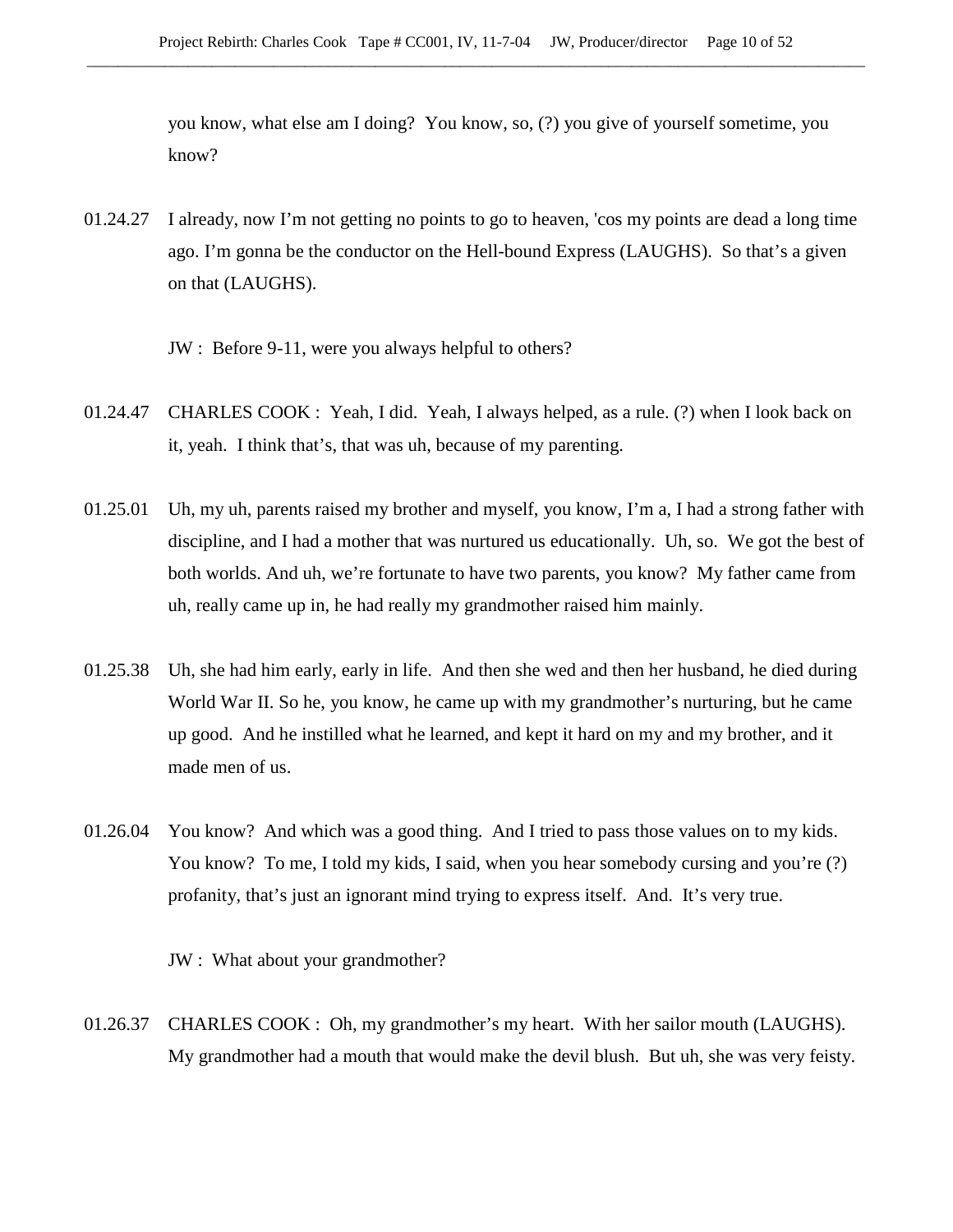She lived to be 94. You know, she was, she was a good woman. I was telling you about my grandmother's hair, you could sit on it.

01.27.03 She could take it and sit on it. 'Cos my grandmother was American Indian and she also, well, she had both mixed in her. So her hair was all the way down. She could sit on her hair and it'd be down here like that. I didn't know it was that long 'til one day I combed it for her, you know, as a child. Yeah. She was a nice person. She was my heart. That was my best friend.

JW : Do you think about her a lot?

01.27.29 CHARLES COOK : All the time. All the time. Every time I do something (?) I would think about would she, she looking down there saying uh that's the right thing to do, Butch. (LAUGHS) Yeah. 'Cos I think we have guardian angels, you know? I really do. Somebody's watching over you. You know?

JW : Do you think she influences your choices to help people?

- 01.27.58 CHARLES COOK : I really don't  $(\sim JW)$  She was a giving person and she always did help people. You know? She, she was like me, a soft touch. Or, I was like I'm like her, a soft touch. And I found that she, she and I have a lot of things in common. I find myself, I like to listen to the radio a lot. And she listened to the radio a lot, you know? And she always listened to educational things, and I found the same thing. My kids do the same thing. My sons do the same thing. And I, you know, the (instinctually?) we all do the same (?) those ways we do the same thing, you know?
- 01.28.30 My sons, my oldest son's always listening to uh, shows like uh, the all-American channel that, you know, that program that they have on the air, progressively thinking, put it that way. Maybe (?) radical (LAUGHS) whatever. All rolled into one.

JW : Is that passed down?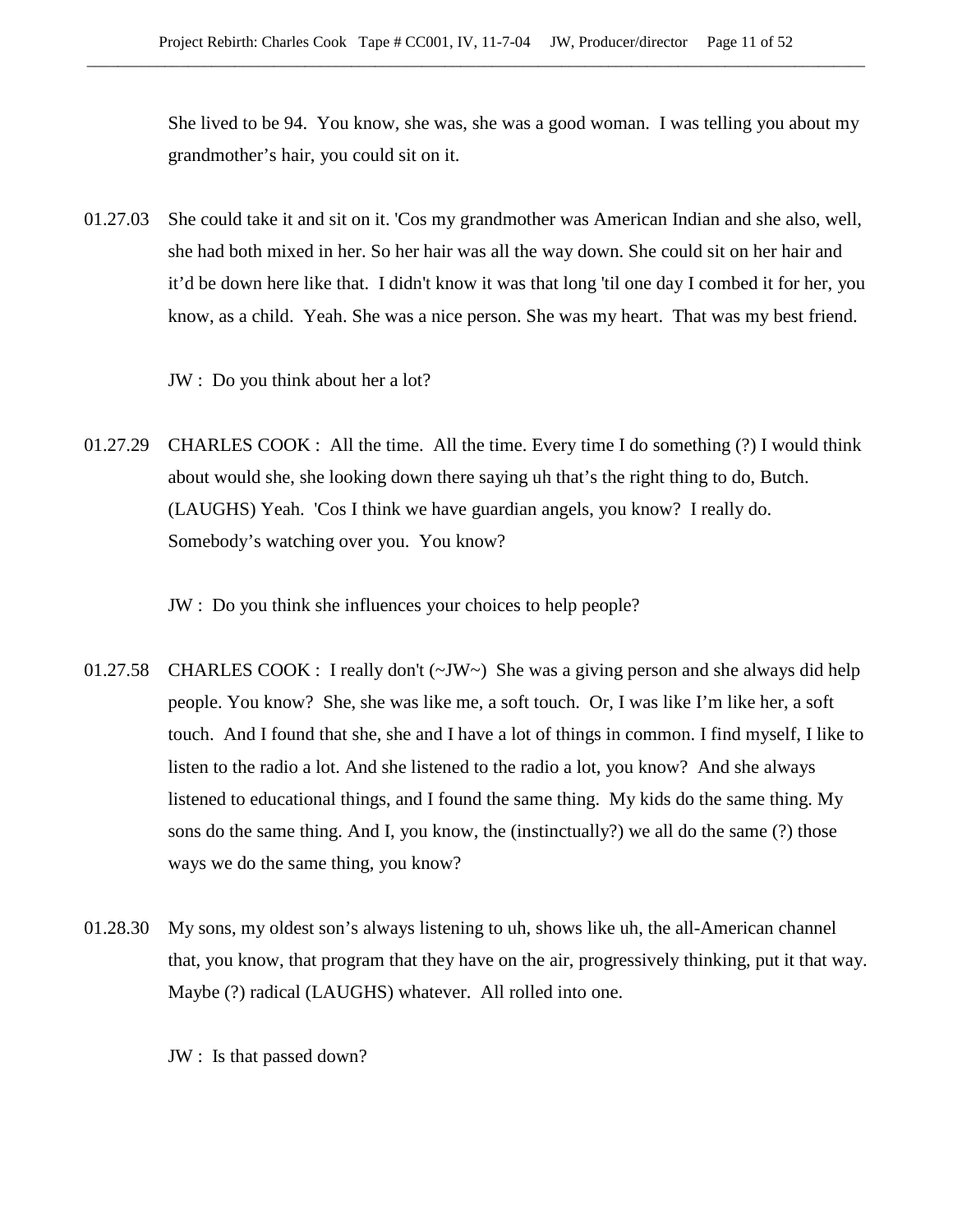01.29.55 CHARLES COOK : Yes, I would think so. You know, my, my family's stressed a lot of education, you know? All our kids have been to college, graduated uh, and (?) so, yes. It's passed down.

JW : What other things do you want to talk about?

01.29.21 CHARLES COOK : I'm wondering uh, when I'm gonna get to see these other ten people.  $(\sim JW \sim)$  That we uh, I would like to meet them.

JW : Why do you want to meet them?

- 01.29.32 CHARLES COOK : Well, what got me interested was the girl on the bike.  $(\sim JW \sim)$  Uh, then I started thinking, I said, well, and then one of the fellow's a fireman or something.  $(\sim JW \sim)$  I wanted to meet, you know, I just. I think in meeting them it's a healing period also for us uh, 'cos I do need a little healing to be honest about it. You know, I'm trying not to say that, but it's true.
- 01.29.58 You know? I got to 'fess up, since we're friends. And I'm glad I said it, it's true. I do need some healing.

JW : What kind of healing? Why do you think meeting them would give you that?

- 01.50.13 CHARLES COOK : 'Cos we are, I think, indirectly share some of the feelings. Different ways. That's why. Yeah. (~JW~)
- 01.30.27 Because I've never been one to cry, and I do a lot of crying when I be thinking about 9-11 or other stuff. It just gets me. It really does. I don't, I don't like to admit doing, what I'm saying now, but being as we have become friends, I got to be honest with you, and I do think your project is worth me being honest.

JW : That's what I mean.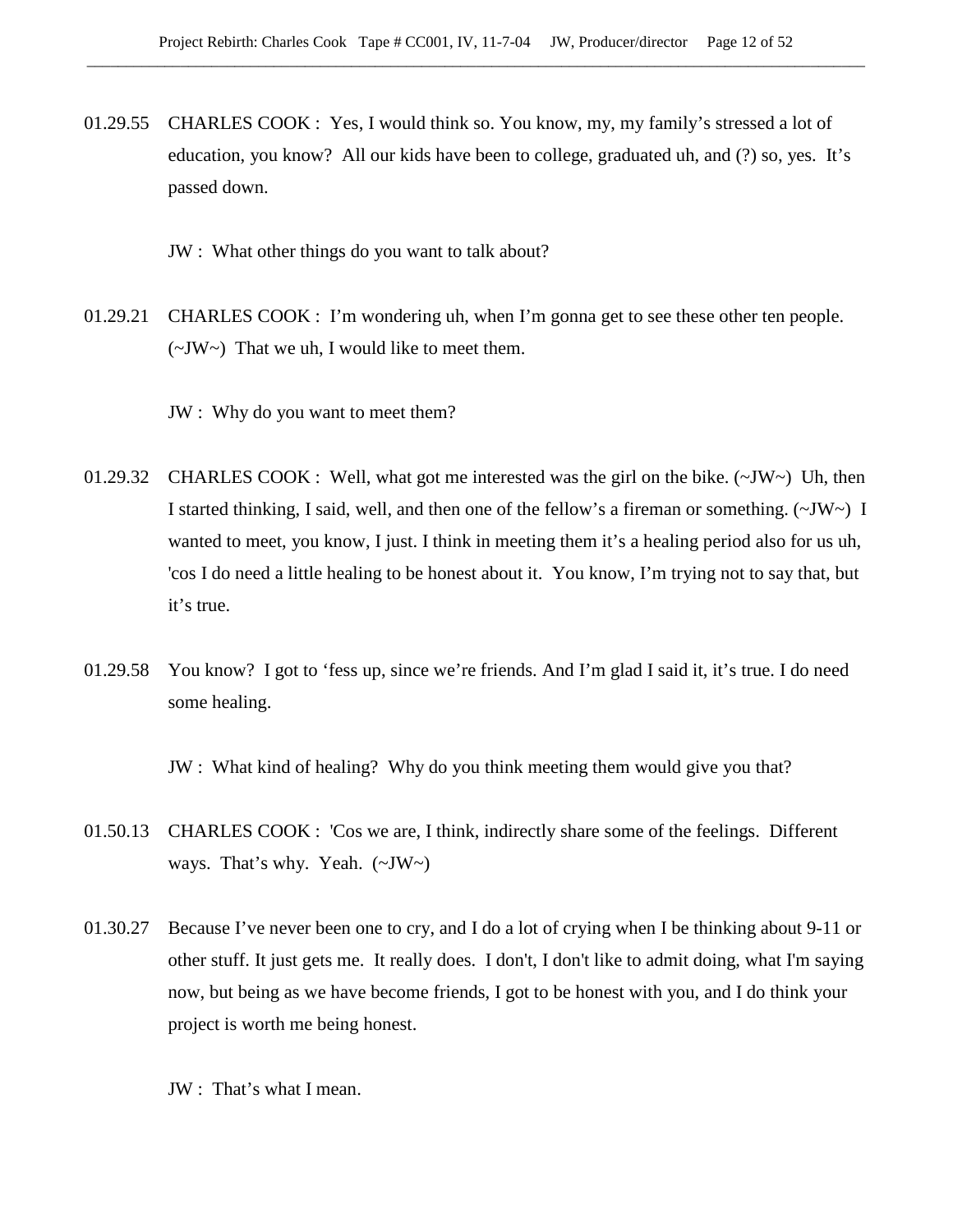01.30.52 CHARLES COOK : You make me mad with you, because you (?) too damn honest (LAUGHS). But, you know, I'm not really mad, you know what I'm saying?

JW : That's what I'm trying to do is get an honest.

01.31.06 CHARLES COOK : Yeah, ok, you're getting it (LAUGHS). I'm gonna hit you with a baseball bat (?) whiffle bat or something (LAUGHS).

(OFF CAMERA REMARKS)

JW : What about the healing process?

01.31.31 CHARLES COOK : I really don't know. I don't know. You know, I really, really don't know. Uh, maybe the healing process is the fact that I'm gonna be doing something for the Red Cross, whatever. I don't know what the healing process is. But I know uh, I can't live my life not doing anything no more. I got to do something.

JW : What are you searching for in meeting the other people?

CHARLES COOK : Maybe  $(\sim JW \sim)$  I can stop being so emotional (LAUGHS).

JW : That could be, too.

01.32.21 CHARLES COOK : (?) that'd be, that'd be good, 'cos I'm tired of be looking at movie and (?) next thing I know I see a little tear coming down my eye (LAUGHS). Yeah. I never thought of myself as weak person. You know, (?) emotionally. Or mentally or physically. But apparently I am. Yeah. (?)

JW : You're giving in to it?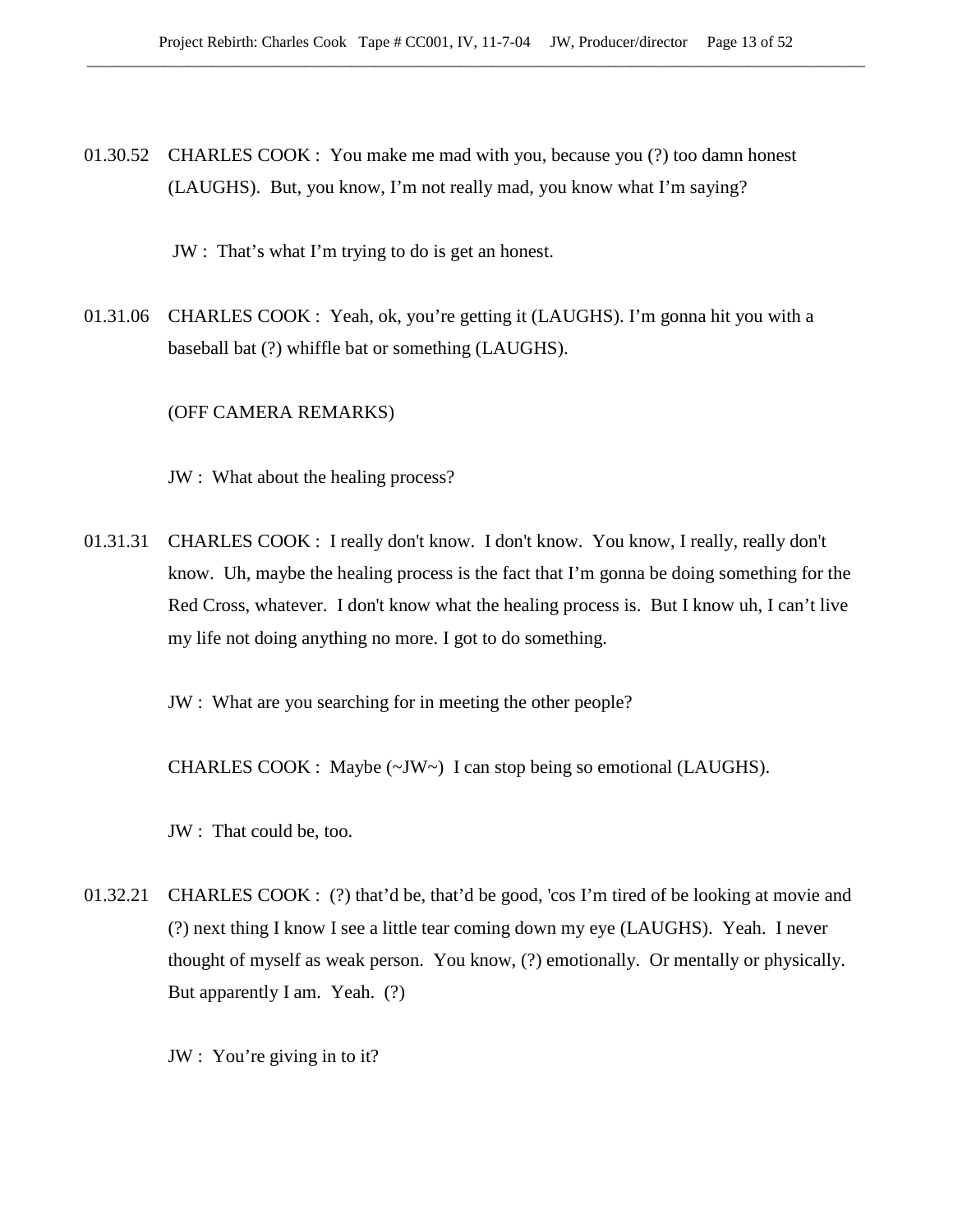- 01.32.50 CHARLES COOK : I'm not feeling weaker physical, but it's that uh, I uh, my emotions are open more. I'm more into things. Still, things like death and stuff like doesn't bother me. I could see somebody get killed and that don't bother me. I can see carnage and all that other, that doesn't bother me. But I'm just more opened in other words. You know? You know I'm more aware of uh, mankind's suffering. I don't want to see nobody suffer no more, and I don't like you know?
- 01.33.31 I saw enough suffering down in that hole, just on the faces of the people that were there. That was true suffering. I saw the suffering not just in that hole, but coming out of there and seeing the faces of them people and when I was with the Red Cross and they're coming there 'cos they're uh, their family's lost or somebody was lost. I don't want to see that no more.

JW : You might see more of that working with the Red Cross?

01.34.03 CHARLES COOK : Yeah. But uh. Those people need help. Just is, that's the difference.

# (OFF CAMERA REMARKS)

JW : Is there a comfort or connection in working with others who have also been severely affected in a way that you have?

01.35.21 CHARLES COOK : I do understand exactly, 'cos that's what I'm going through. I do understand that. That's maybe, that's why we connecting. 'Cos we do connect.  $(\sim JW \sim)$  You may not know, but we connect.

JW : I agree.

CHARLES COOK : We do, we definitely connect.

JW : There was a clarity associated with it that was comforting.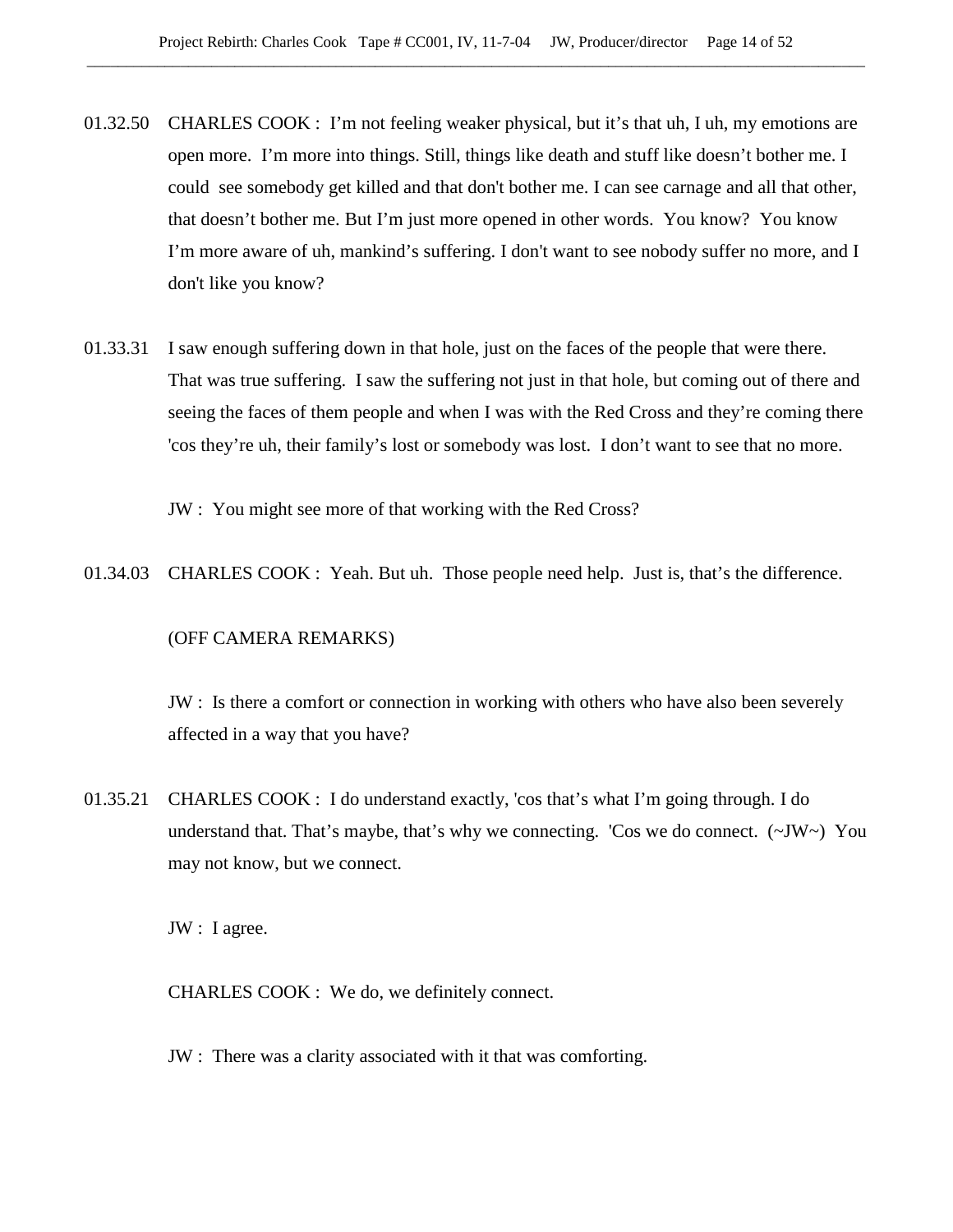01.36.00 CHARLES COOK : Yeah. I know what you're saying. It's something you can't (?) up into words. It's just a feeling. Yeah.  $(\sim JW \sim)$  That's why, that's why I'm gonna do something with, uh, work with the Red Cross. That's my clarity. You know? I'm, I'm stuck in this giving now. I can't reverse it, I can't change it. I'm, I'm caught up in it.

JW : Are you getting a lot out of it as well?

- 01.36.34 CHARLES COOK : Yeah, oh, this is, I'm getting my selfish thing. I'm getting, I'm getting my release through this, also. So that's my reward. I'm not getting uh, I may not be getting no pay or nothing. But that's, this is my reward. I have friends, I have some people that every time they see me say, you know you's a damn fool. You went down there and you could have been getting \$100 an hour and didn't (?) all that. I said, I said I don't feel like a damn fool, you know?
- 01.36.58 And I don't feel like a damn fool getting ready to do what I'm gonna do at the Red Cross. You know? There's some things that are more valuable than money. And money can't make everything. Not that I couldn't use some (LAUGHS). (?) Lord, if you let me hit the lotto I'll be happy. (LAUGHS) (?) Couple of mil, that'd be nice. But you know?

JW : What about the emotional thing and its place in the process?

- 01.37.35 CHARLES COOK : Yes, it is. And (?) to be honest, when you really do good or even try to do good or attempt to do the right thing, is a good feeling. You know, when you know you have done the right thing by somebody, it's a good feeling. For me, anyway. I don't know about for anybody else. You know?
- 01.38.00 And that's all I can say. I just try to live my life each day and be a better person than I was the day before. That's what I'm doing.
	- JW : Are you paying back for earlier transgressions?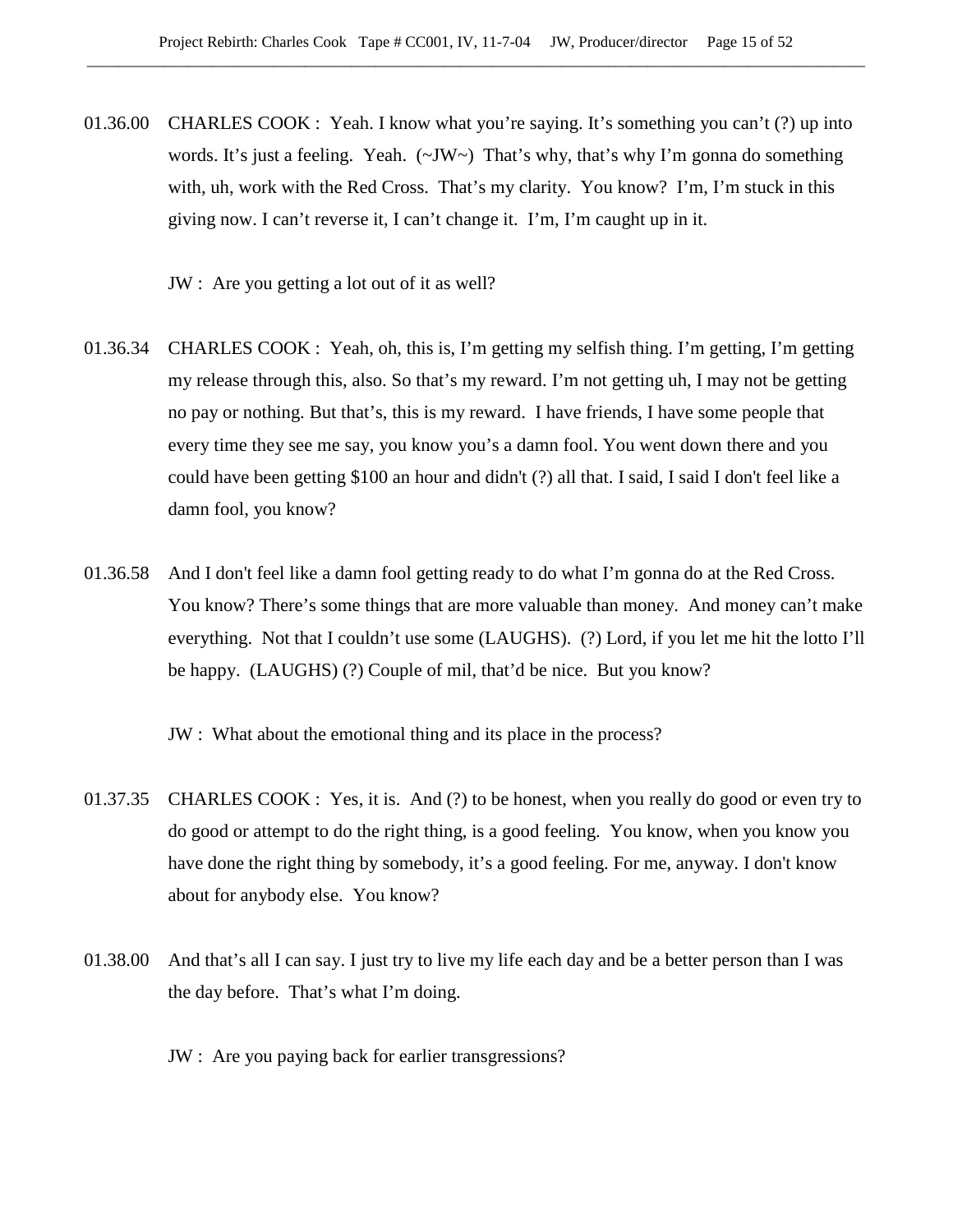- 01.38.23 CHARLES COOK : Oh, shoot, if I pay back for things I did in my life, who-wee. I couldn't even begin to start. When I was really doing my stuff, I was most of the stuff I did was womanizing stuff, it wasn't nothing else. I never went out there and stole or beat up nobody. I, I've done some stuff where I've had a pistol in my hand, shot somebody and stuff, but it was self-defense and stuff like that. But I've always been a decent person, and I'm not about lying or stealing. Never did no drugs, all that. I'm not uh, those things aren't me.
- 01.39.02 You know? But I'm paying, I been paying for breaking a whole lot of hearts. Or uh, stuff like that, because I, like I said, I was a very much a womanizer. I used to tell them I ain't going nowhere. I got a wife and that's it. (LAUGHS) And they knew I wasn't going nowhere, and they were still falling for the oh, (?) but I knew I wasn't going nowhere (LAUGHS). I was honest, but in being honest they said, well, you was honest.
- 01.39.25 But that's the worst thing (?) get a woman's ego, I'm not gonna leave with (?) and you still, they gonna try to change your mind, they gonna think you gonna change your mind with it. but you knew you wasn't gonna leave the (?) Well, I told you (LAUGHS). Oh, well, anyway. That was then. And I'm a good guy now. I hung up my flea collar.

JW : What about your feelings about your health issues surrounding Ground Zero?

- 01.40.15 CHARLES COOK : Well, if you know that you got bad news coming, you just don't want to run to (?) readily hear it. I already, you know your body, you know, uh, if things are bothering you. And I have some problems, and I knew I had problems.
- 01.40.30 I didn't need them confirmed but you know, those tests are confirmed that I had some problems. Of course, as they said, that they, we'll send, they said we'll be, be 2 or 3 weeks, we'll send you a letter uh, just to give you the results. If it's anything that needs to be addressed right away, we'll send you a letter sooner. I got a letter within 3 days. So. I'm, I, but I have gonna follow up on it. I'm going to the doctor. Uh, the  $13<sup>th</sup>$ .

JW : What did they bring up in the letter?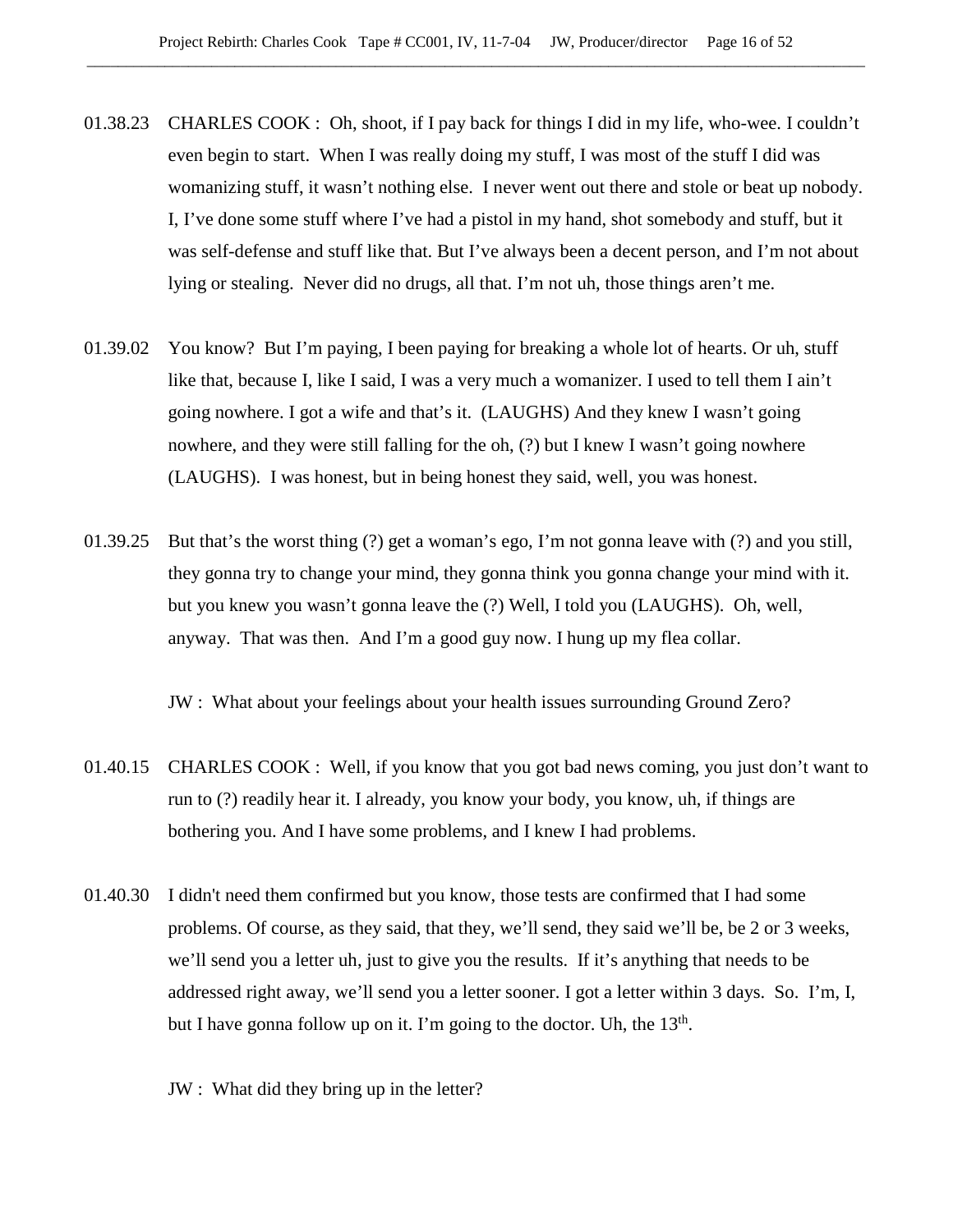01.41.03 CHARLES COOK : Uh, something with my heart, the valve or some stuff, and some other stuff I got. Stuff in my chest that they can't determine uh, and I got wheezing which I never had, and asthma, which I never had before. Which uh, my doctor's already told me I got that from down there, so. And some other stuff, but you know? We ain't gonna go into the bad. Say anything about that. I don't want nobody feeling sorry for me, 'cos I'm not feeling sorry.

JW : Will you go to the doctor on the  $13<sup>th</sup>$ ?

- 01.41.38 CHARLES COOK : I, most certainly, yes. I, I uh, I tell people uh, on this, this second day when I swallowed all that dust, I looked at the guy and said, you know, we ought to, we might as well just bend over and kiss our ass goodbye (LAUGHS). 'Cos yeah. That stuff we swallowed then you know is bad.
- 01.42.00 Uh. Do something, I been meaning to do this.

#### (OFF CAMERA REMARKS)

- 01.42.26 CHARLES COOK : You just accept (?), what the heck, you know? Nobody forced me down there, and knowing the circumstances, maybe I might have been more cautious. But it wasn't really much you could do at that time, because uh, they didn't have the proper equipment down there. Uh, what they call masks and stuff, you actually needed a mask with oxygen to it. Everybody. Pure oxygen (?) whatever. Because those uh, those things didn't serve a purpose and they got clogged up within a couple hours, the first of them., for the first four days, until it rained on Thursday that first week.
- 01.43.04 And that dust sort of settled. Uh, it was no good.

JW : Do you have anxiety about it?

CHARLES COOK : No.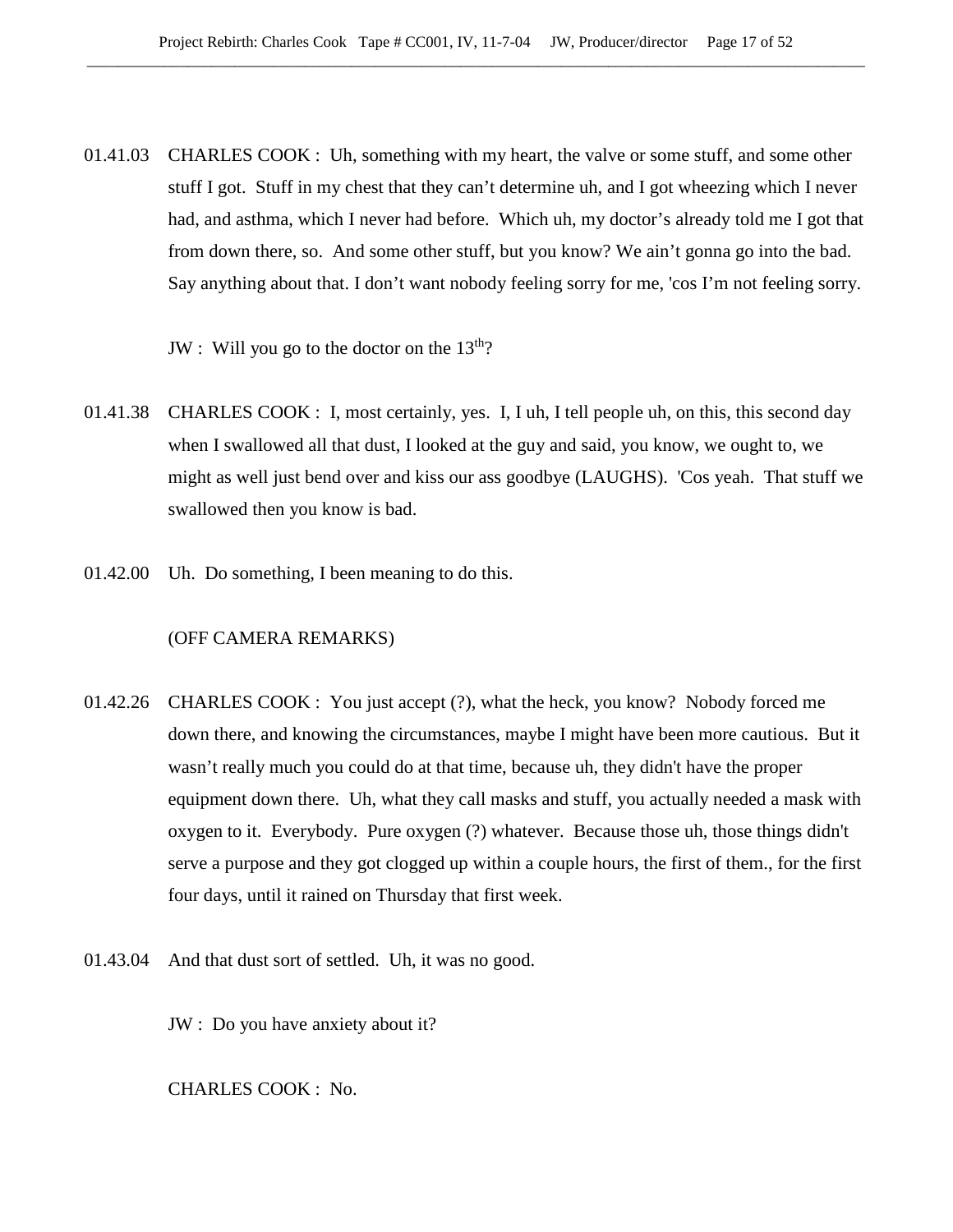JW : None?

CHARLES COOK : Nope.

JW : How is that?

01.43.31 CHARLES COOK : You clarify anxiety. In your mind, and tell me what you mean.

JW : That you're nervous about it, an apprehension.

- 01.43.49 CHARLES COOK : No, I don't have that, no. I'm at peace with myself. I accept what it comes. And if it's, you know, if it's disease, cancerous or whatever it is, uh, I think I'll beat it if it's something like that. It's and I'm not worried about it.
- 01.44.18 There's a guy who uh, has natural healing stuff that I would see first. And I would try with him. He has a very good program. I know he's brought people back who had cancer. So (?) the body is a healing, too. It can heal itself. The lungs can regenerate itself, so. I'm gonna start working on myself.

JW : Have you investigated that?

01.44.40 CHARLES COOK : Yes, I've been down (?) I've been to, (?) I've, I know what to do to really heal myself, clean myself out, you know? Use some of the old remedies. Can't eat no meat though, no more. Have to leave red meat alone and a whole lot of stuff. It's strict, it's a real strict diet. Very, very strict. I even, I know somebody who had prostrate cancer and that, this guy helped him with that. So but I just haven't wanted to bother giving up all that stuff yet.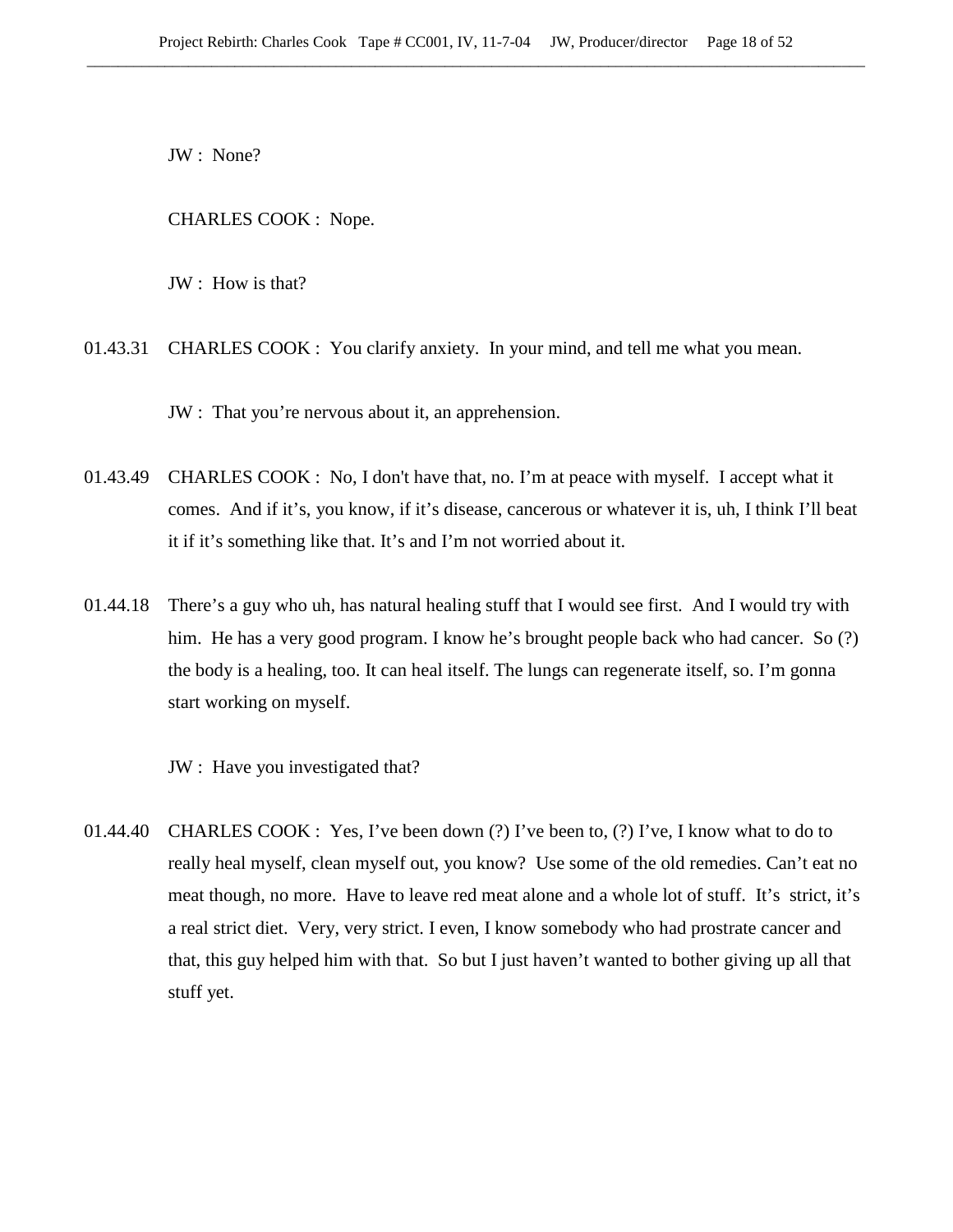01.45.09 But I suppose that if that's, I see the doctor I might, I've already made the initiative to get in touch with him, so that I have to, I'm gonna send him my papers down so he can give me a, a (?) what I'm supposed to take.

JW : A what?

- 01.45.23 CHARLES COOK : A regimen, you know, something what I'm supposed to take. I was on his diet one time. I had made the mistake of not listening to him, and, and ate some meat. That was the worst, I have, I had the worst belly ache I had in my life. I went to my knees, two other friends of mine, they were laughing at me, 'cos they doing the same thing. We told you, you can't eat no meat, not even a little small piece. I just ate a little small piece. Once you start this stuff, (?) take, 'cos they getting rid of all the toxin in your body and your body just rejects anything other than that coming in, oh.
- 01.45.57 So I know what to do. I'm not gonna worry about it.

JW : You're expecting you'll have it?

01.46.04 CHARLES COOK : I expect the worst, hope for the best.  $(\sim I \sim)$  Yeah, I expect I have it.

JW : What if you don't?

- 01.46.16 CHARLES COOK : That's a better day. You know? It's a better day. But if I do, I'm gonna full speed ahead, damn the torpedoes (LAUGHS). That's all, you know?
- 01.46.36 And I was uh, I dated somebody years ago, and when you speak about your mom and cancer, uh, this was exactly, my son is 31 this year. This is, she's dead 30 years ago.
- 01.47.01 Ok. And she and I would, I was separated from my wife at that time, that's how long I've been separated from my wife. I just separated from my wife when my son was being born. So, my last son. And so I come to her house one day and she says I got to go get a check up.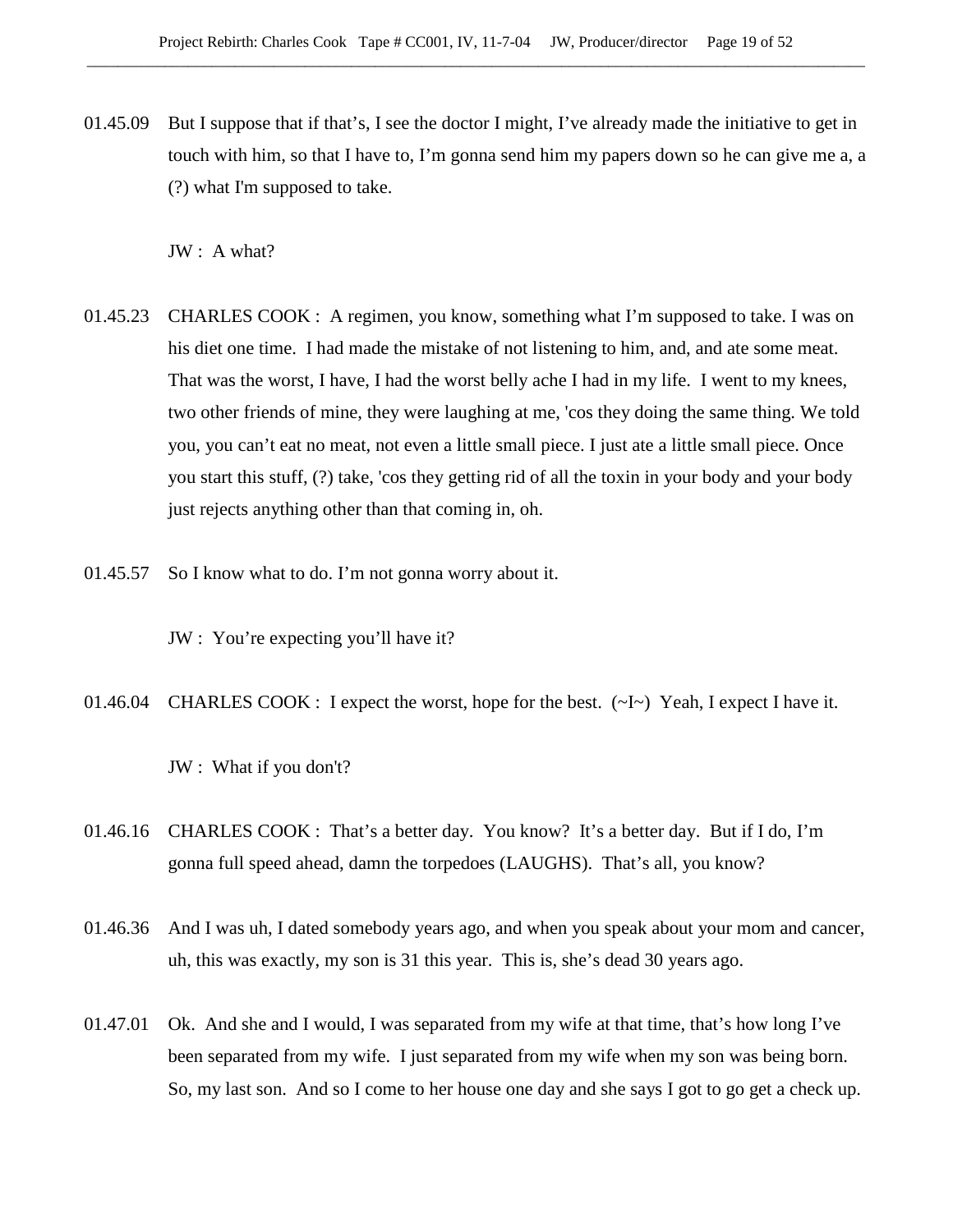So we go down to Sloan Kettering, which is one of the better hospitals. So she says, you know, they found something. And she was a very big-busted woman.

- 01.47.32 So I go with her. She says, well, looks like they're gonna have to operate and take off my breast. I said, so when she came back, she was all traumatized somewhat. But she was always good spirit. So she was sort of waiting for (me to see?) when they did it, that whole tissue in here was all hard and stuff. It was sort of bothered me, but I didn't let her see it. and I didn't say anything. So she was, she was looking for my reaction. I said, well, we'll just get (?) if you want to get another thing, you know?
- 01.47.58 Then she said, oh, but she, she, I said don't worry about it. said, much titties as you got just flap it over on the other side and you, nobody will see the difference (LAUGHS). She did (?) (LAUGHS) But I watched her go. And she could (?) watch it metastasize and she drowned in her own saliva, so I had. When you speak about your mom, you just put all that back (?) that's why I say we connect. You brought that back to me. To uh, uh, I know there is suffering, I know what, and I, I when it's time for me when I know how I'm gonna go, I'm gonna take my own time, and choose it nicely. I'll go to sleep nicely. Get in the car, carbon dioxide and go to sleep.

JW : Really?

- 01.48.45 CHARLES COOK : I'm dead serious. That's the way I would go. The easy way. 'Cos I ain't gonna take no pills, and they can't say for insurance purpose that he killed himself 'cos they're gonna stay something's stuck in it, some leaves or something.
- 01.49.02 But that's the way I would go.  $(-I)$  We'll see what we see.

#### (OFF CAMERA REMARKS)

01.49.26 CHARLES COOK : She was just a friend I was seeing at the time. I just separated from my wife. And uh, we started dating and uh, that's when I found out uh, yeah. at least 30 years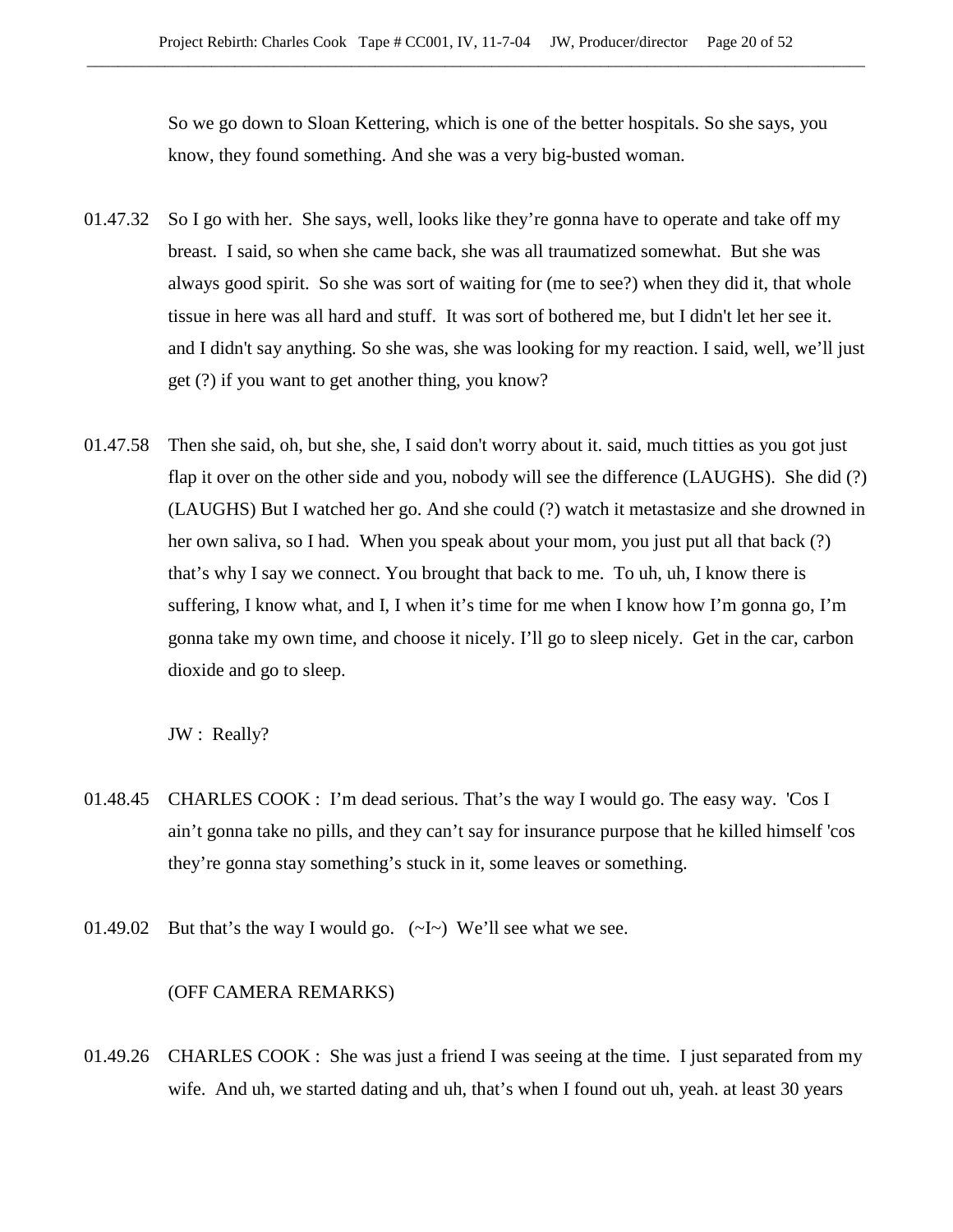ago. Boy. You bringing up old memories.  $(\sim JW)$  That was one of my better times in life. You know? (?) run away from her situation (?) doing that whole time.

- 01.50.00 I was going to work, I'd come right to the hospital, stay until they threw me out. Every day. See, that's uh, that's one of my guardian angels, see?
- 01.50.28 END OF TAPE # CC 001 IV 11-7-04

# **TAPE # CC002 – IV 11-7-04 Charles Cook JIM WHITAKER, Producer/director PROJECT REBIRTH**

# 02.00.14 PICTURE UP

# (OFF CAMERA REMARKS)

JW : Is being there for this woman connected in some way to how you went down to Ground Zero?

- 02.02.36 CHARLES COOK : No, it was two different things. Uh, that, both of them were personal. But it was a difference. I didn't know anybody at 9-11 when I went there, but uh, you know, that's why I (?) that's (?) the difference.  $(\sim JW \sim)$
- 02.03.01 But it became very personal once I arrived on the scene, you know, then it became (?) I suppose as emotional as that, yeah, so, it, they do have a correlation.

JW : You've been seeing your wife more?

02.03.27 CHARLES COOK : Yes. But I've always seen my wife. But uh, a lot more lately, yes. In fact, I'm going to Washington. She's in Washington now. I'm, I couldn't go right away. I'm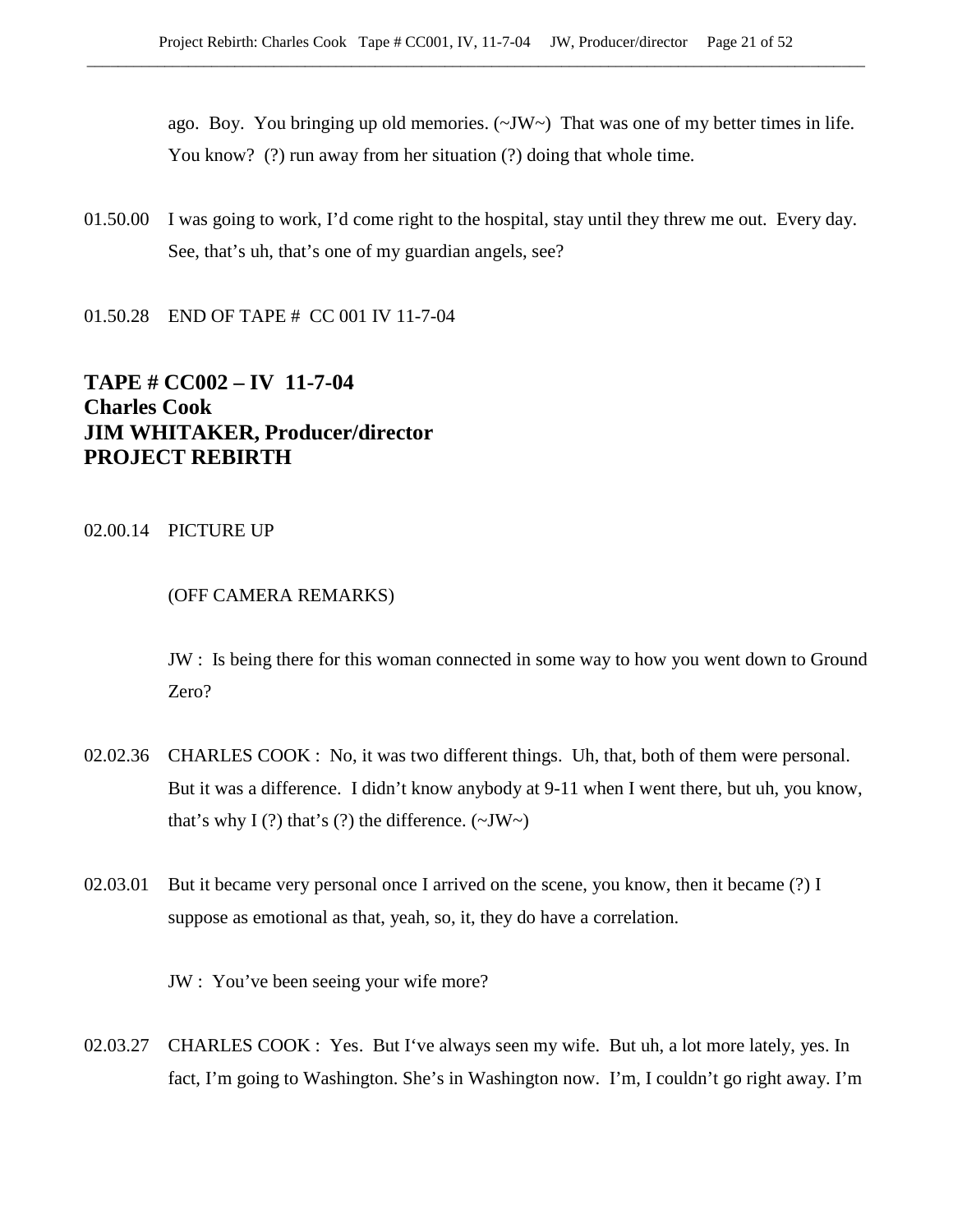gonna go after I take this test on the  $13<sup>th</sup>$ . I'm gonna drive down, I'm gonna take the train down to uh, Washington and drive back with her, I was gonna do that but I had some other tests to take. She went down to see her sister who is, having a, she had an operation on her shoulder. So she's down there. And I really don't like her driving all the way by herself, so.

02.04.01 I'll go and drive back with her. Uh, my wife and I have a, a very, very good relation. Uh, we never, never had a quarrel word between us, you know? I just that I cheated on her and I just didn't feel right that I did. And I felt guilty, still do.

JW : Do you spend more time than usual with your wife?

- 02.04.35 CHARLES COOK : We were, rode to (?) lately we've been spending a little more time, yes. Yeah, we have (LAUGHS) a little more time, yeah. that's, that's a true statement. Much more time, yeah. 'Cos she trying to get me to come to church and sing for her, with her. She want, they want me to be in their choir. She and I used to sing together years ago.
- 02.05.02 That's maybe one day you'll get to hear me sing.

JW : Is it just about the singing?

CHARLES COOK : No. Uh-uh, she has a plan, she know what she doing.

JW : Do you have a plan?

- 02.05.13 CHARLES COOK : I don't think so. (LAUGHS) I don't think so. (LAUGHS) I don't think so. I like my lifestyle right now (LAUGHS). My, my wife is very religious, though. But I notice she, she's always, she's always make sure she got some gospel show or some gospel something going on  $(?)$  at home.
- 02.05.36 And I told her, I said, uh, you know, too much of this drives me crazy. So lately she's been playing some music that I like. And she's planning on something. She told me when she's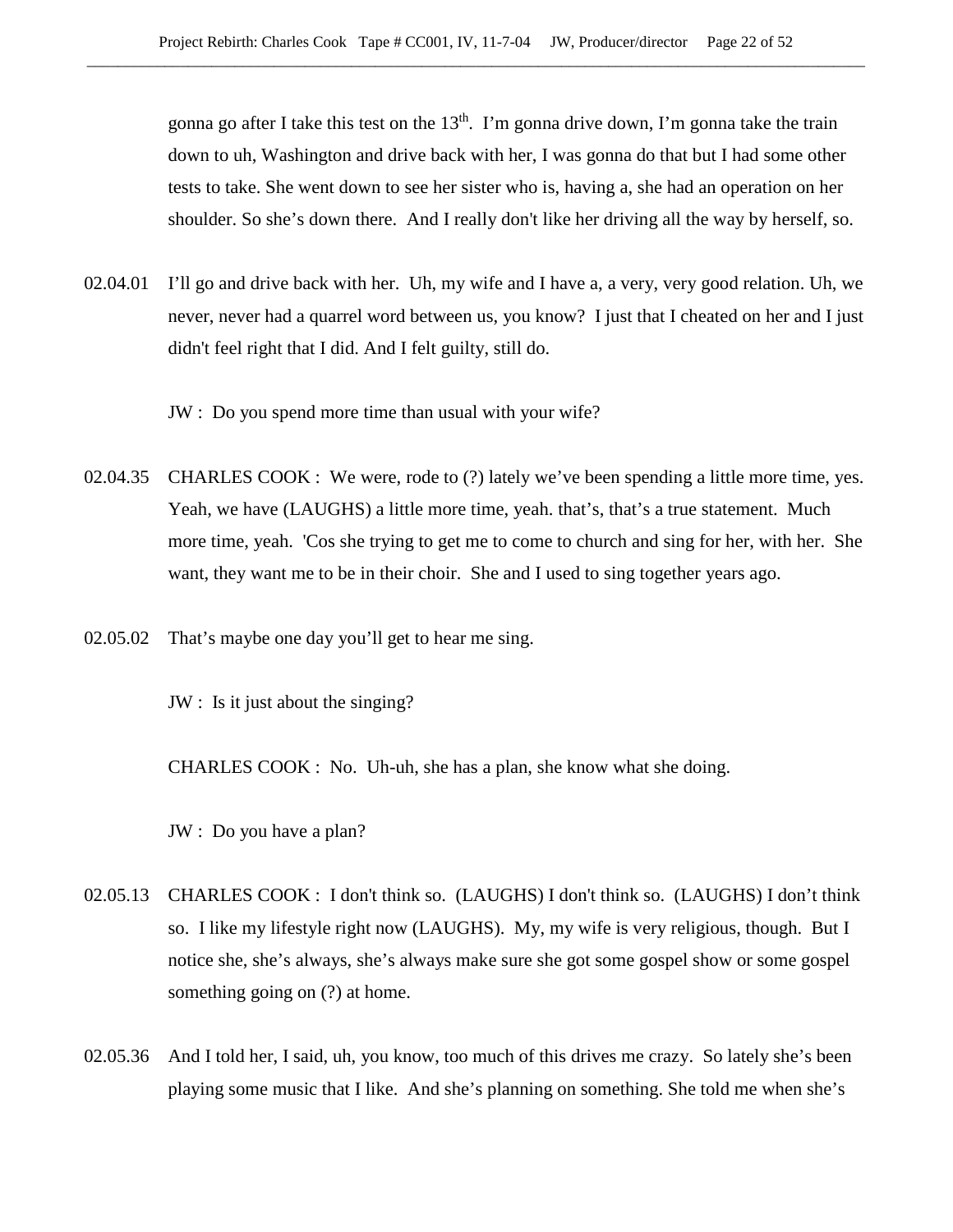ready to reach for me, she's just gonna come get me. So we'll see, we'll cross that bridge when it gets there.

# (OFF CAMERA REMARKS)

JW : If the doctor appointment tests your mortality, do you go to the person you're closest to?

02.06.30 CHARLES COOK : That's very true. So what you saying?

# (OFF CAMERA REMARKS)

JW : Do you think there's any connection between you, what you're going through right now and the fact that you may be spending more time with your wife, not just because of the singing?

02.07.01 CHARLES COOK : I never thought about that. Oh. That's heavy. You should be a lawyer, you've got some good questions there (LAUGHS). Oh, boy. Can I pass?

JW : No.

CHARLES COOK : Can't pass? (LAUGHS)

(OFF CAMERA REMARKS)

- 02.07.36 CHARLES COOK : I would, I would not go to her knowing I was sick. It wouldn't be fair to her. I wouldn't want her to suffer like that.
	- JW : Does she know you're sick?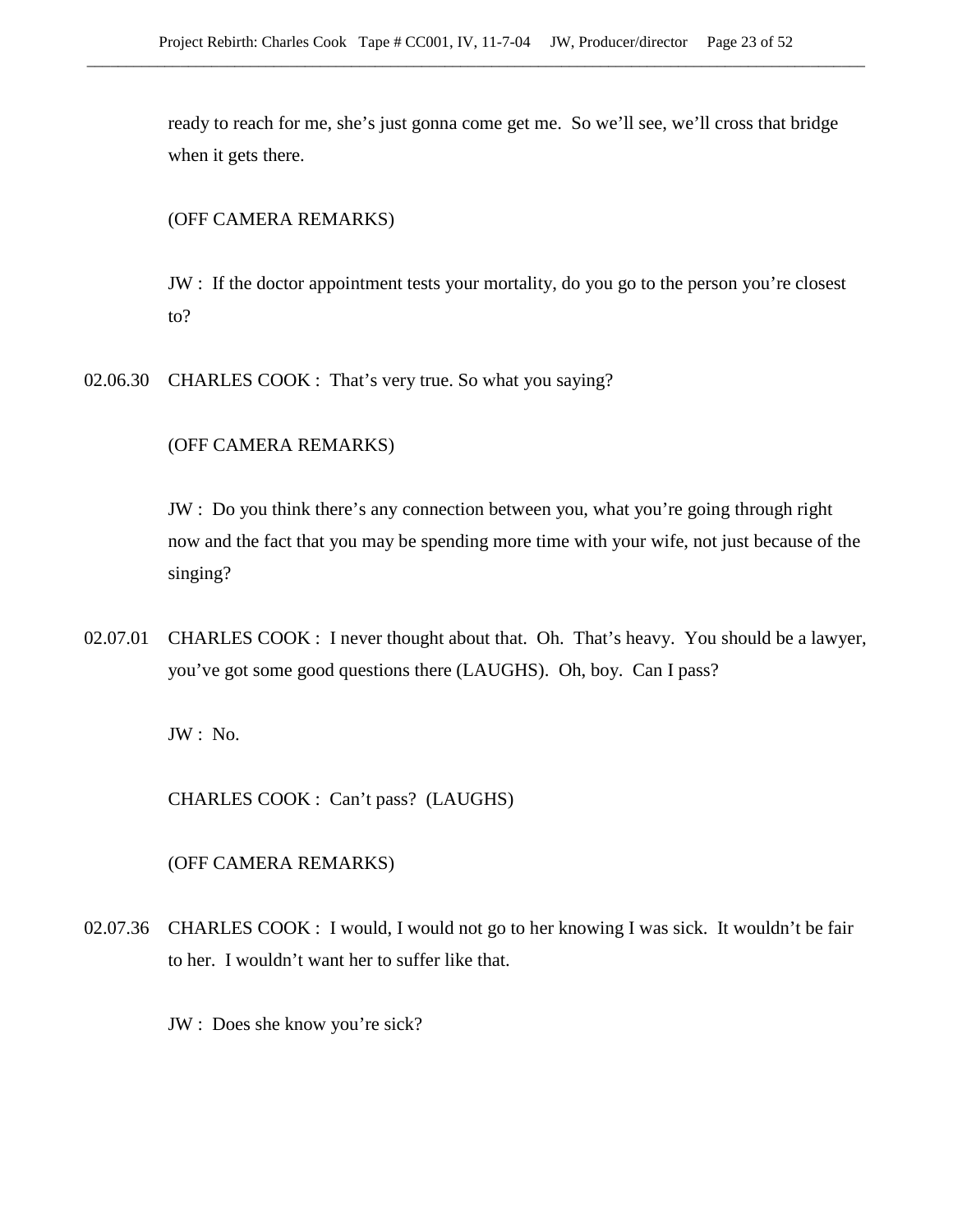02.08.00 CHARLES COOK : She's a nurse. She knows everything. She's the one who encouraged me to go to the doctor. Been trying to tell me to go to the doctor.

## (OFF CAMERA REMARKS)

- JW : It seems to be more complicated with you.
- 02.08.40 CHARLES COOK : Yeah, 'cos I got someone that really cares about me right now. I, I'm fortunate, I have two women that love me. Most people don't get one in life. I've been blessed with two, and two ladies. Decent women. You know?
- 02.09.01 Very much so. I've been really blessed, God has been good to me.

# (OFF CAMERA REMARKS)

JW : You are in the middle?

- 02.09.24 CHARLES COOK : That you ain't got to explain, we're friends. You (~JW~) You, we, we searching for the truth.
	- JW : That's what I'm trying to do.
- 02.09.33 CHARLES COOK : And, and in doing what you're doing you're making me look at some things that I didn't even really think about, with you. Uh, that's, you know, you, I said, you missed your calling, you sure you're not a lawyer in disguise? (LAUGHS)

#### (OFF CAMERA REMARKS)

JW : From a personal point of view?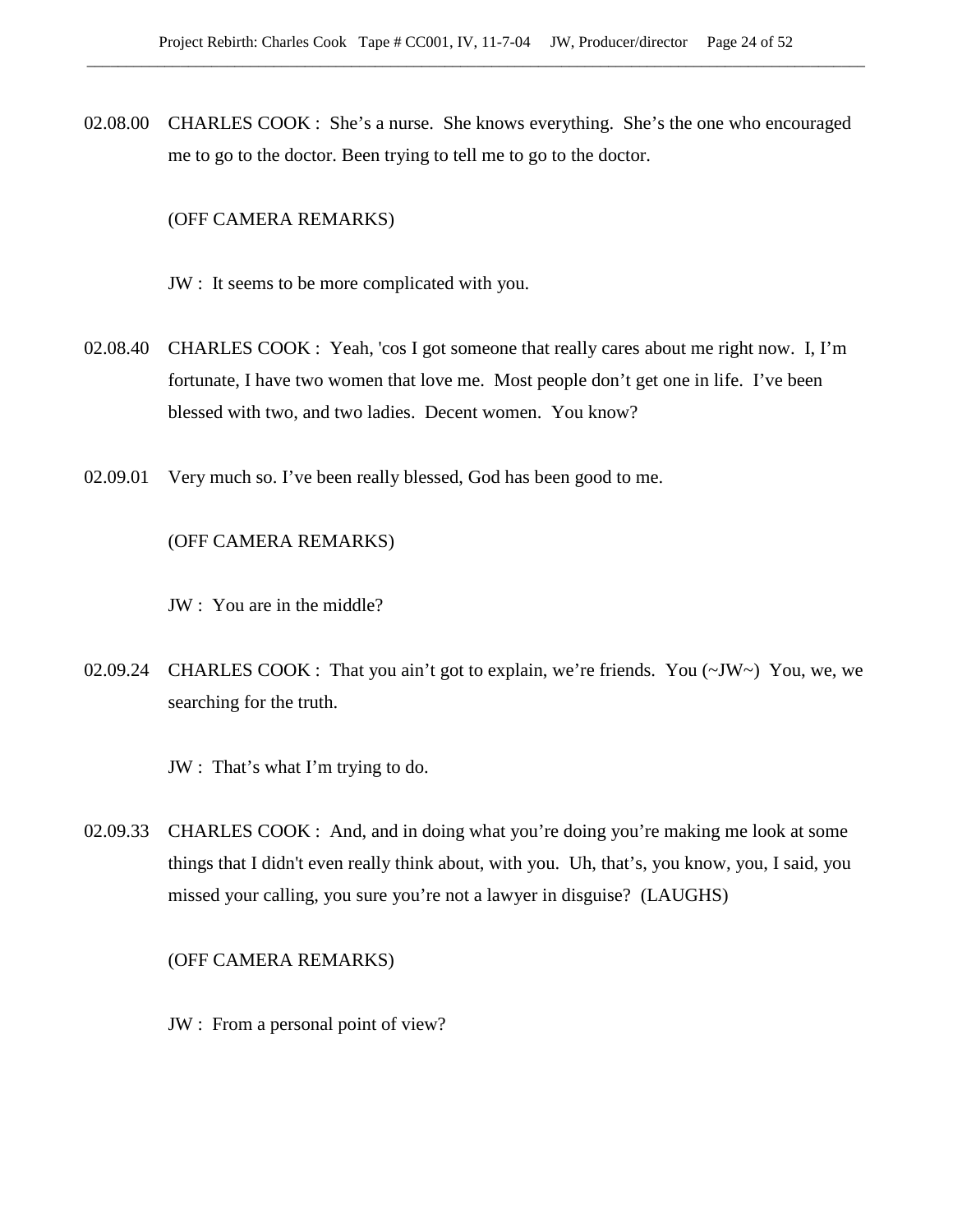- 02.10.45 CHARLES COOK : Uh, when I first got involved with America's Ride, I thought it was the right ride for the right reasons. And, and two rides that I did, I saw people uh, try to take it to a level the person that founded it had one agenda.
- 02.11.07 And his agenda was a true and good agenda where he used of his own money. And really tried to make the ride go. And people exploited him. And (?) you know, they, they ridiculed his, ridiculed him, all kind of stuff. And all the accusations they made against him uh, proved out to be false and everything. And I found them to be honorable people.
- 02.11.34 Uh, subsequently uh, one of the people that was took the ride over, they used the name this year, but I wouldn't go. But they used, said I was gonna be there and (?) they used my name and I had to call people up and tell them I wasn't gonna be there. So subsequently, a lot of the venues that they went to were knocked out. But they were using the name so, the name has caught on, so. But I understand he might be to (?) person might be doing another one.
- 02.12.02 But he's not doing them so much for 9-11. He's behind the war effort. And a lot of the uh, troops aren't getting some of the stuff that they need. And I know that when he does something uh, it does go to the people that he's trying to do. He might be doing something with the Tillman thing. Uh, using the uh, football player, Tillman, who passed. So I might just do that with him. But I didn't want to get involved with somebody just exploiting something for profit and gain.
- 02.12.33 And I saw that. Uh, it was, I'll name the person, Jill Zhan, she can say anything she want, she can say it, she is the most devious person I ever met in my life. I never seen nobody like her. Uh, but anyway. It's, that's just sad. What, that people would just take something and fight this and turn it and tarnish it.
- 02.13.00 So I wasn't gonna be involved with that. So. You know?
	- JW : That's a disappointment?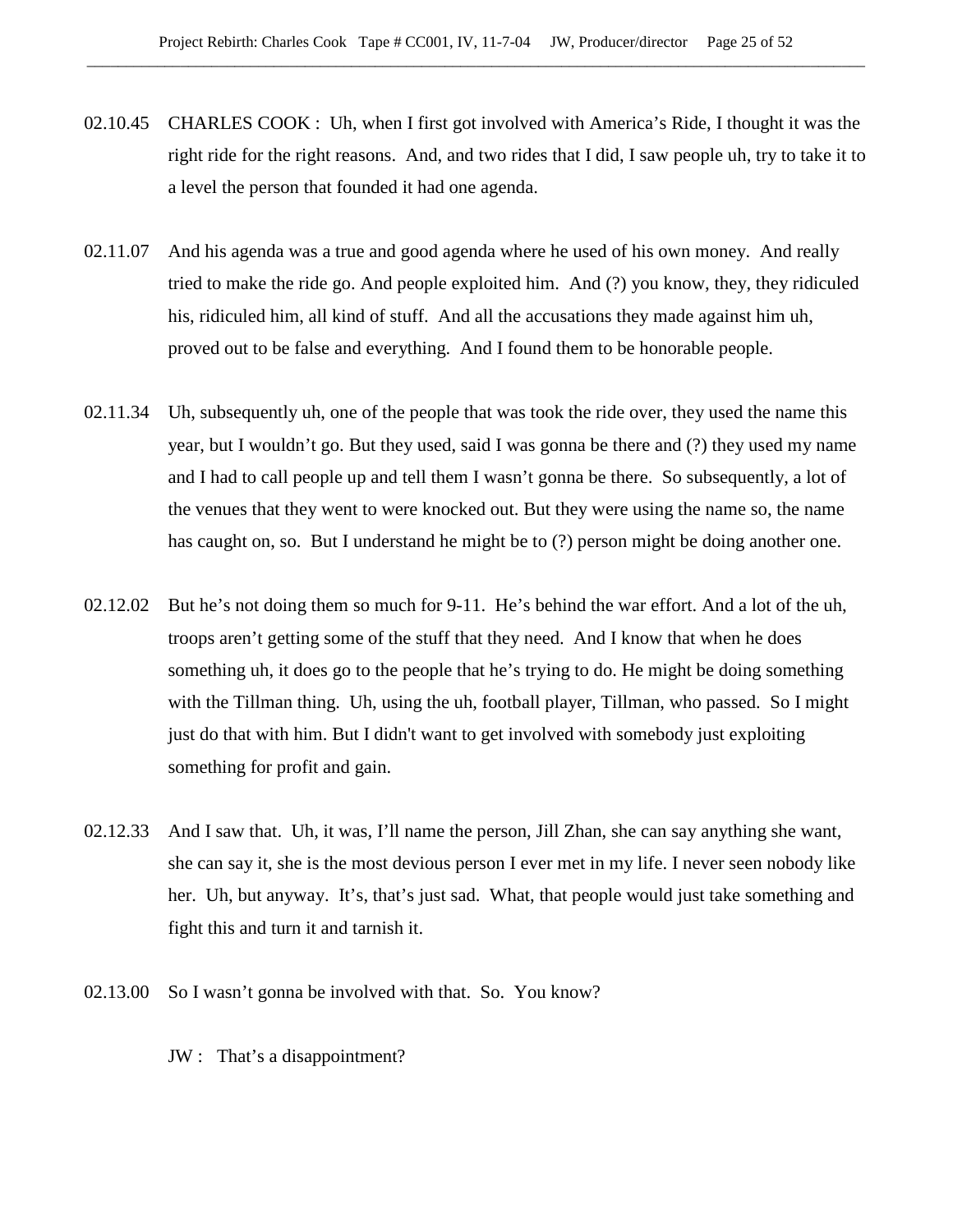- 02.13.09 CHARLES COOK : There's a disappointment in that, you know? That uh, people want to exploit this. Uh, for their profit, for their, for their pocket. You know? Uh, just, and it's just sad. And that, that bothers me, it really bothers me. About a lot. It bothers me.
- 02.13.31 But we are, they'll all have their day of reckoning, and uh, things that they uh, she had put out are coming back to eat her up and haunt her. Uh, she had tried to get in certain places in out Midwest, and (STOPS)

# (OFF CAMERA REMARKS)

JW : What else about America's Ride?

- 02.14.12 CHARLES COOK : Yeah, I was saying just that some people just want to exploit things for themselves. Which is bad. Come to find out, they were using my name uh, uh, on this ride. They were saying, yeah, I was gonna be part of the ride and all that.
- 02.14.29 And uh, fellow named Will Rogers, that's his name, he has a band uh, he was gonna bring his band into Omaha. And play for free. Said CC I'm coming because of you. I hear you're gonna be there, blahblahblah. And he was saying Jill Zhan was saying, he said, you know, they didn't think you was gonna be there 'cos she's not a nice person. And I said, I'm not gonna be there. I said, I wasn't even riding. He said you weren't invited? Says no. He said ok, just give me a second.
- 02.15.01 The mayor of the town called me and said you're not coming. Said no. They said, they're using your name. I said (?) I said, no I had not been invited. I said the woman is just strictly out trying to do something get some money for herself. He had, she was supposed to have uh, a police escort and all that other kind of stuff. They cancelled all of it. And Will and them wouldn't go, they just cancelled the whole thing. So.
- 02.15.33 That's, she got her just desserts there. Uh, but uh, the just used it, they're just doing stuff and that's what some money it's just, it's ridiculous. It's really ridiculous. And it's not going to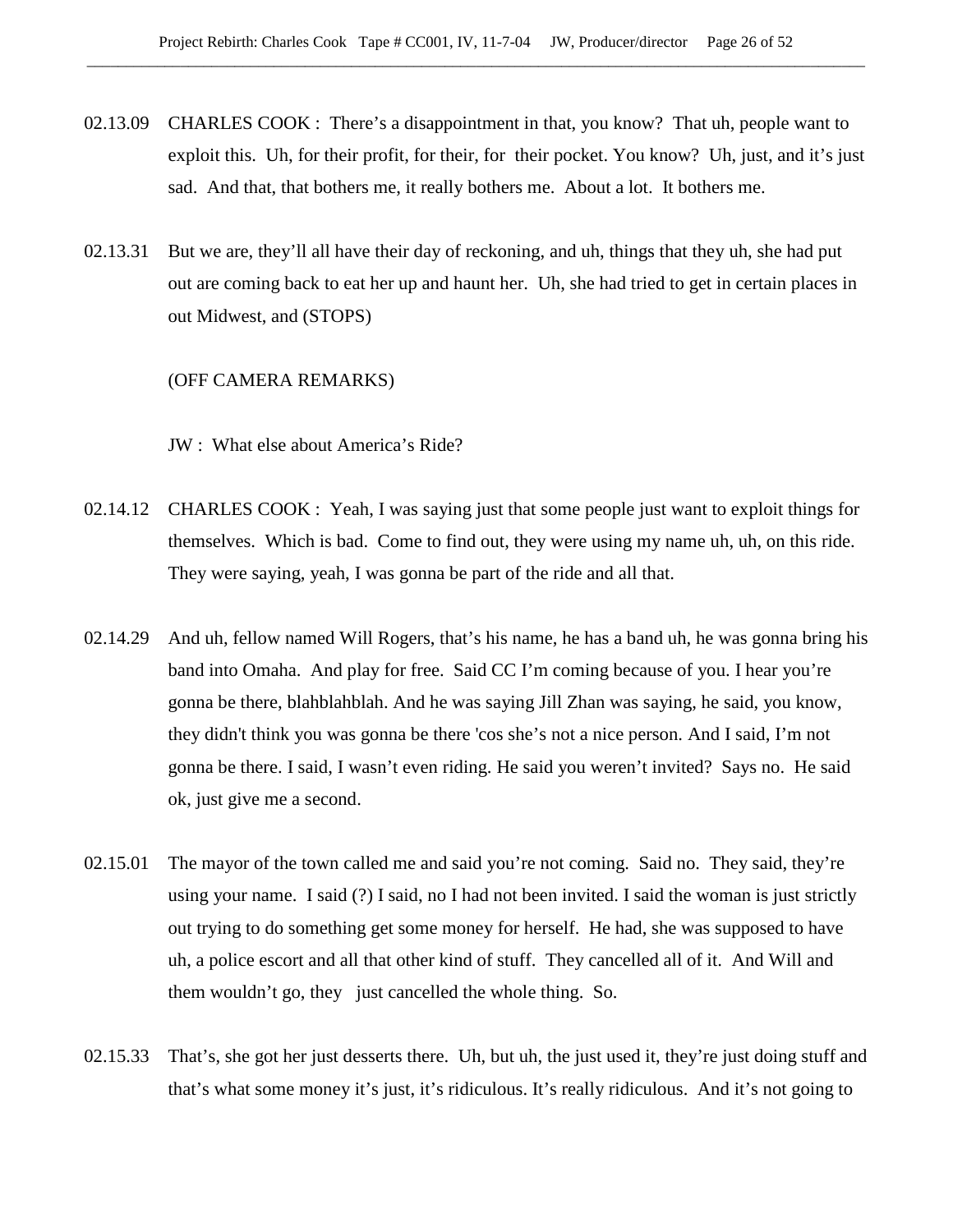nobody but their pocket. She tried that uh, the same ride I was on, she stopped the ride, told them uh, she wasn't, she didn't get \$80,000 she wasn't gonna continue.

- 02.16.06 And she, it wasn't nothing that she did. All she did was help to coordinate it. but it was what's his name, Mitch's ride, he did it uh, but he stepped back, he said I'm gonna let her do this, and he's gonna get rid of her. That's when she took it over and let her do it her thing. So I didn't want to be associated with stuff like that. I mean, it's, it's uh, I, they've stepping on people who are dead, that's all that is.
- 02.16.37 And it has a sour taste in my mouth, yeah.

JW : What else?

02.16.44 CHARLES COOK : Oh, nothing. I don't want to talk about bad stuff. I want to talk about positive things. Uh, I'm gonna wait to go see a movie. Where's it playing at, anyway?

# (OFF CAMERA REMARKS)

02.17.04 CHARLES COOK : I'm not a movie person, I haven't been to a movie in a while. I'm always getting movies bootlegged. You wouldn't mind if I get your movie for \$2, would you? (LAUGHS)

## (OFF CAMERA REMARKS)

- JW : What about the things that came up with your son?
- 02.18.56 CHARLES COOK : Oh, my son uh, suffers from schizophrenia. And uh, he's, he had a relapse and the reason he had a relapse is speaking of was because in his, he's in college, (?) he's studying, he's already got one degree and he's going for something else (I don't know what he's studying now?) Uh, he got a master's is one thing, and I think he's going for uh, a master's in something else. And every time he gets in school and is trying to work and do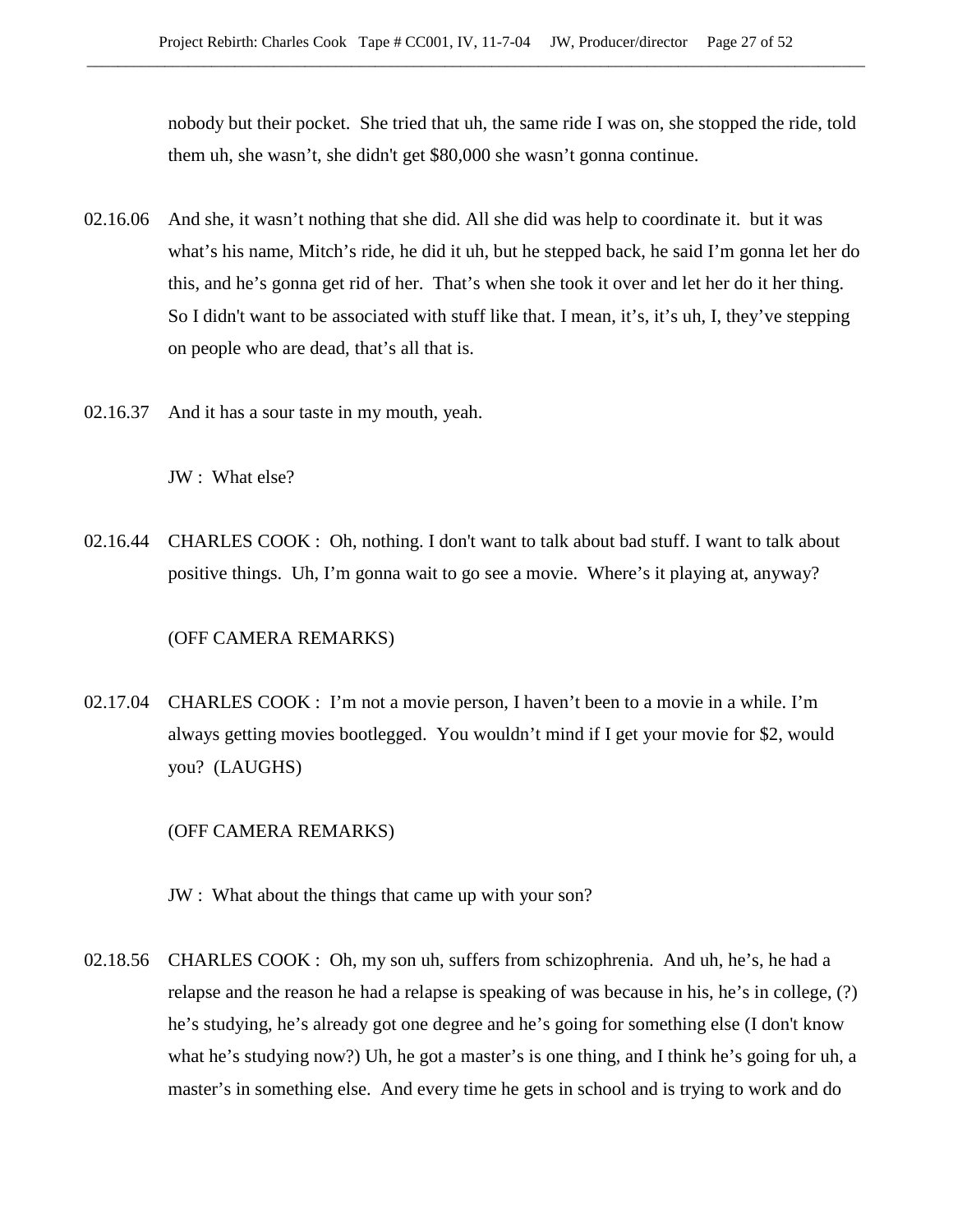this two together, even doing the school by itself he's doesn't want to take his medication because he's, he's concentration isn't as good.

- 02.19.36 And he has these relapses and then he had to be put in the hospital again, so that's what happened. He just has to accept the fact that he has to regardless of how hard it is to study, it's best for him to just to keep on with the medication. So. That's not a happy thought for me, my son being in the hospital right now. But I was with him yesterday. He's really himself, but he just, they (?) want to make sure he's stabilized.
- 02.20.04 But he's, he's close to almost being himself. He's a good kid. He's a good man and a good person. (?) he suffers from the disease, schizophrenia.

(OFF CAMERA REMARKS)

JW : What's the truth of your three (?)

CHARLES COOK : Of my three years?

JW : Three years since we've begun this?

- 02.20.41 CHARLES COOK : Time is passing very quickly, that's the truth. These last few years doesn't seem like three years. Especially when you look back on events, yeah. It doesn't seem that long. This year just went away fast, I don't know where this year went to. This is one of the quickest years I've seen.
- 02.21.02 Uh, maybe 'cos I stay so busy. (STOPS) Maybe 'cos I stayed so busy and I did stay busy. Uh, I put over 5,000 credits to, on my Amtrak riding. (LAUGHS) points. For riding so much (?) the system.
- 02.21.30 I just need a few more and I can go all the way to California. Again. You know, so? I've slowed down most of the, I slowed down in the last month or two, though, but. I don't know,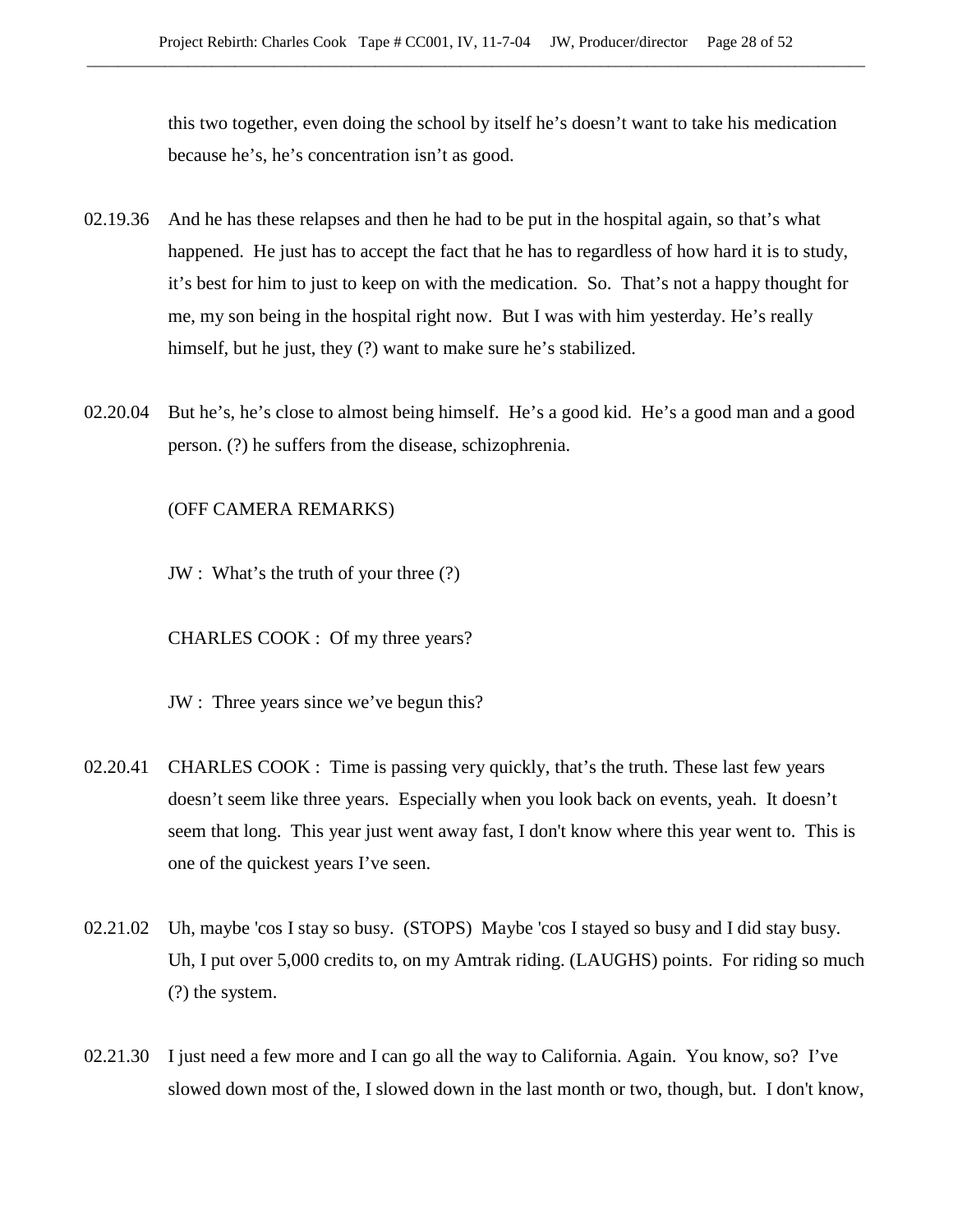on the average I've been going, I've been out of the city at least 20 to 30 days each month, and more. Each month up until August, August, September. Yeah, I slowed down, and then I went back out again.

- 02.22.03 I'm gonna go tomorrow but after the  $13<sup>th</sup>$  and then I'm gonna go to DC and stay down there a couple of days, maybe a week or two. And then maybe I'll take a ride. I might even ride down to Texas with my wife. See my brother-in-law. Uh, that's in the works. I didn't tell you, I just thought about it.
- 02.22.30 I remember now she was saying she wanted to do that, we might do that. That right, that's a lot of (?) driving, though, but that ain't no big thing. I like to ride, uh, drive. I'll let her do the work this time. I can do that.

JW : Where do you think you are in the process of responding to what happened on 9-11?

- 02.23.06 CHARLES COOK : Oh. I'm gonna be all right. If I'm here. I'm gonna be all right. Be talking my stuff. Be a dirty old man. Saying, baby what, (?) there's a time I see you walking by, with this and that to you, I'll be talking my stuff, you know? Like you see the old men doing now, I'll be doing the same thing (LAUGHS).
- 02.23.34 Saying things that you know you can get away 'cos you're so old that nobody (?) to hear (LAUGHS). So that's what I'll be doing. Yeah. Yeah, I'll be 74 then. Yeah. Ten years from now. I just made my  $64<sup>th</sup>$  birthday. In October.
- 02.24.02 Uh, this is November the  $7<sup>th</sup>$ .

JW : What are you thinking?

02.24.10 CHARLES COOK : I was (?) thinking one time I would get to be this old. I really didn't. At one time I thought anything past 40 was ancient (LAUGHS). And I don't feel ancient, I may look it, but I don't feel it.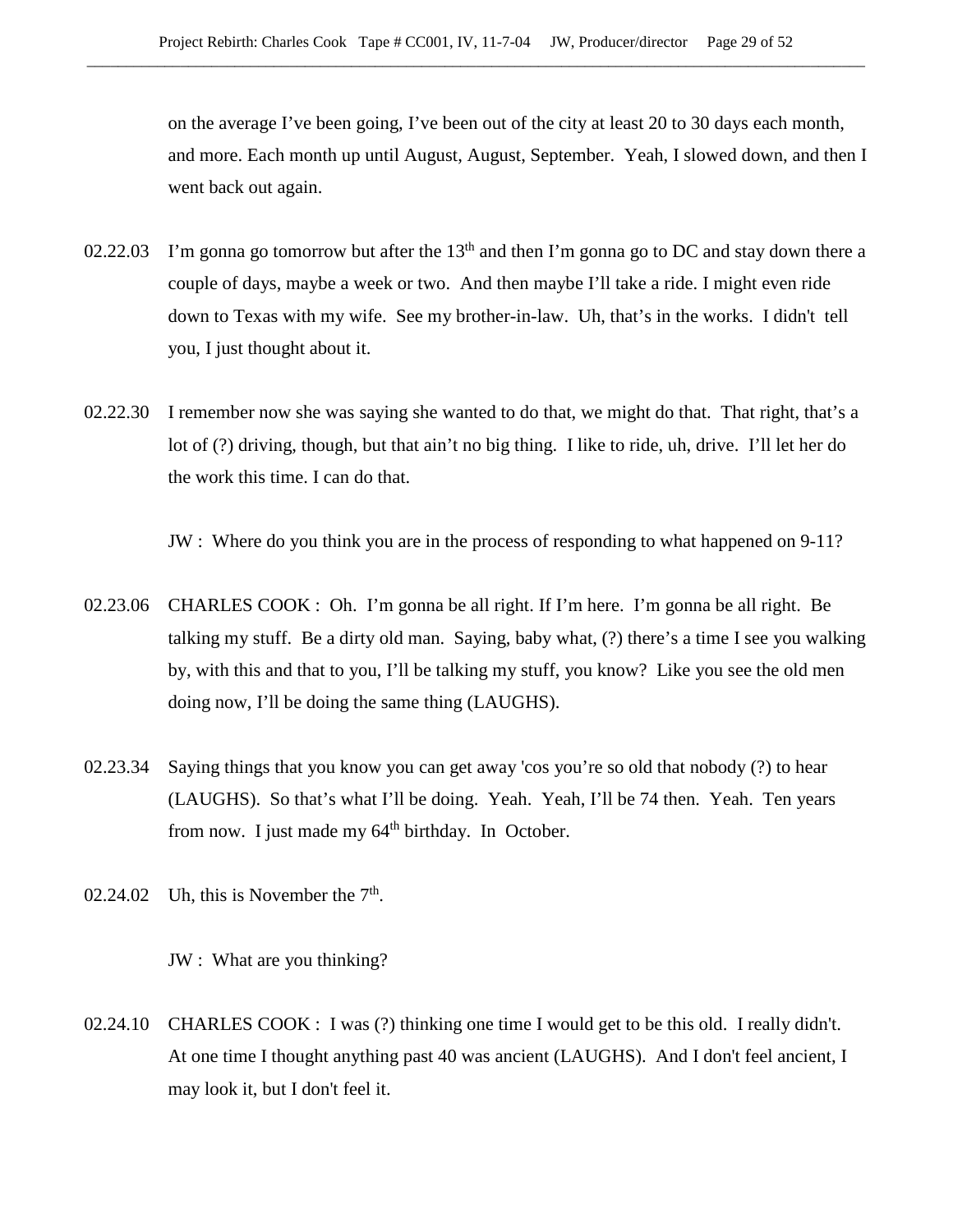02.24.31 Uh, so. Yeah, yeah. And I don't need no Lavitra, don't need no, what's that other one, Viagra? I don't need all that. Not yet, anyway.

JW : Why didn't you think you'd get past 40?

- 02.25.03 CHARLES COOK : I just had a premonition that I was gonna die before then. And I stopped feeling that way uh, after a certain thing happened. I, I had, I kept having a feeling I was gonna die (?) before I was 20 something. And I turned over in a jeep when I was in service, and (?) that was the feeling that I always had that uh, something was gonna drastically happen to me, and that was it. After that, I stopped feeling, thinking about that.
- 02.25.32 Yeah, I didn't think I was gonna make 25, 'cos I used to always, I used to wake up with dreams before this accident happened. That I was gonna die, something (?) something tragic, an accident, some uh, and I actually turned over in a jeep, (?) over a (?) completely upside down on top of me. I was thrown clear 'cos I didn't have a seat belt. That's why I don't like seat belts. It was a  $(\sim JW \sim)$

JW : You were saved by not having a seat belt?

02.25.57 CHARLES COOK : Right. It was a default in, in the jeep. You could turn a corner and the wheels would collapse. They had to eventually recall them. In turning, if you turned a certain way, the wheels would go under. It would go head over. And that's what happened to me. They ended up recalling those, those. That was in 1960, '61. I was 21 then.

JW : You thought you would die at 40?

02.26.32 CHARLES COOK : No. I (?) that's when I stopped thinking I would die. That's (?) I kept thinking (?) I used to have those dreams, that something drastic was gonna happen before. And that, after that I said well, that was it. And it's been full steam ahead ever since.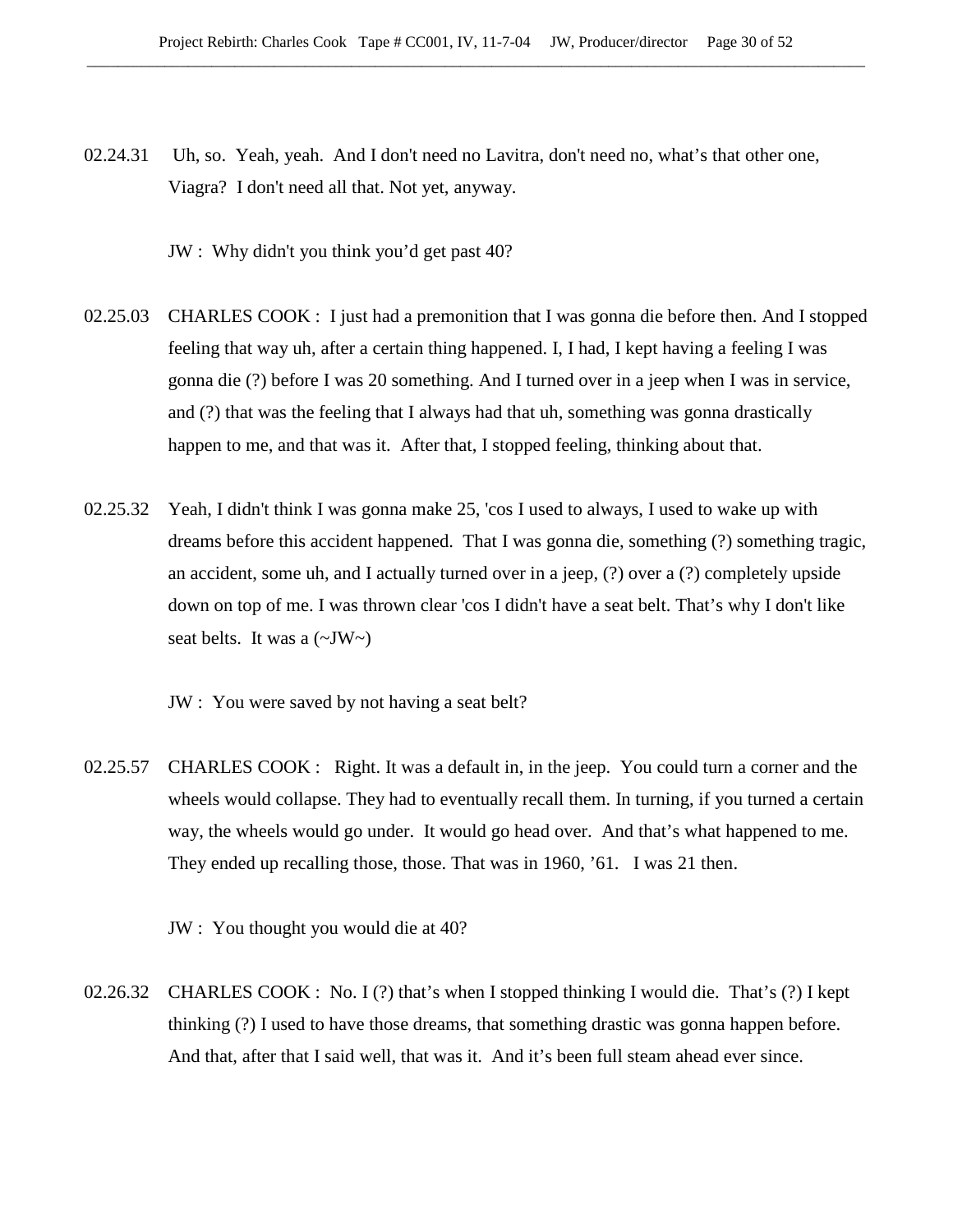JW : I'm interested in wisdom of people over 100?

02.26.59 CHARLES COOK : Oh, well, I, I'm gonna see if I can stick around for you (LAUGHS). I'm gonna try hard. (LAUGHS) I want to be the oldest one in the book (LAUGHS).

## (OFF CAMERA REMARKS)

JW : I have passed an emotional milestone in the last few weeks.

- 02.28.18 CHARLES COOK : Oh, I can, I can relate to what you're saying. (~JW~) You know, I uh, for the last couple of years, I'm walking the street and I hear, this hey Pops. Hey, Pops. Hey, Pops? (LAUGHS) Who you talking to? (LAUGHS) So I can relate. (?) you (?) twenty and thirty you start calling you hey, Pops. (LAUGHS) Then you can (?)
- 02.28.38 I relate I relate to that, ok.

JW : What's the wisdom right now for you? What are you thinking about?

- 02.09.06 CHARLES COOK : What I'm thinking about is getting back on the motorcycle and doing that ride again. I'm thinking about taking three cruises or four cruises within the next year. Which I plan to do, I'm going in February for sure. And I got one, I'm going to Puerto Rico in May, and one in June. Uh, July.
- 02.29.36 That's a uh, three different cruises that I want to go.

JW : Why three cruises?

02.29.42 CHARLES COOK : I'm going with three different people (LAUGHS). (?) The one I might be going by myself. Uh, the one in uh, July, I think I want to go by myself. It's like a singles cruise.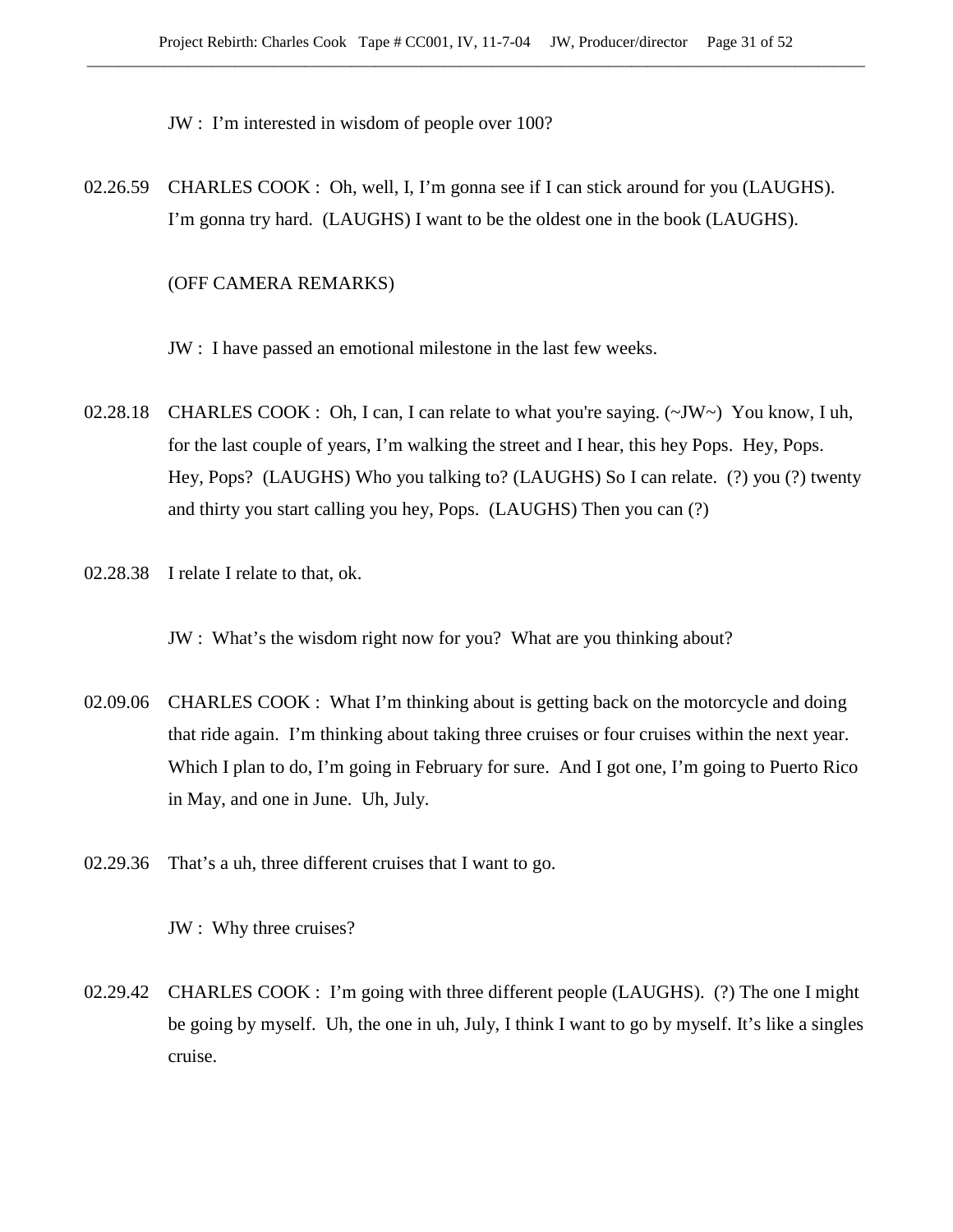02.30.02 So I'm gonna be in shape by that time, you know, getting ready. This cannot be edited, this cannot be put in nothing. I'm gonna be up going back to my dog days in (?) August.

JW : What's the wisdom, you can't teach an old dog new tricks?

CHARLES COOK : No. (~I~) You're only (LAUGHS)

#### (OFF CAMERA REMARKS)

- 02.30.35 CHARLES COOK : You only learn from your old tricks to get better with them. that's all. (LAUGHS). No, I'm not doing all, but I'm just, I'm just gonna have some fun. And uh, ever since I started thinking I was sick, I said I'm just gonna enjoy life, do whatever I want to do whenever I want to do it, and that's what I've been trying to do.
- 02.30.59 You know? I'm gonna still give it my time to direct course, four times a month, five times, whatever, and take a break during my vacation time, to (?) know that I'll come back and do that. I'll still be doing those kind of things (?) I'm gonna be responsible. I'm not gonna be a you know, I'll rest up in between, you know, get my little rest in between. Then I will get ready to go again. But I'm gonna be having fun.
- 02.31.31 You know? (?) this old saying, don't let no grass grow (?) they ain't no grass gonna be growing under my feet. I won't have time.

JW : Is that why you described this year as being that kind of year?

02.31.44 CHARLES COOK : Well, this year was a good one. I had uh, I was, I stayed gone. You know. And when I was gone, I wasn't chasing no women. It wasn't nothing like that. It wasn't that kind of thing. Uh, in fact, when I was gone I wasn't bothered with nobody. I was just out. I was just having fun.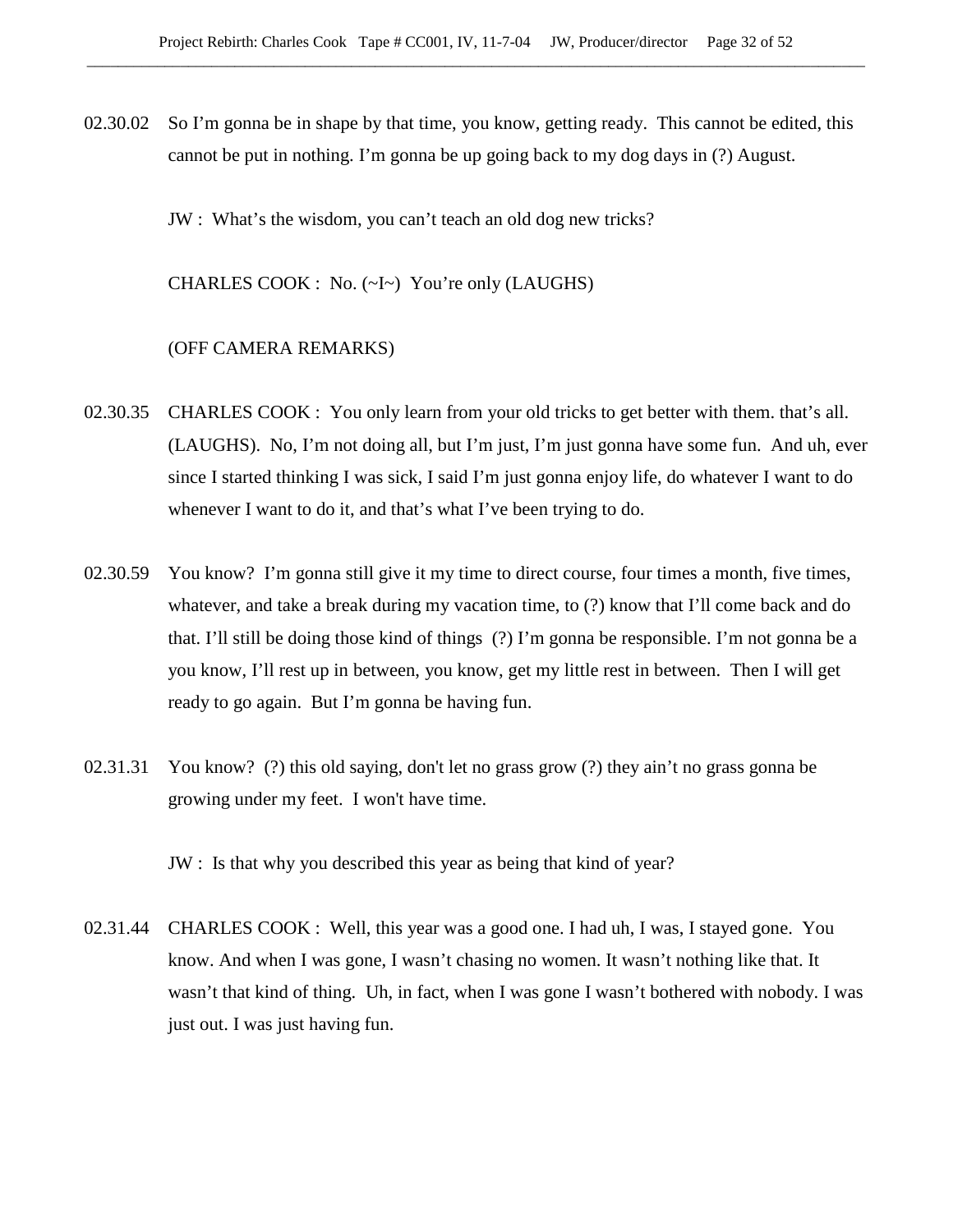- 02.32.06 I was seeing people, going to dinner with people, I wasn't trying to get familiar with them or whatever or anything like that. You know, it's, I was just having a ball, even when I went on the cruise with my wife, I wasn't trying to get all hanky-panky. Not that I didn't. But it wasn't about that. Uh. And I'm not saying I did and I'm not saying I didn't. But you understand what I'm saying, I'm keeping that to me. But it was a good trip (LAUGHS).
- 02.32.31 I want to do it again. Uh, and I, and I enjoyed my son because he was with us, uh, the one that's in the hospital. Uh, we spent time together, you know? Which I really (not yet?) didn't get to do with my father when I, I became a grown man, because uh, yeah. he ended up passing and so I didn't get that opportunity. So. And I regret that, but I was glad that I was able to share that kind of time with my young, oldest son.
- 02.33.01 My youngest son and I are supposed to go to Florida uh, soon. Yeah, that's another thing, we're going to Tampa. Uh, he wants to look for a house down there, so when he goes, I'm gonna ride down with him. And he has a friend of his, that's like one of my sons because he stayed at my house, he grew up in my house. And uh, he's uh, into weight training. So he keeps (?) or Pops, we get you down here and work you out, and gonna beat you up uh, I taught him how to play chess, and the last time we played, he just killed me.
- 02.33.35 He said, I've been practicing. I said oh, then he's talking about who's your daddy, 'cos I used to always tell him, who's your dad (LAUGHS) for years I was saying (?) that. So now he's saying, who's your daddy? (LAUGHS) So I had to give him his props. So. Uh, it's just, it's just nice. I have like three kids that stayed in my house. They all call me Pops 'cos uh, I like nurtured them.
- 02.34.01 And I got a couple of girls the same way. So. I'm happy with myself.
	- JW : You're also moving pretty fast?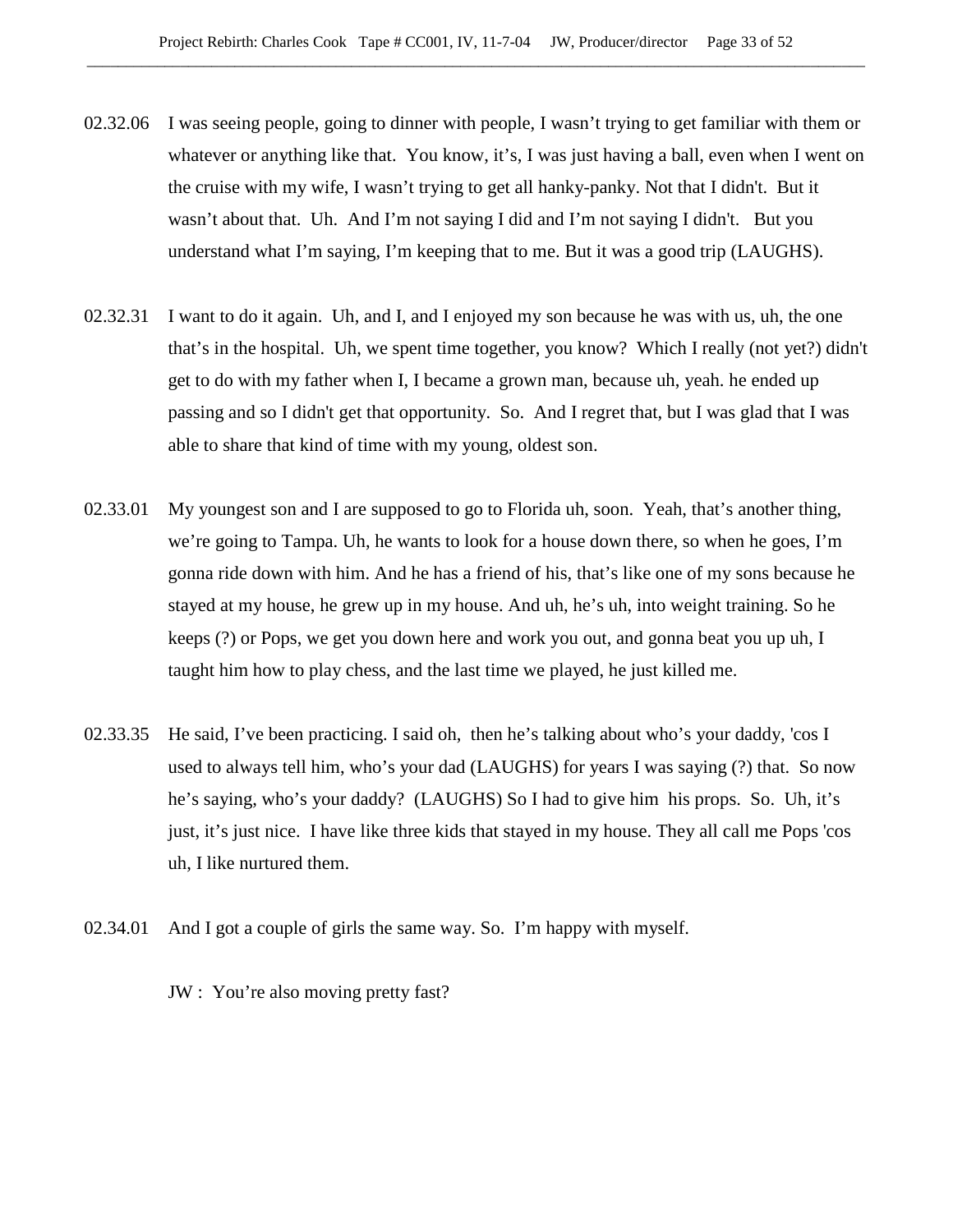- 02.34.15 CHARLES COOK : Oh, yeah, I've been moving kind of fast with, it's a good moving fast. You know? I'm not doing anything that harmful to anybody, not even to myself. I'm just enjoying the fruits of my labor.
- 02.34.33 When I say my labor, you know, I did (?) retire so I supposed to enjoy something, so. I'm enjoying that.
	- JW : Do you spend much time alone?
- 02.34.45 CHARLES COOK : Do I spend much time alone? Oh, I could stay alone it doesn't bother me. I like, I like solitude for myself a lot. But I won't be able to cruise looking to be alone. I'm gonna be looking to strike. The iron's gonna be out (LAUGHS) I'm ready to brand somebody (LAUGHS).

JW : It's not a problem for you to be alone?

- 02.35.12 CHARLES COOK : (No). (LAUGHS) No. I could be in the house all day long by myself. Where I'm at. But if I go home where my wife is at, I don't (?) Now that, the house is empty right now. My wife's away, my son's away.
- 02.35.28 And I got the keys. And I started to stay over there the other, on election day. I just feel so out of, so I just don't like to be in there by myself, because uh, well, it's much larger. It's in (?) City and it's 3 bedrooms and just I, everything is comfortable, it's even more comfortable than in Manhattan, and I have (?) a nice place in Manhattan, one day you have to come and see. But I just like Manhattan better, one because I can fall out the door and my pinochle game is right there. And I go up the street and there's a pinochle and there's a chess game right across the street, there's (?). (?) over there that way, 'cos I really, I lived in Brooklyn but I didn't live in Brooklyn.
- 02.36.06 Because I've always been in Manhattanite. I (?) grew up in Manhattan, so even when I was living in Brooklyn constantly, I would always come to Manhattan to do anything I was gonna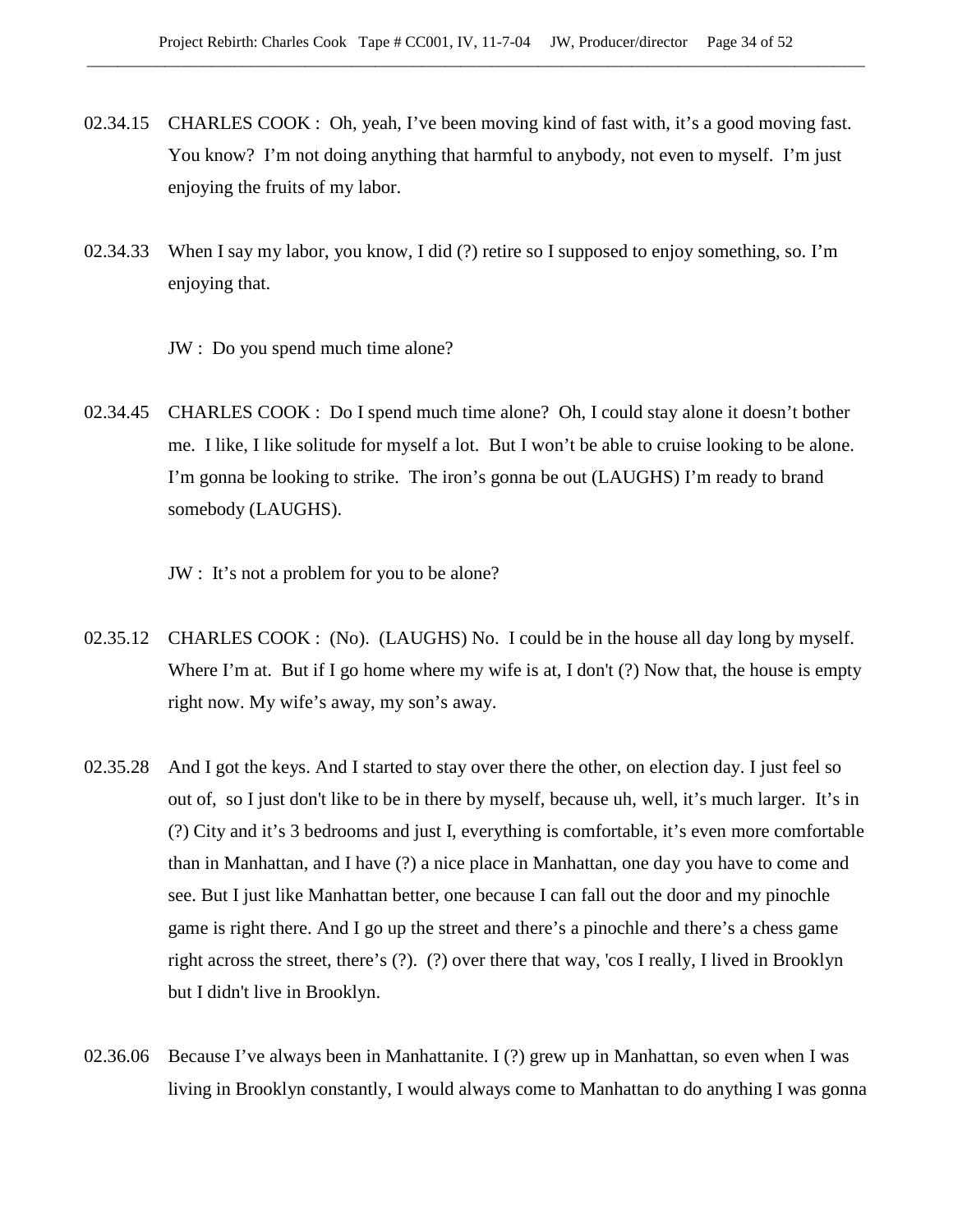do. Except my wife could never stay at home. She kept it (?) dirt in front of me. No. Uh, she could never say that. She ain't never seen me with nobody, never, she knew but she didn't know.

02.36.29 And I would not do that, I wouldn't disrespect her that way.

JW : How's your daughter?

- 02.36.36 CHARLES COOK : Well, my daughter called me and my, my wife, uh, see I was in bed. Constable, with her mama at 2:30 in the morning, and she called me and said, at first my wife picked up the phone and I knew right away it was something wrong. And uh, she say it's Vicki. Her husband had gotten into an accident and she wanted my wife to go and check on her husband.
- 02.37.02 So that was uh, last week. So we got up that morning and drove up to Highland Lakes, that's where she lives now, in New Jersey, and ever since then I'm sorry I went up there 'cos my ears are ringing. Not that I'm sorry that we went up there. But he needed to get his knee in a cast and stuff. They gave him one of those flexible casts that's all the way up here. He was in a 3-car accident. He was sandwiched in between two cars.
- 02.37.29 And uh, she was calling from Paris when she called. Uh, it was so, she, she actually was calling, she called 2:30, that was about 8:30, 9 o'clock there. So she's up at the right time, but for us that's you know, 6 hours' difference. So we went up there and uh, we took care of him. Uh, she's here now uh, I'm gonna call her. She's here now.
- 02.37.58 She, she flew in from uh, Paris. On Friday, but I'm, but I wanted to give her some time with him, but I didn't get a chance to call her. I'm gonna call her today. But she's leaving, I just found out she's leaving out today to go to Morocco or some place, somewhere. Like I told you, she's a epidemiologist. And that's the study of diseases and she's with the World Health Organization. She has like 21 countries that she has to administer, you know, do stuff with. So she's flying all over the world.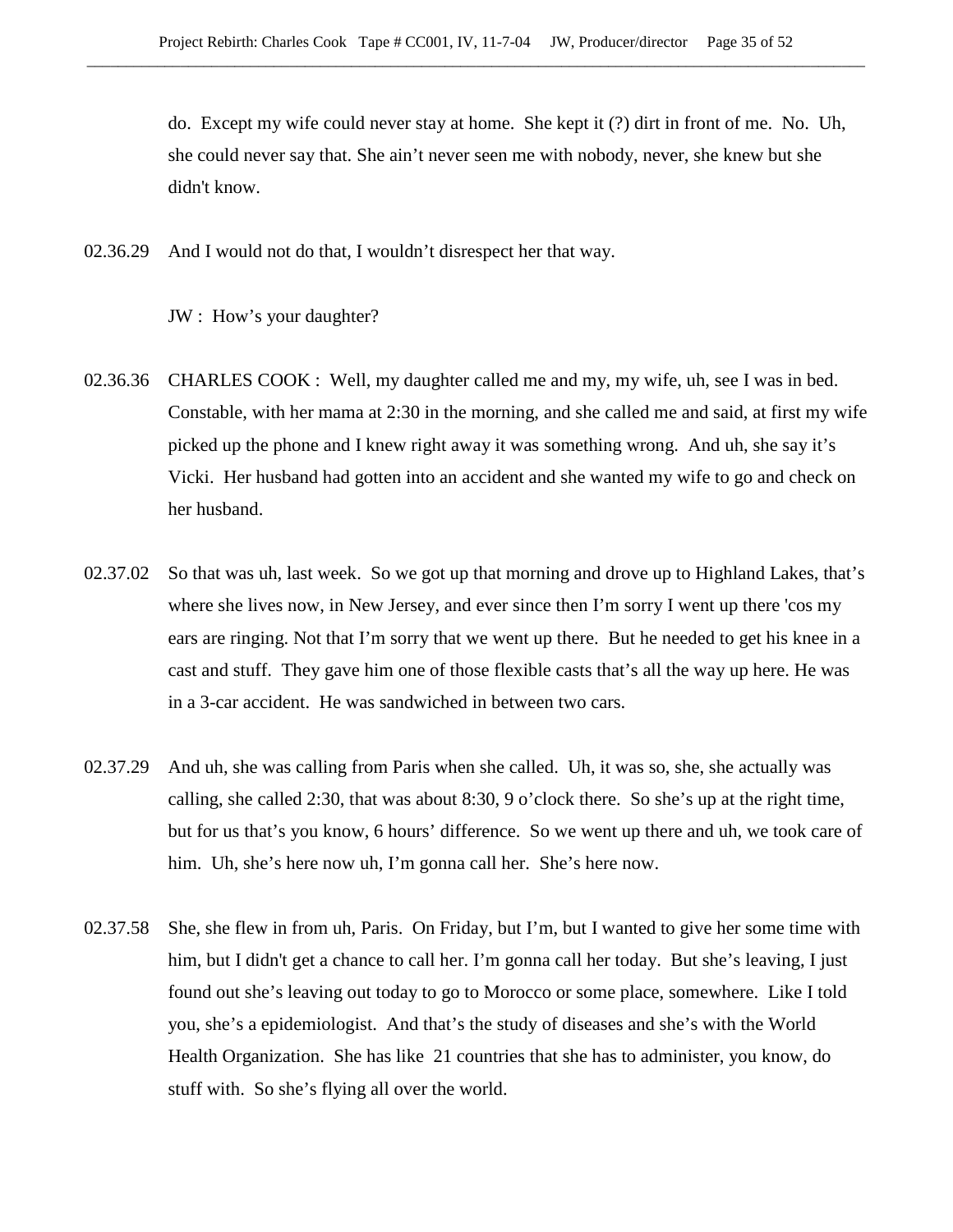02.38.33 And I have a, like I said, I have a 20, I have a round trip ticked anywhere in the world, first class, but I can't take it because of my ear. I can't fly. But if I can get on a plane and get there and it's all right, I'm gonna either go to China or Africa for a year.

JW : Why those places?

- 02.38.52 CHARLES COOK : They've always intrigued me. Uh, China because I would like to go and study the arts with the masters, karate and stuff like that. Uh, Africa just because uh, that's where I believe my ancestry is. And I would like to walk around. I would like to go and see uh, my nephew's home, home (down there?) I could relate to him directly. My, my brother's uh, youngest son, you've heard of Roots, Alex Haley?
- 02.39.30 Ok. Alex Haley and my nephew are direct first cousins. So that makes him Kunta Kente's great-great grandson. Uh, so.
	- JW : What is the family line?
- 02.39.45 CHARLES COOK : Alex Haley's great-great-great grandfather was Kunta Kente. (~I~) My nephew and he are first cousins, so that makes him the same lineage, Kunta Kente's same. Uh, through, for the, it's the story where Roots was generated from. Ok. So.

# (OFF CAMERA REMARKS)

02.40.12 CHARLES COOK : So Earlene, his mother and uh, and Alex are first cousins, so her son, you know? My brother's son, youngest son.

## (OFF CAMERA REMARKS)

02.40.26 CHARLES COOK : If they could find a way that I can get rid of this problem. You know? You see me, gonna keep doing that, it's gonna try to bust my ear open. But uh, and I stopped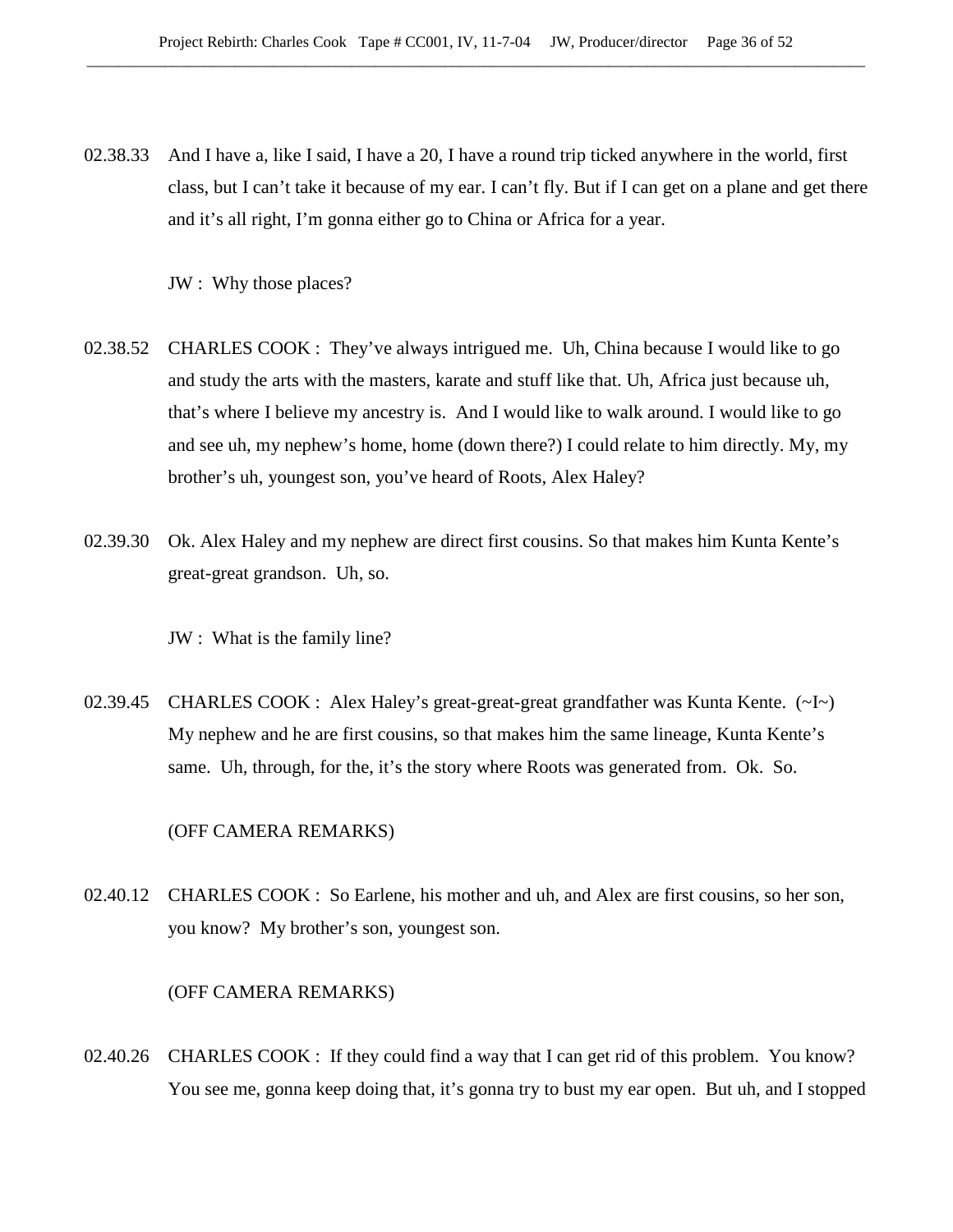doing it, I don't even put my hand on (?) I do it so much. Uh. But uh. I would like just to walk uh, walk around or drive around, get on a bike and get a motorcycle and go from country to country all over. Don't miss no countries. You know? I'd like to go to Cape Horn and all, you know, this, I'd like to go see where we were shipped out from all of that, I'd just like to see that. (LAUGHS)

02.41.08 I told somebody that (LAUGHS) they were saying, oh, you see all these hurricanes coming up. I say, yeah, you know where they's coming from? They all come from Africa. They saying you shouldn't have taken our people (LAUGHS). I says, that's exactly where they shipped those out from. Uh, that's where them hurricane's been coming from (LAUGHS). And they hit all the red states (?) I say red states, all the Bush states.

#### (OFF CAMERA REMARKS)

02.41.48 CHARLES COOK : But you see where they coming from. Uh, right where they put them on the ships at, right on up that way, the same passage (LAUGHS).

# (OFF CAMERA REMARKS)

JW : Does your daughter know you're sick?

- 02.42.15 CHARLES COOK : I ain't telling her that. I would not tell her that. She would never find that out from me.
- 02.42.36 Why? 'Cos I don't want to worry her. Ok. If uh, I'll put it like this if you was sick, would you tell Rebecca? When she's about 12, 11 years old?

JW : It's a tough call. At a certain point you will be sick?

02.43.05 CHARLES COOK : But would you, would you want to worry her so she'd have to worry, have that burden worrying, all that period of time?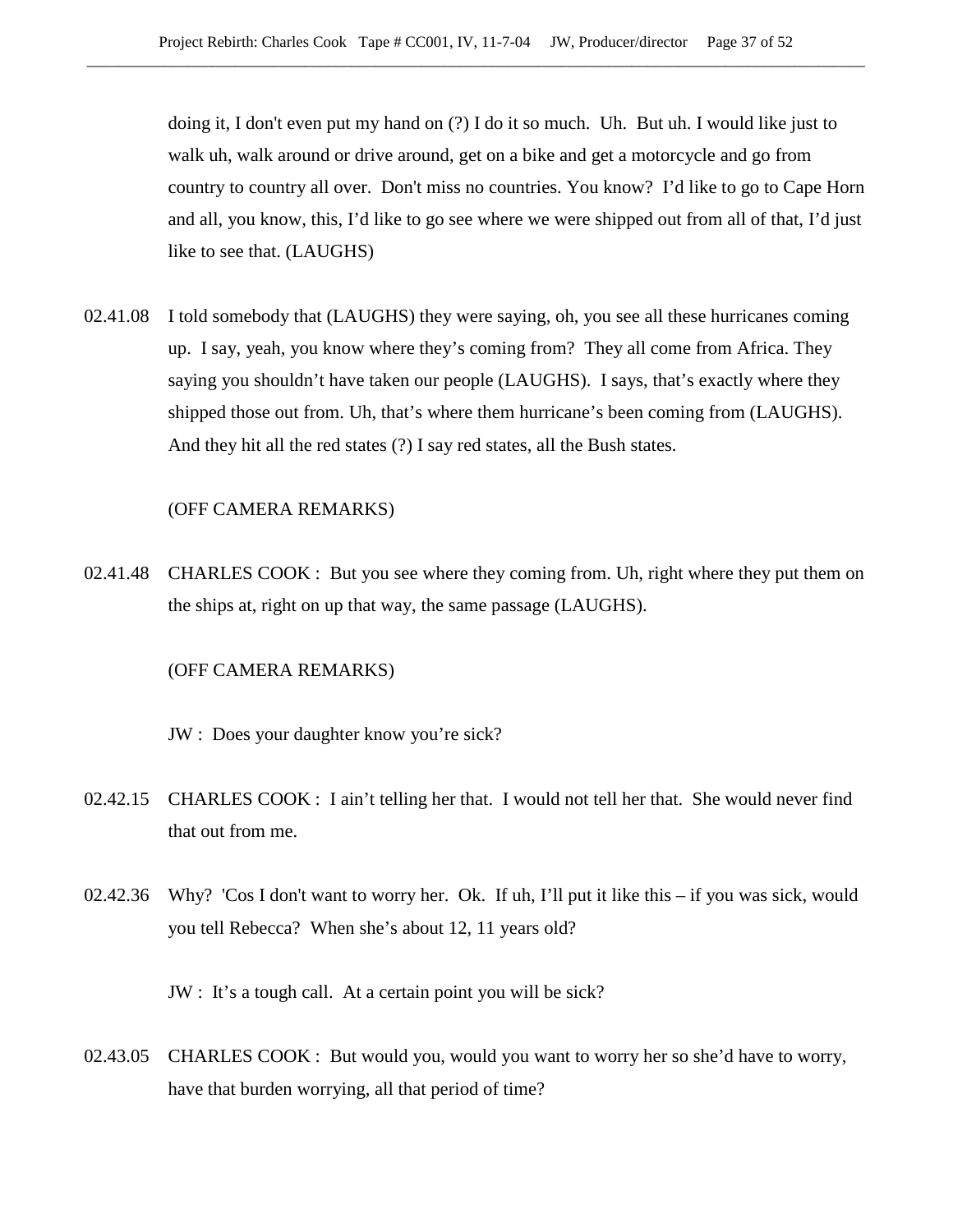JW : She's an epidemiologist?

- 02.43.19 CHARLES COOK : Oh, she's uh, that's one of the reason I wouldn't tell her. You know, I get mad with her when uh, 9-11. Uh, 'cos at that time, she was working for the city.
- 02.43.31 So I uh, went over to the Board of Health down there to bring her a mask. Daddy, I, can't take this, 'cos the city's saying there's nothing wrong with the air. I said, Vicki. She said, I know there's something wrong, but I got to, if I wear it, it's gonna panic the people. I don't want them, everybody. That was the policy. Denial. I was so mad with her.
- 02.44.00 But. You know?

JW : She knew there was a problem?

- 02.44.05 CHARLES COOK : Yeah, she knew. She definitely know. The, the city knew. She, she definitely knew. But they had deniability and they were saying, no, nothing's wrong. And they really did a disservice to the people that went down there to work. And uh, that was that volunteered.
- 02.44.30 And those firemen or whatever, you know, there was a disservice because they had a lot of people, indigent people coming down there and do the worst of those jobs to sweep that dust up. And those buildings. And knowing how toxic that stuff was. I feel that's a form of genocide, sending somebody do something that you know was really that bad, even if you was paying them. They knew how bad that stuff was. We knew it was bad, you know?
- 02.45.07 When you were there. but still. And they didn't equip them people with the proper stuff, no mask, no nothing. They just sent them in there. It's gonna be a lot of sick people for a long time.

JW : Did she ask you about your situation, did you talk to her about it?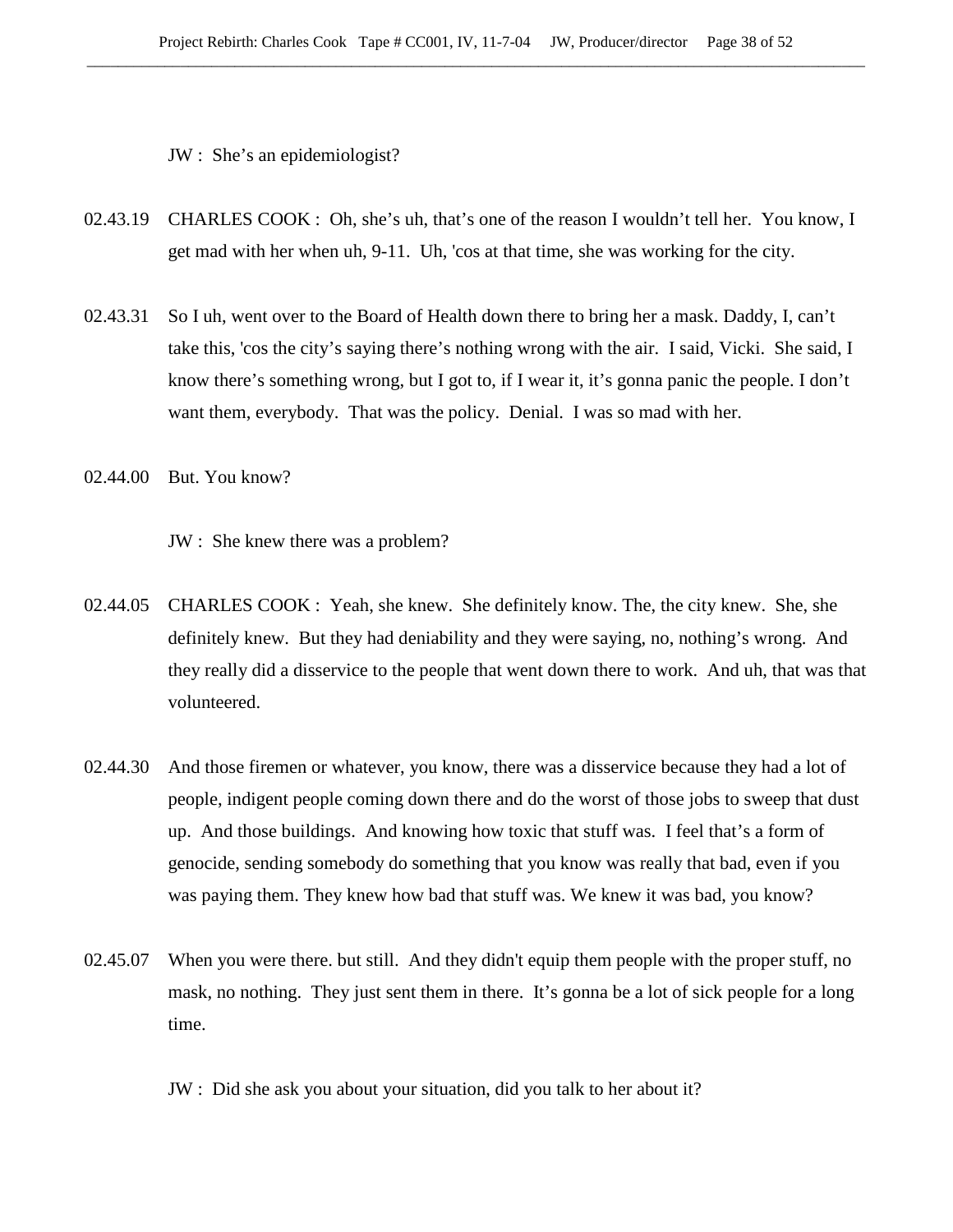- 02.45.31 CHARLES COOK : We don't talk about those things. I don't let her get near the subjects. I had her uh, I'm always joking about something. You know? But I, my daughter's dangerous, though. We was having Thanksgiving dinner one year, my mother-in-law's there. and this was just before (?)
- 02.45.59 And they were talking about cheating men. My mother-in-law had to bring it up. She liked to start something with my wife's (?) This is before (Bobbie?) (LAUGHS) My daughter was looking at me, and she's shaking her head. If my husband cheated on me, she's looking at me, looking at my mother, my wife (LAUGHS). I'm gonna cut it off (LAUGHS). And (?) said, you would do that to your daddy? (LAUGHS).
- 02.46.27 Are you trying to get me hurt? (LAUGHS) She said, well. You would be good. (LAUGHS). I said no, not to mess (?) (LAUGHS) But oh, boy.

JW : What will she say?

CHARLES COOK : Say what?

JW : When she finds out?

- 02.46.59 CHARLES COOK : She ain't gonna find out, who's gonna tell her? You ain't telling her. (?) so how's she gonna find out? Uh. If first of all, we jumping the gun. It might not be nothing. All this pain up in here might not be nothing. Who knows? You know? (LAUGHS)
- 02.47.32 She looked at me and was shaking her head. I'll cut it off. That's before Bobbitt cut that man's thing off. Whew. That's kind of hard (LAUGHS). I just looked at her. I said, you would do that to your (dad?) (LAUGHS). Woo. I looked at my wife, I said, I guess I'm gonna be leaving (LAUGHS). (?) want her to get no ideas. She was a nurse for all them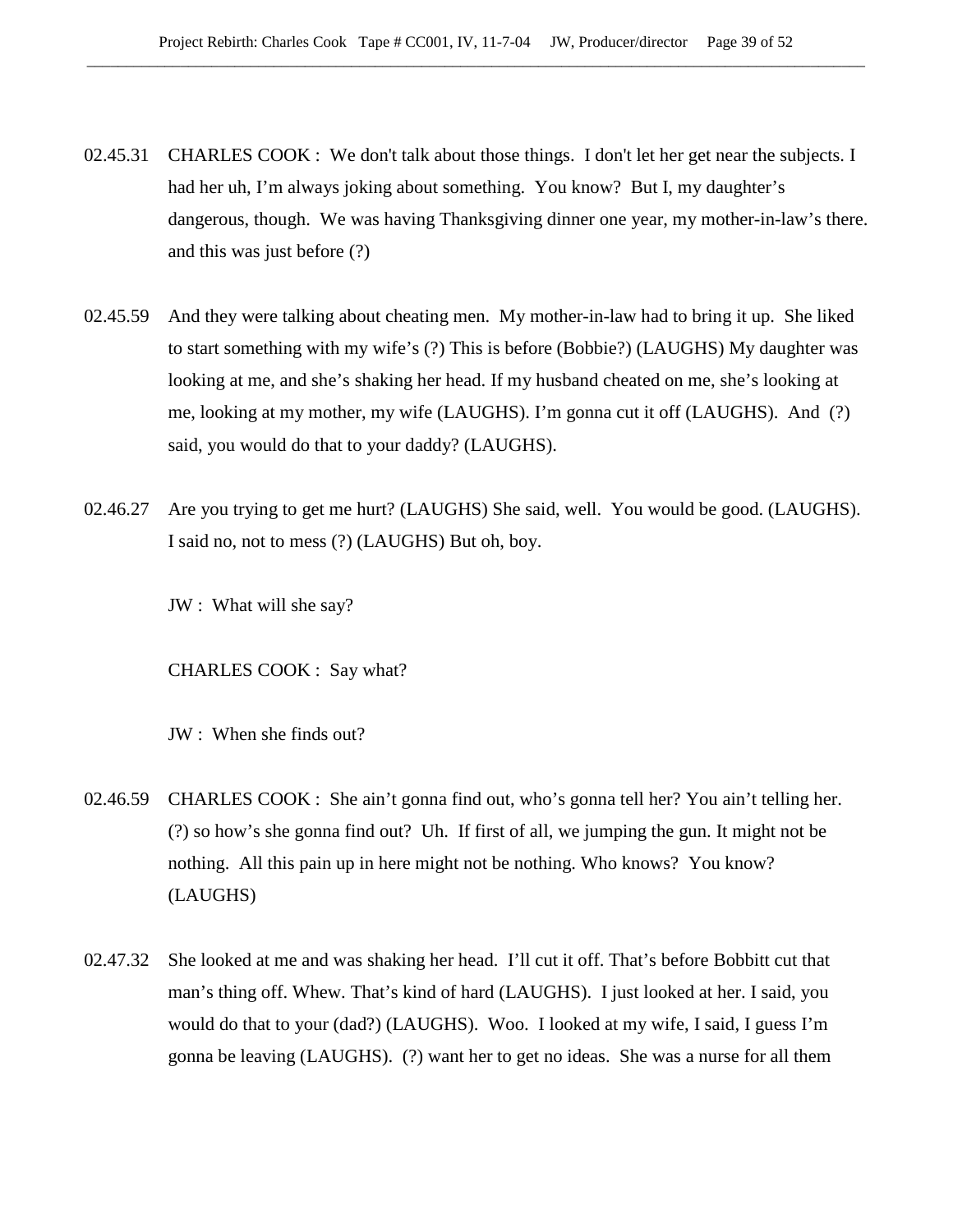years, and I know she's got a scalpel in there, it would be so quick (LAUGHS). Uh, boy. But that's what she said.

JW : Anything you want to talk about or bring up?

- 02.48.17 CHARLES COOK : Oh. I went to uh, Democracy Plaza ( JW COUGHS) which was at uh, Rockefeller Center. (COUGHS) Last week. I saw it on television, so I was interested.
- 02.48.31 And uh, they had uh, an original train of one of the first I think it was Taft or one of them, that they used to go around the, somebody before Taft, that they used to, to barnstorm on these, so the President spoke on the back of the train. They used that in Roosevelt and some others. They uh, used. And uh, you went, and the one, and then you went into a tent, and then there they had the polling uh, different polling booths uh, that they were gonna be using for the election this year.
- 02.49.03 Even they had the chads from Florida. And that was the one, then went to another tent, and in there was a (?) the original copy of the Declaration of Independence. And as I was saying, there was 200 copies that were made originally. And as of now, I think they have about 24, or 25. They were first bought at a price of \$4, and now they go for over \$1.5 million for those copies that they have left.
- 02.49.33 Gone to into another tent and it was larger, with just in that it was like the history the United States uh, showing uh, the democratic way, the voting stuff. Uh, the Whig party, all those other different parties. They had uh, hats from Abraham Lincoln, and a different uh, uh, Washington hat, and had an exhibit of Harriet Tubman.
- 02.49.57 She said this, her statement was (?) how did her statement, she said there's two things you born with, uh, liberty and death. That you supposed to be born with, liberty and death. And if she can't have one, she wants the other. You know, I like that. That was a nice statement on her part. Uh, and then there were uh, further on in there and, and they had a mock-up of the Oval office. Uh, the chair and the seal and everything.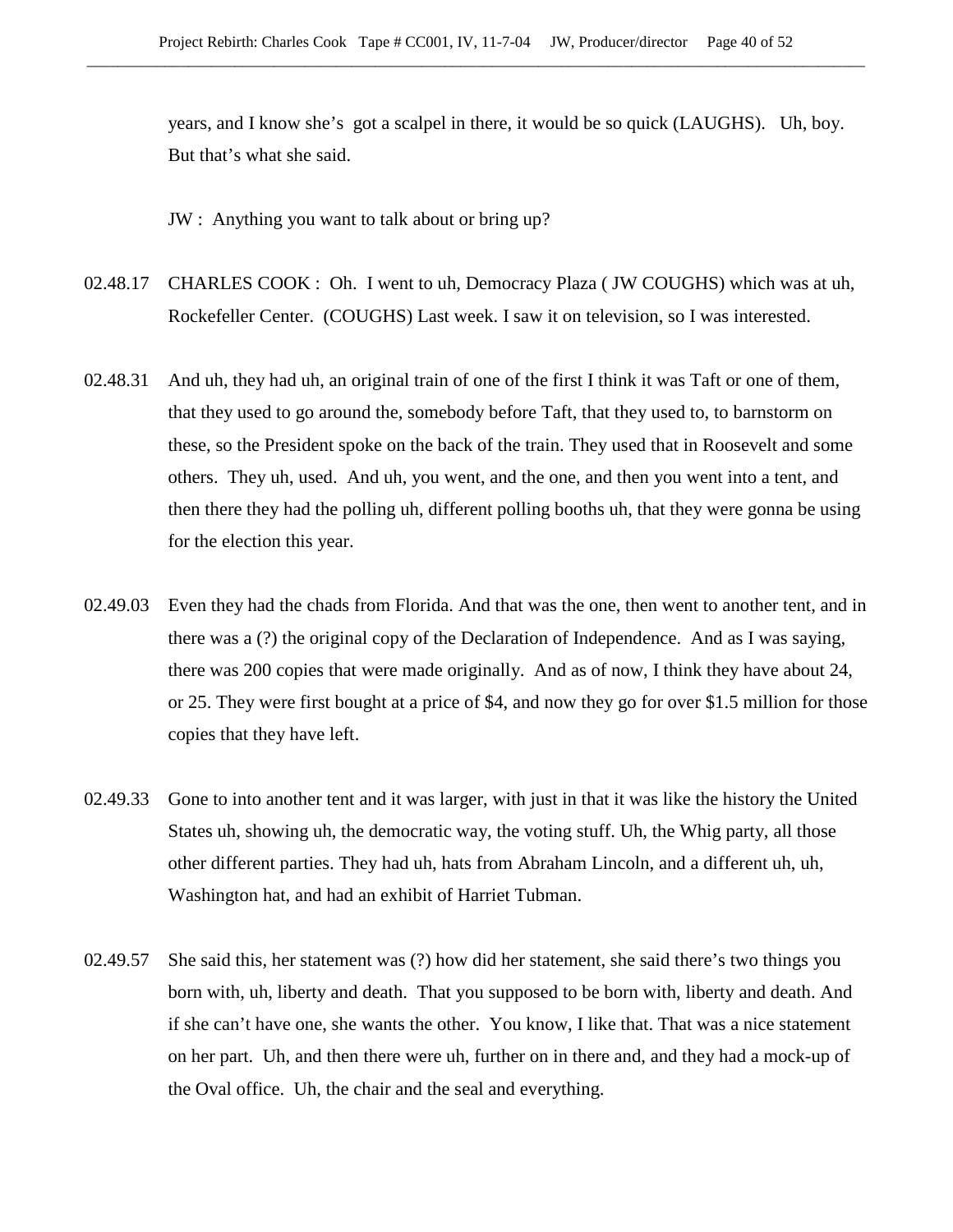- 02.50.30 They had that one roped off. But they also had another one, same way but this one you know, visitors could sit in there, sit down and get their pictures taken. And they had a mock-up of the uh, Air Force One you was able to go through and see that. It was really good. I, I suggest you see it if it's still there. And you'd really enjoy it. Uh. I enjoyed that. In fact I've, I might, if it's not doing anything, I might go back today and take some pictures of it 'cos I didn't have a camera with me.
- 02.51.00 But it was really nice. It's good, real good. You know, and it was just nice to see where this country uh, founded their ideas and how they have gone so far astray lately. And they have definitely gone astray. When they get these four Supreme Courts Justices that Mr. Bush put in there, look out. Your liberties will soon.
- 02.51.30 He's already shown that he's trying to, you know, this Homeland thing, you can't say nothing 'cos you against the country and that's wrong. I don't think that's the way it is. People can't even (?) it's getting tough already (STOPS)

02.51.34 END OF TAPE # CC002, IV, 11-7-04

# **TAPE # CC 003, IV, 11-7-04 Charles Cook JIM WHITAKER, Producer/director PROJECT REBIRTH**

03.00.34 PICTURE UP

(OFF CAMERA REMARKS)

JW : What is the wisdom?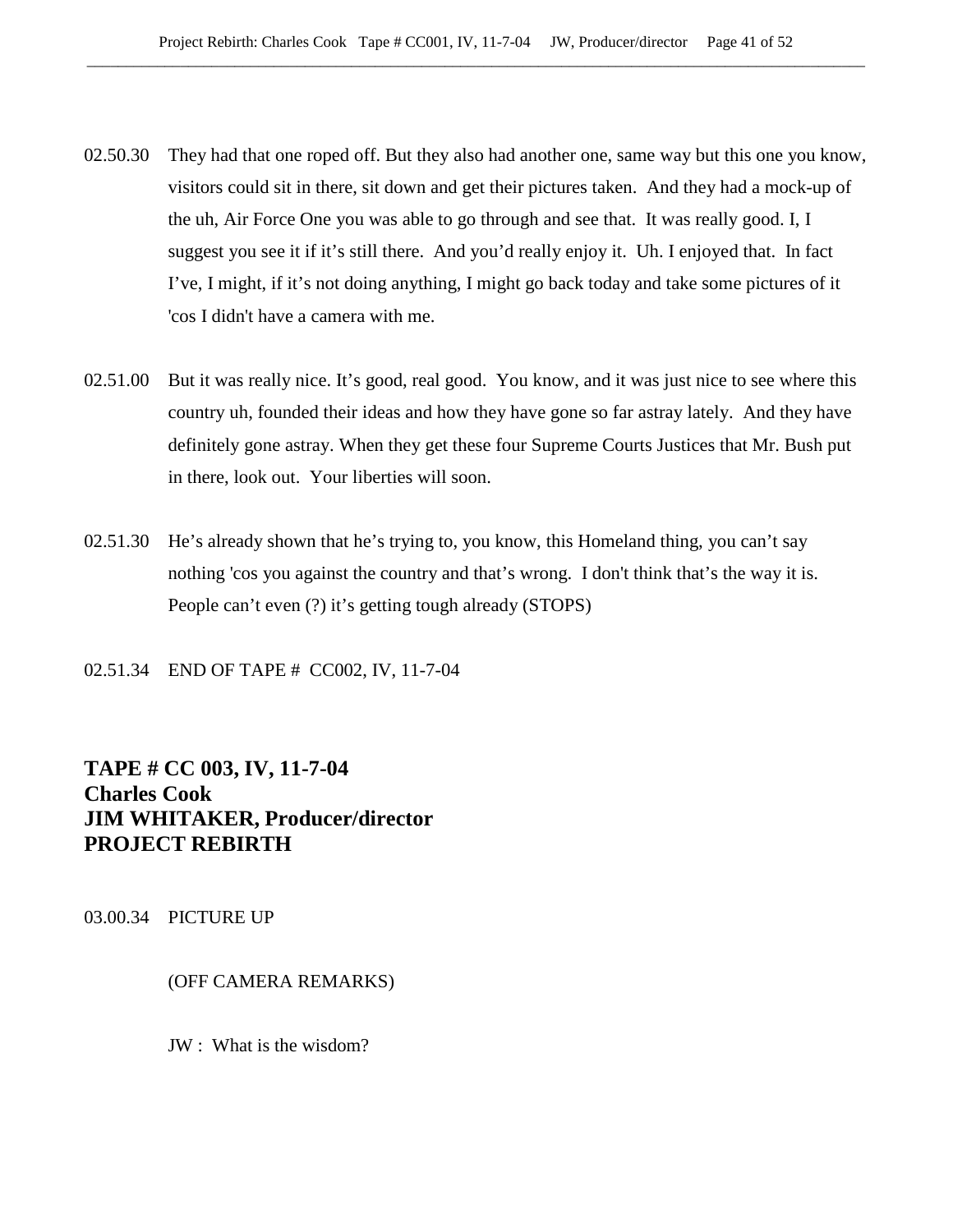03.01.57 CHARLES COOK : They told me I could have been a politician or a lawyer, because I've been listening to the debates and stuff, and they've been asking those questions like uh, how much is one and one? Well, to get to that number you have to derive or go off, you know, subtract and they never answer the question. (?) but they're still, you know, speaking. That's what, so I'm learning from them. So did you get your answer? (LAUGHS)

## (OFF CAMERA REMARKS)

JW : What is the wisdom you have gained at this point in your life right now?

# (OFF CAMERA REMARKS)

- 03.03.08 CHARLES COOK : On a serious note? I would say be better to people that you'd want them to be to you. Yeah. That's what would be my wisdom to people.
- 03.03.27 If people can do that, it'd be a lot better. That's like a lady yesterday. I got on the bus and I, I, touched her getting in the bus, and it was accidental. I said excuse me, I'm very sorry. Oh, she went off. You tried to take me (?) I said excuse me. I said, you know, if you feel that really, that bad that you got to scream, I said you should really ask your chauffeur to take you home instead of getting uh, 'cos you're gonna get bumped every time you get in there.
- 03.03.58 And the bus just fell out. You know, so, and then she stepped on somebody else, and I said, oh, now do you want that man to go off on you 'cos you stepped on his foot? I said, think about that. She went there and sat down and (?) you know, so. People uh, (?) just got to think. So just try to be better to people than you want to be to you. If everybody did that, everybody'd be happy.

JW : Are you happy these days?

03.04.32 CHARLES COOK : I'm always happy, even when I'm not, I'm happy. I try to make myself happy. Uh, I'm doing more reading again. (Sorry about my ear?) I'm doing more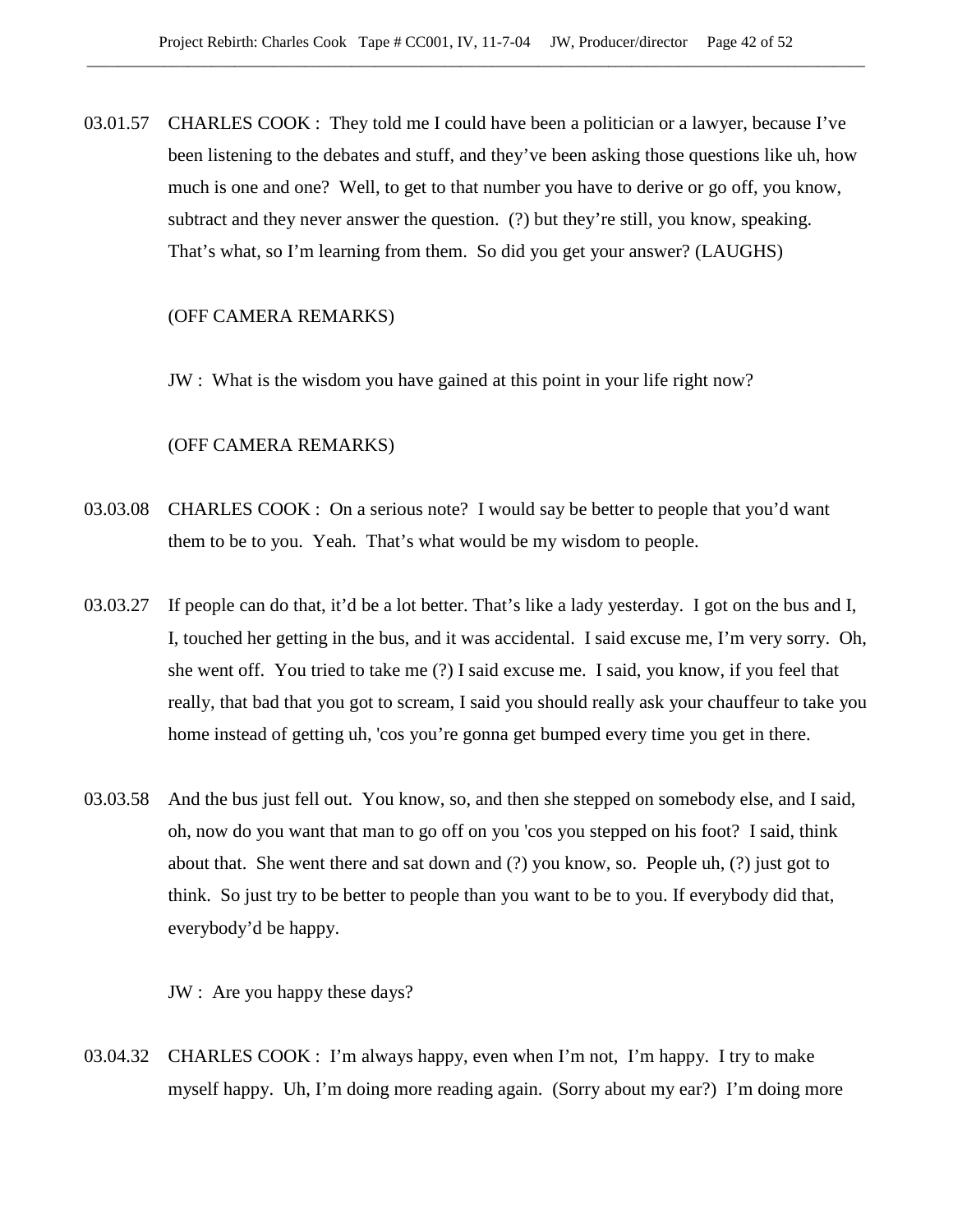reading. I have a book with me now on chess. And just skimming through that now. 'Cos I'm starting to play that more. So I have had all these books all these years, but I never read them. I intend to finish this book before the month's out, and I've been staying in the house, other than going to, only time I go out is to go to play chess.

03.05.04 Or pinochle and I come right back home, nothing else. And occasionally to visit one of the cuties. That's about it. And that's seldom. I'm not doing that much.

JW : Are things changing for you in that sense?

03.05.23 CHARLES COOK : No, I've always been a house person. I could be, I could stay in the house all month. You know? All I do is go get all my groceries for 3 months like I normally shop. I can stay in the house all week, all month, the next two months. I don't have to go no place. I'm not (?) been (?) myself. I'm content. (I say, like I say?) I guess I said I could say in, by myself and it would be no problem. Uh, I could look at the Learning Channel and, you know, with the kids and the what the, documentary or history channel. Uh, those things.

JW : What was the highest point and lowest point of the past year?

- 03.06.05 CHARLES COOK : Not going on (?) the trip to California and them people using my name. The fact that I found out they were doing that and I just didn't like that. The lowest point. The highest point? Uh. Being around my family, being with my daughter in her new house, seeing the look on her face when she got her new house this year.
- 03.06.31 Uh. My being around my nieces, the kids, one that calls me Uncle Grandpa. Uh. I want to kill him, Uncle Grandpa. Got a lot of stuff working. When he was 5 years old, 4 years old, he's going by the cemetery up in Detroit. So he looked at his mother and said, is Uncle Grandpa in there? She said why you say that? Oh, he's old. (LAUGHS)
- 03.07.00 I ain't, I ain't get back at him yet. (LAUGHS) I'm gonna get him to eventually (LAUGHS) But he's 7 now. But he's, he's a nice kid. He's going around, he wants to lift weights, but his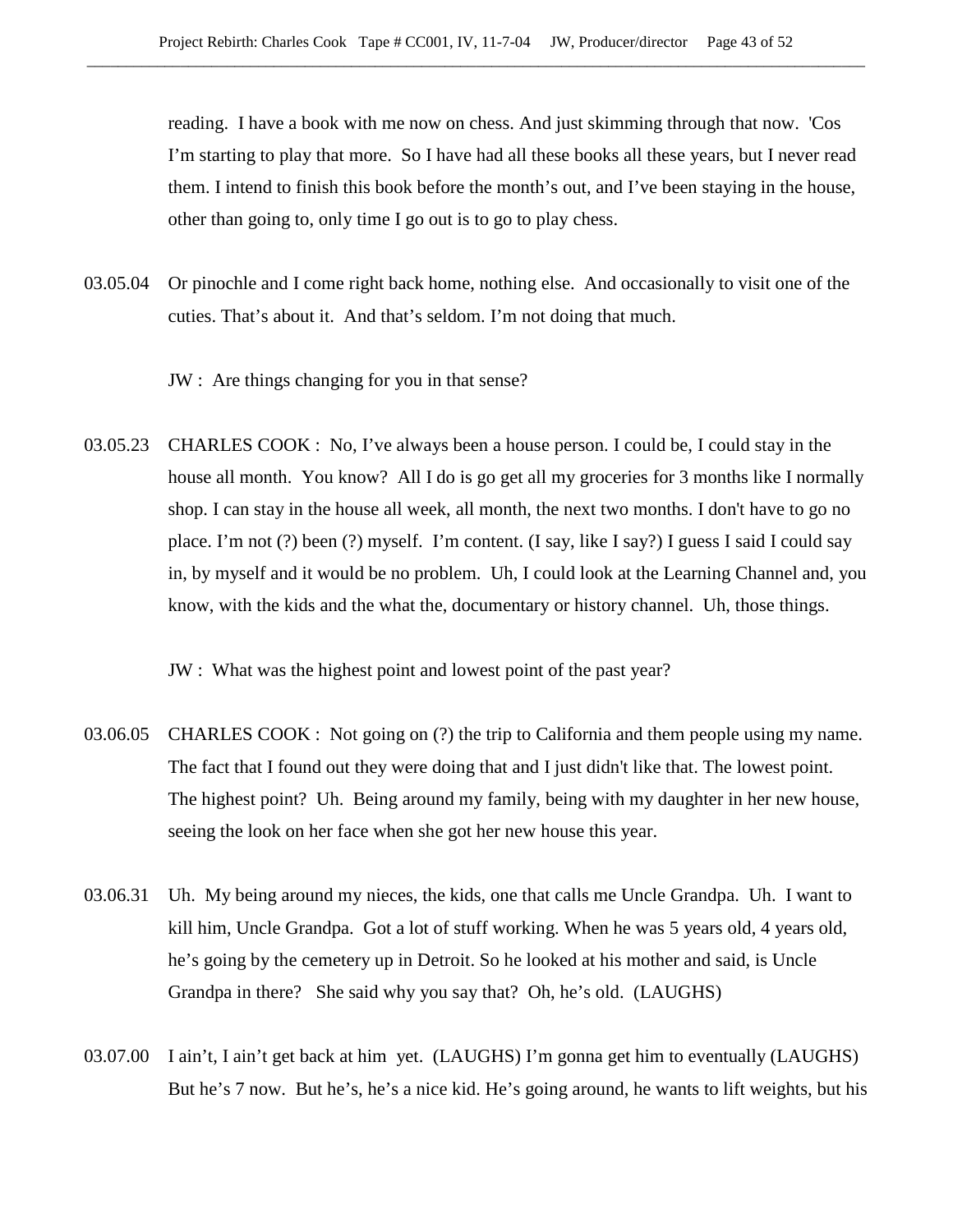father is, is uh, constantly traveling. He works with uh, he's an executive with Kroger. I don't know if you ever hear of Kroger stores? Uh, he has like 6 states that he's uh, the stores are all under him. So he's constantly traveling. My niece does travel a lot now.

- 03.07.31 That's another reason I'd be going to Detroit sometime 'cos they, they're stuck there. her mother has to come out to baby-sit or somebody someone (so I'm going out there a lot?) but uh. So I help her with the kids sometimes like that. So. When I be going to Detroit, it's not just to be going. I just go out there, and which gives me something to do. And. I have fun doing that. So. I'll do that occasionally. And enjoyed that time, enjoyed uh, enjoyed going down there with like one of my stepsons in Tampa.
- 03.08.02 'Cos I went to Tampa this year. We played chess. That's when he whipped me up. That's what made me sad I stopped 'cos I haven't played in years. so I'm slowly getting my game back. Uh. Let's see. I enjoyed the cruise with my wife extremely well, and my son. I enjoyed my time with the lady I'm presently with, constantly, so.
- 03.08.29 Uh, see what else. I enjoyed Peaches and I conversation about the electric uh, we kept going back and forth with it every day. And uh, e-mail Bush things they should say, some of the stuff he uses and we heard him use. Uh, things like that. Peaches said to tell you hello, too.

#### (OFF CAMERA REMARKS)

- 03.08.58 CHARLES COOK : She said you ready for, give her a job, she's ready. She said she says have job, will travel (LAUGHS). Uh, let's see. That, that was. (?) talk about Peaches, but that was a helluva an experience, you know? She is a brave girl. She had that operation. She called me up and I had to call her father. She called me.
- 03.09.29 And I had to break it to her mother. And then I had to call her father. He's in Boston and tell him. But she knew that, she didn't have to lose her eye. But she wanted to get rid of all the cancer. But you may not know it, but all of her jaw, all of this uh, this all gone. Teeth, all, all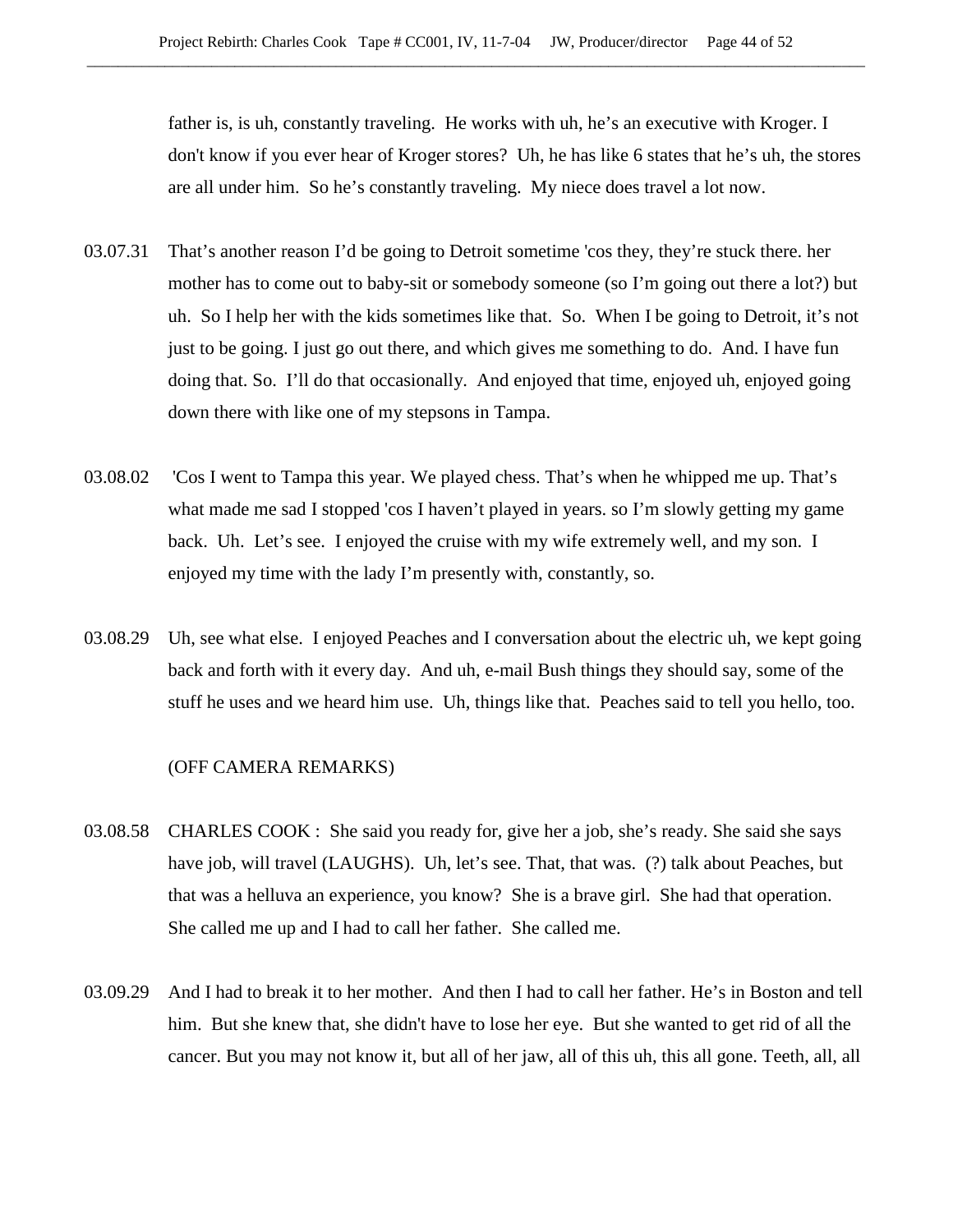of this is all gone, to get all of it, all that cancer. They said, well, we, you could keep the eye, and you know, and the jaw. (?) But and she says, nope.

- 03.10.01 Just take it all. Whatever has to be done. And she, she, and you know, to her credit, boy, she could probably get plastic surgery and some other stuff to build it up and redo those things. She won't do that. You know, 'cos she was a real pretty girl before that happened. But she gonna, to her credit, she, she don't let that bother her. She's, people (?) want to accept it, they'll accept it, this is just the way she is, is what's happening. I, I take my hat off to her.
- 03.10.31 She's, she's a survivor. So when you talk about cancer and stuff, I, everybody I've seen that have had it, they've been some troopers. Peaches is one. (?) And then she's a nice person.

JW : Yes, she is.

# (OFF CAMERA REMARKS)

03.10.55 CHARLES COOK : (MID-STATEMENT) she got a good head. And I helped put her through school. She cost me a lot of money. (Tuff's?) was not an easy to pay for (LAUGHS). Oh, that's another school I can put on my resume. Tuff's. That's right, I forgot. Peaches (LAUGHS).

# (OFF CAMERA REMARKS)

- 03.12.01 CHARLES COOK : But he's uh, trying to lift weights now. At 7. So I had to call and talk to him and uh, he called me uh, day before yesterday. He said, yeah, and oh, he's doing two things. He's growing an Afro, because Ben Wallace has that big Afro in Detroit, ok. And (?) his father is conservative, conservative, right? He voted for Bush, I know that. Ain't no doubt, he voted for Bush. Ok.
- 03.12.31 He's growing and he's, his mother said, well, I'm gonna let him grow it. His father doesn't want it. I said, let him grow his hair. That's what he wants to do, you can't stop that. It's a,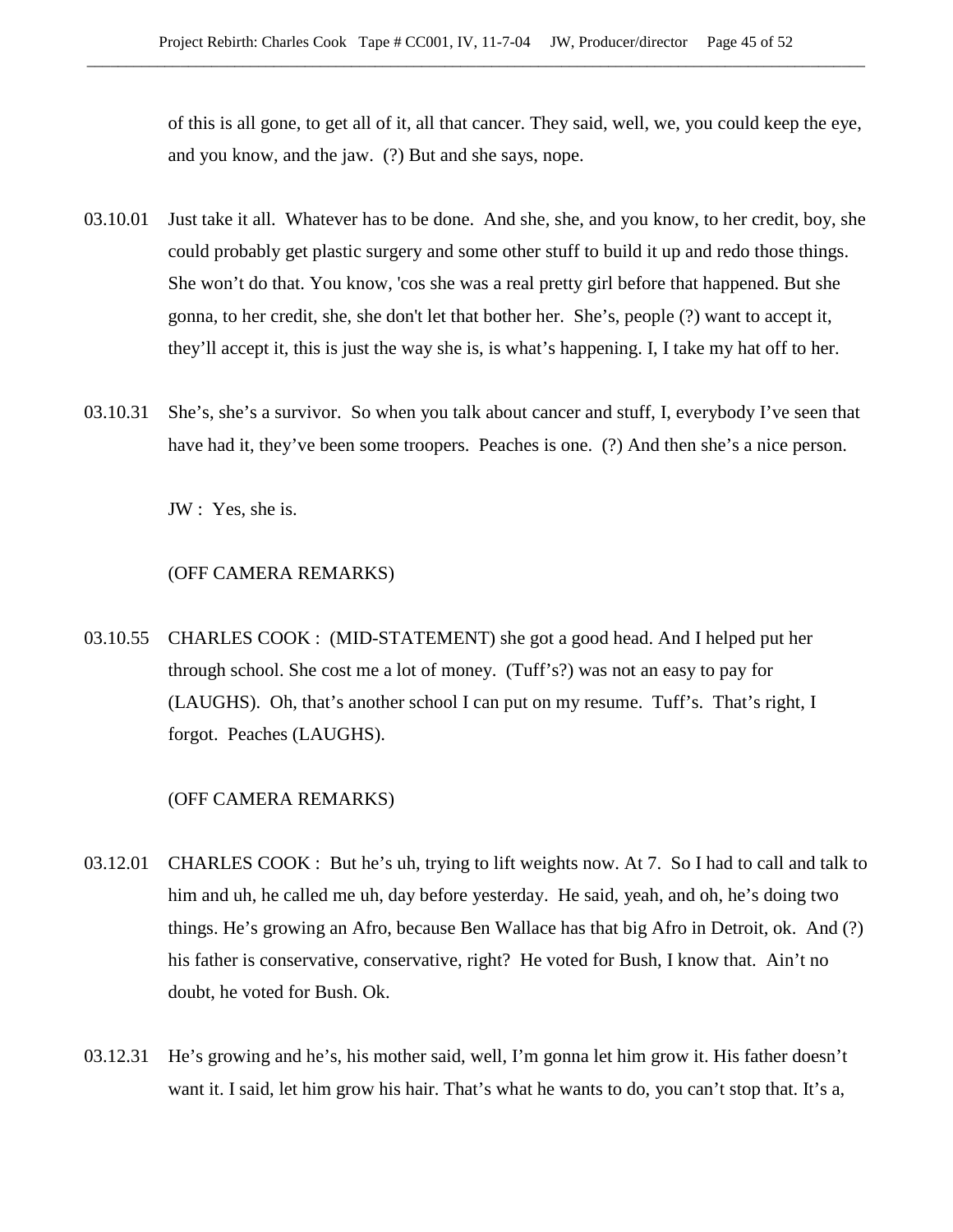he's at an age where he's a, he has to be able to make those choices, you know? So his father relented. And he wants to do these weights, and I was telling him, I said, first of all if you're really serious about it, I don't want you lifting no weights 'til you start doing sit-ups and running around the, the house. When I mean the house, 'cos they have a big house.

- 03.12.58 Running around the whole yard, at least 20 times. Every day. Come in and do about 20 jumping jacks, sit ups. And just work with 1-pound, 2-pound weights. You know, 'cos he's only (?) and you do that for three weeks, and when you finish doing that, and I gave him the exercise to do, I said call me and then I'll tell you to go to another step, because until that time and when you do it, have your brother spot you when you start doing it. That's so you won't get hurt. She said, what do you mean by spot, and I told her. I said to my niece, I said that means somebody got to watch, (?) make sure to help pick up the weight.
- 03.13.28 So he's on his little (?) so we talk daily about that.

JW : Anything else?

03.13.41 CHARLES COOK : See, I'm living vicariously through my niece and nephews (?) again. With my kids, so that's a two-way switch, you know, I'm (cool with it?) And they told me to come out there so I could cook them a meal, 'cos their mother don't cook.

JW : Are you a good cook?

03.13.58 CHARLES COOK : Oh, yes, I am. I can sing and cook very well. Very well. Who told you?

JW : I heard.

03.14.09 CHARLES COOK : Yeah, I cook very well. Yeah. Yeah. Uh. Well enough that when Renee was working downtown, uh, she was uh, she does uh, you know, word processing, that type of thing. Uh, I had brought down some food for uh, her office 'cos they're having a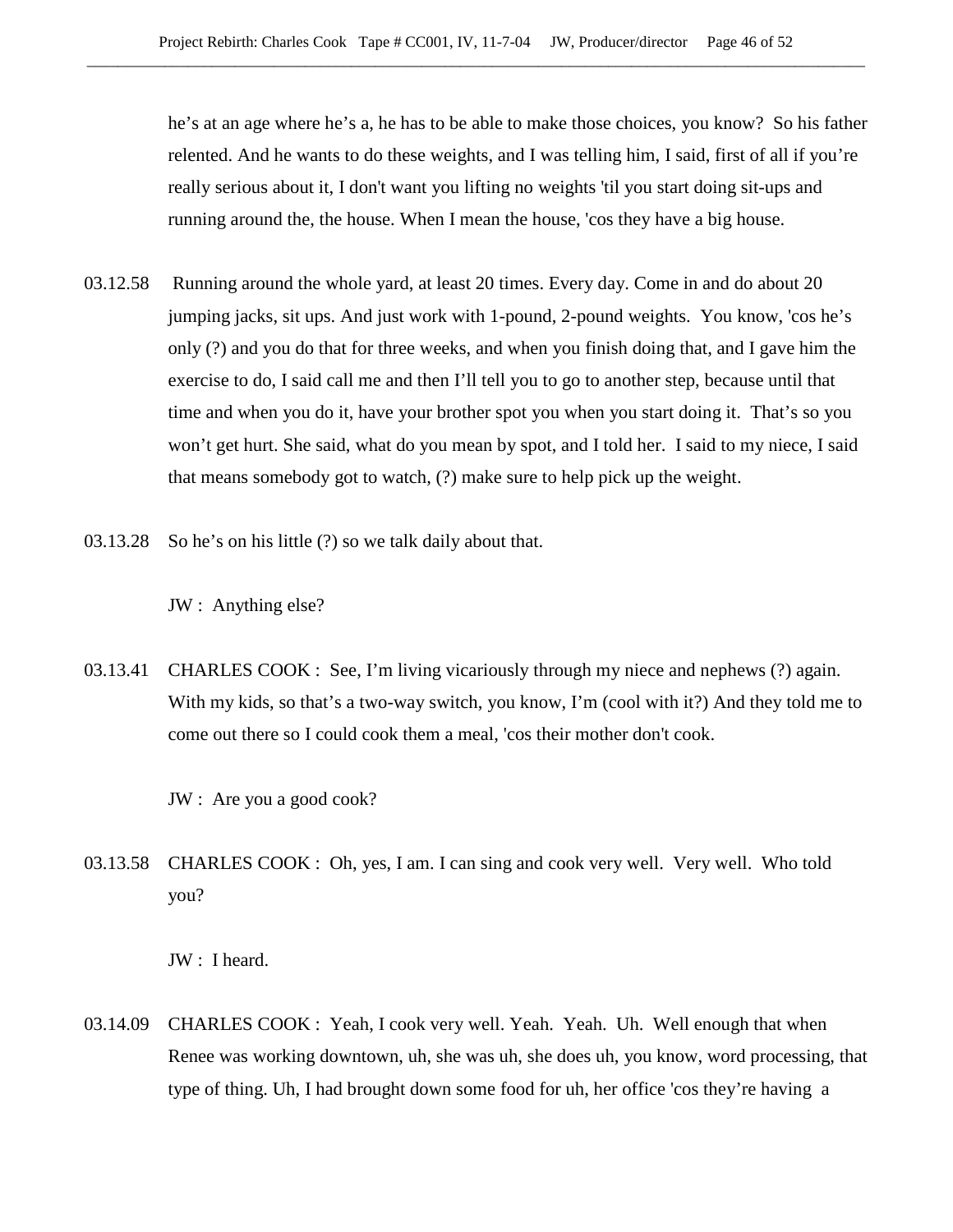party. Then they said (?) the restaurant. She said no, that Charles made that. I make everything from scratch.

- 03.14.33 Biscuits, pies, cakes, or anything. I make those things. I had the place jumping. When I (?) go in the kitchen, the pots'd be doing like that, and they shaking. Say use me today. Use me. But I, I got away from (?). I haven't been bothering. I've been making her cook lately. But I can cook. Uh, my, I, I started cooking when I was about 5, 6 years old.
- 03.14.58 Uh, I used to watch my mother and my father. My father used to cook. My father used to do more baking. That's where I get the baking from. And he used to make yeast biscuits which I still haven't been able to make. Which was so good. You'd have to let the dough sit for a couple of days or a day or something like that. Uh, it's. drive me crazy. My aunt's husband also uh, my aunt used to cook every day.
- 03.15.28 So I come from a family of cooks. And I used to stay in the kitchen and watch. All the time. I'm always constantly watching. My (?) aunt's husband. I don't know if you know what the Number Banker is. You know what the numbers are? Well, in New York, you got three numbers that come out every day and somebody (everybody?) plays it's called policy for some people .You know that it is right, sir? Ok.
- 03.15.54 He used to be the banker. He'd have guys running out there. So he was always home. Ok. He's making a lot of money, he's very rich man. But he's home every day. And I would love to go to his house when school wasn't on because breakfast time, my aunt had to make from scratch, biscuits, and I'm talking about she had to fill up, she had to have at least 3 to 4 different meats on the table, and a full course breakfast. And I mean when I say breakfast, it'd be a, if you wanted grits, there was grits.
- 03.16.28 If you wanted home fries, whatever you decided, he, it was there in case he changes his mind. Every morning. And had these biscuits. And when he sat down, the biscuits would come right out the oven. He said, lunch time, she had to make hot biscuits again. No seconds.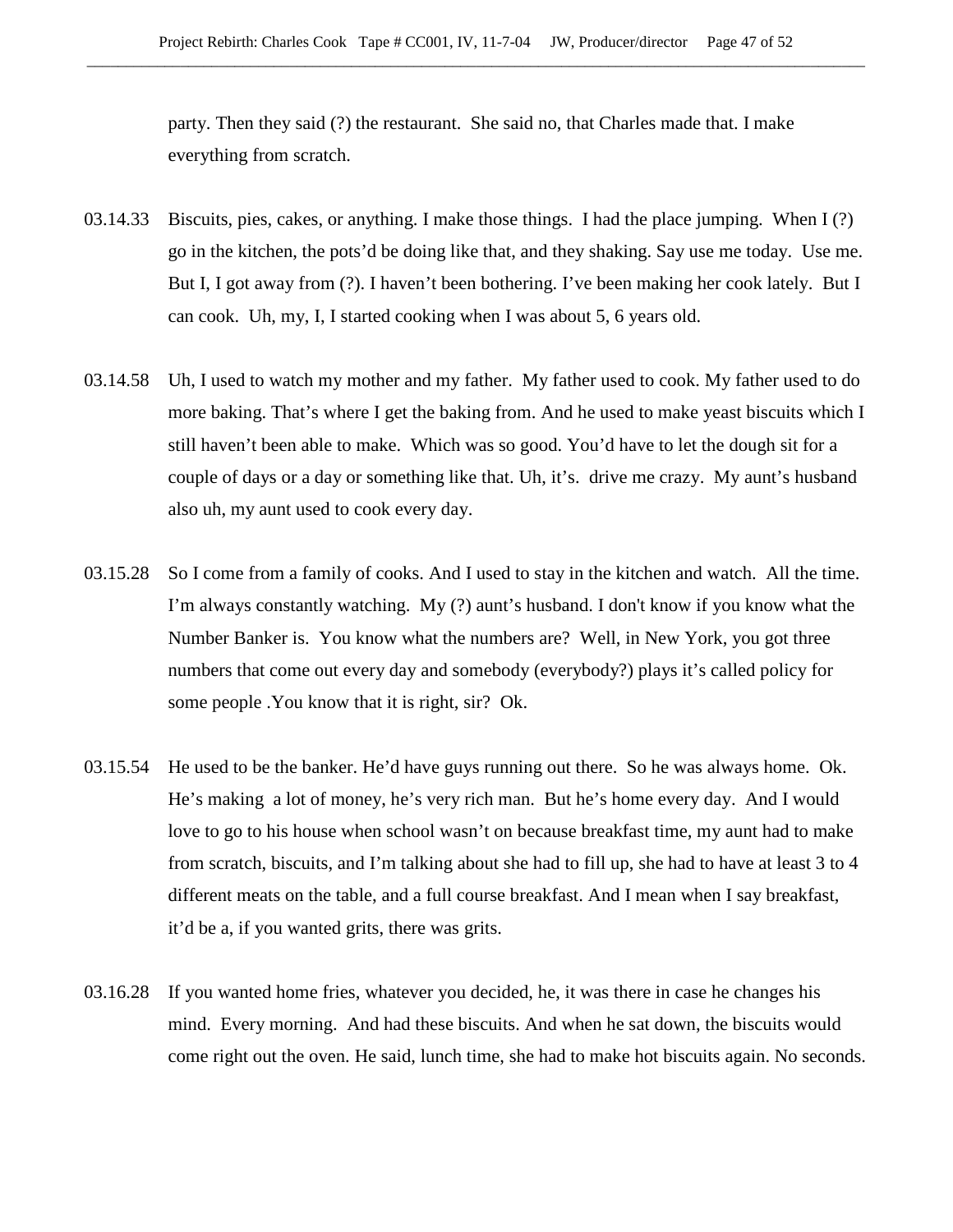Dinner, the same thing. Three hundred sixty-five days a year, she had to do that 3 day after day. So by being there with my cousins, I would watch and I learned.

03.16.55 And when she was making the stuff, I would so when I went to start making it, some (?) I've made my first when I was about 6 years old, I wasn't even 6. I made some uh, was like prune tarts. I just took some prunes and they were pitted, and I boiled them 'til they were soft. And I put a lot of sugar in them and I took the pits out. And I made the dough like uh, she would make. And I put the prunes in it, and I made, and I made prune tarts. And they said oh, who told you how to do that? And I was cooking ever since. I started making sweet potato pies, apple pies, anything. From scratch.

JW : Who ran the numbers?

03.17.37 CHARLES COOK : Well, he's dead now, that was a long time ago.

JW : Was he a really well-known guy?

# (OFF CAMERA REMARKS)

03.17.44 CHARLES COOK : I got no say no more about that. (LAUGHS) Some families secrets stay family secrets. (LAUGHS)

# (OFF CAMERA REMARKS)

JW : I didn't know what it was?

03.18.28 CHARLES COOK : Yeah, well they, what they do is they, they tally the uh, total sheet of the race. The third race and the sixth and the ninth race. And when they tally those three races, the last number that comes out is the first number of the first number for the uh, thing. And that's how it goes. But you can actually uh, by betting a certain amount of money, you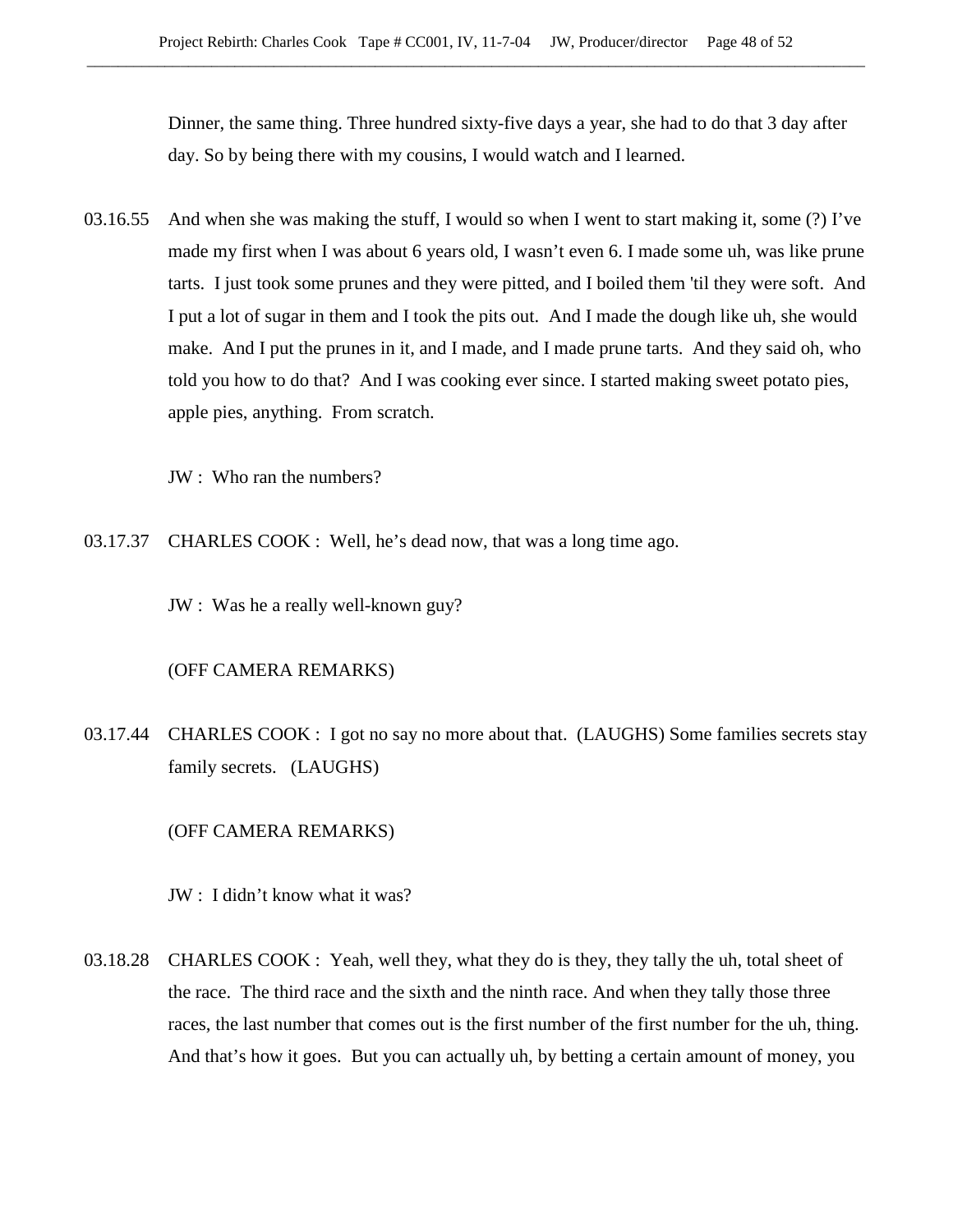can uh, determine what the numbers are, but at the race track you get to determine what the last number's gonna add up monetarily.

- 03.18.59 Uh, and but this is, it's a big (?). They had, they used to have so many ways of cheating with the numbers. 'Cos I've written numbers in random, you know, make a little money when I was younger. So I know what it's like with the numbers. And that's not a winning game, you know? Any time you willing to give \$700, \$600 to one, how much the odds against you of hitting?
- 03.19.32 And uh, I know guys, I know my mother played these, played the numbers. My mother played the numbers and (?) I don't know, everybody made numbers, money on that numbers but my mother. When she was hitting for like two weeks. She never played, but she had a premonition about playing. My mother's playing three cent, and every day the people is telling her, what she gonna play today? And she was hitting every day. She had a every day for 3 weeks, she hit out of 3 weeks, she hit at least 12 times.
- 03.19.59 People got rich off my mother's numbers. And she wasn't, she's not all I don't play, I just wanted to. I was young then. (?) had I had known, I would have been (?) the way I play? I'd have had a hundred dollars (?) numbers that had been. Three dollars, she getting thirty something dollars and laughing like it's something. Yeah, but numbers. They call it policy.

JW : What?

- 03.20.24 CHARLES COOK : Policy. (~ovlp~) Yeah, policy, policy, numbers, you know? It started in uh, black areas. Uh, and then the mob took it over when they found out how much money there is, it was in it. Uh, but uh, they never really take it, the biggest guy doing it now is uh, Spanish Raymond. Out of Harlem. He's the biggest right now. And there's a few other people I know doing quite well with it.
	- JW : What about the idea of premonitions?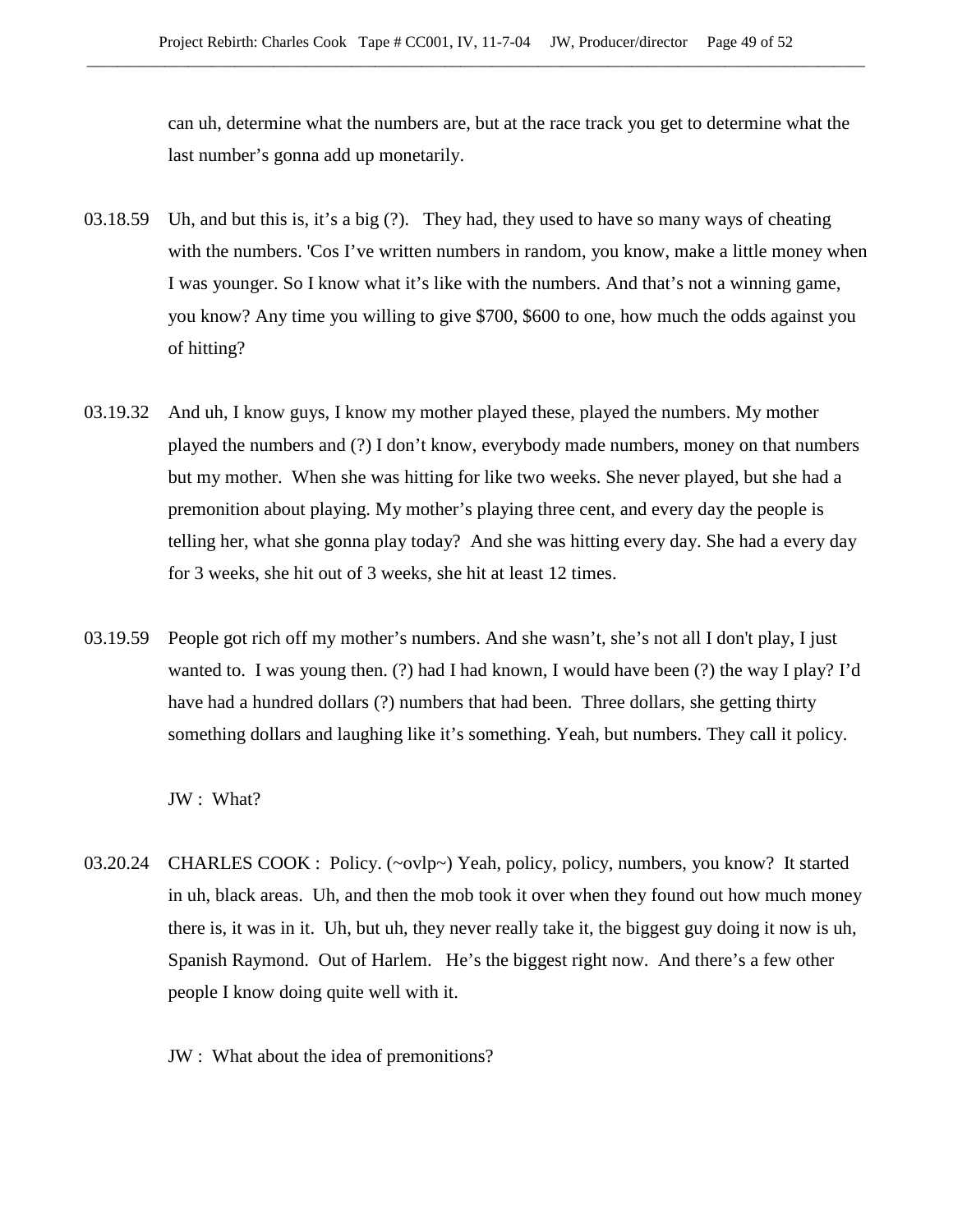- 03.21.03 CHARLES COOK : I think so. I'll tell you something that's very true and it may sound strange. But actually it's true, two things. I went to Lang City when they first opened up. I wasn't gonna go, but I kept saying, I kept (?) dating this girl. I said, Pat, I go, uh, we need to go to (?) go some place. I said my mind is telling me we need to go someplace. Let's just go. She said, what (?) just got to go. I said, let's just get in the car.
- 03.21.31 And we got in the car. She, and (?) just started with O'Hara's first one. I said we're going to Atlantic City. My mind is telling me to get up and go. So we went down to Atlantic City, so she said where we gonna go into the casino, you know, first time in the casino. First (?) not true. First time in the casino. And the first time in any kind of legal gambling situation. Not that I haven't gambled before. And I walk in there, and we walk around, and she said, where is (?) She said, what we gonna do?
- 03.22.01 I said (?) I said, so I ended up. I said oh, I feel it, I went past these machines. I went past the slots, I went past uh, the tables. Roulette, all that. I came back and I went through there, and I said I feel it right here. And I stopped into, in front of these two machines. I said, I feel it. She said, well, you want me to hold it? And something said, no. I said, no. Something said no, don't hold it, just walk away from it. And come back. And I said if it's there for me, it'll gonna be there. you know, 'cos nobody was using them.
- 03.22.32 I come back and nobody was using. So I told her, start playing a dollar, you know? On each machine, every time. Or whatever it was (?) we was playing. Dingalingaling, I hit the jackpot. Before the woman could bring me back the rest of the money, dingalingaling. I hit the jackpot with her. I said it's time to go, that was it. And then the other thing that happened with me. I see a girl and I'm flirting, fine. And we got to talking. She calls me.
- 03.23.01 Or I call her. And I had never seen her uh, but she said she lived in Jersey. And I told her, I swear to God this is true. You can call her if you (?) think (?). I said uh, I'm gonna tell you something, and I said, I don't know how it's coming from, but I'm gonna describe your house. I described her house, what it looked like, to a Tee. I said you have a driveway that goes like that, and you have a, a downstairs, when you come in there's off and down.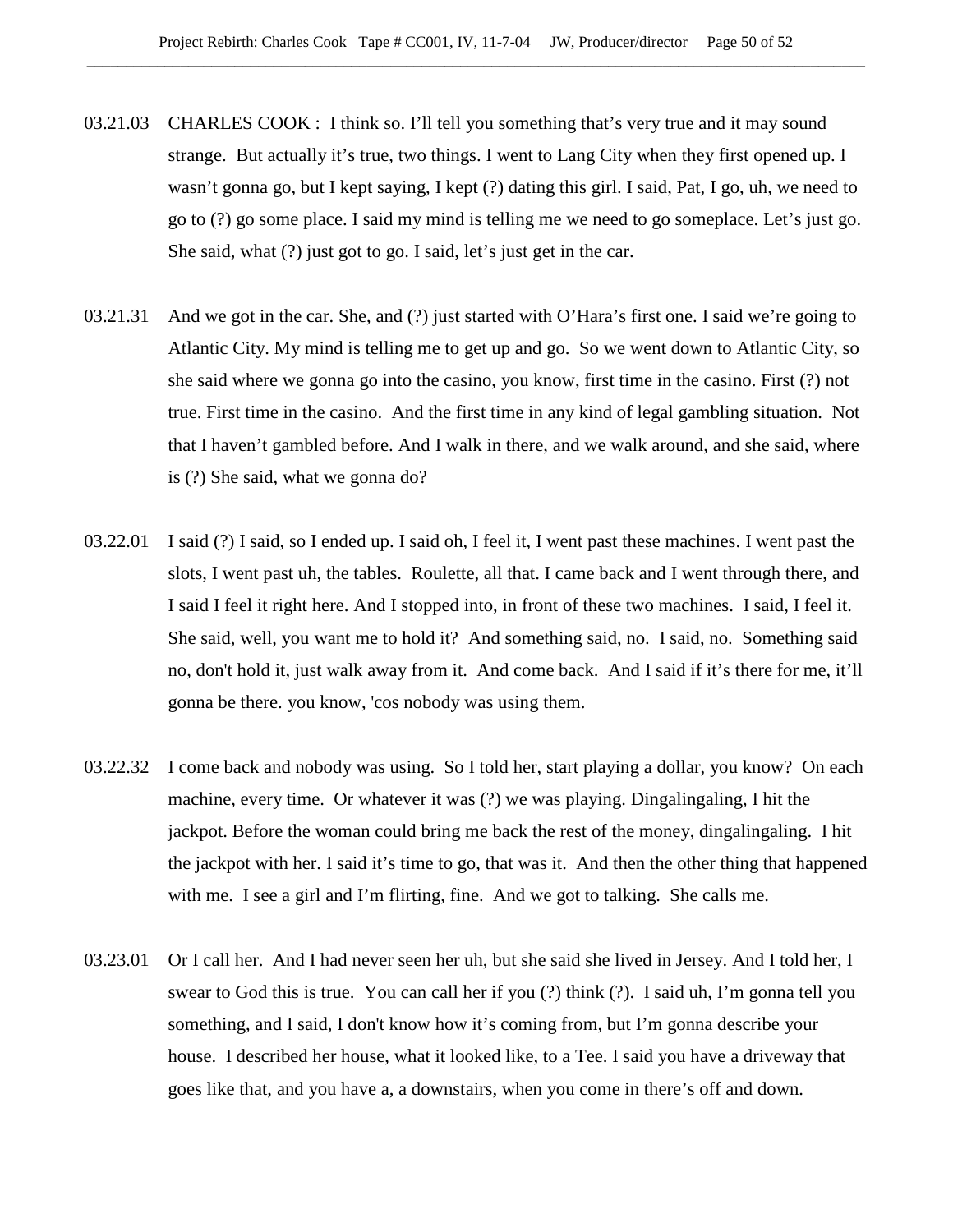03.23.28 And you go up one level to your, your apartment, and your apartment, and she said huh? It was just like I said.

JW : Have any premonitions lately?

03.23.42 CHARLES COOK : I wish I could. I, I stopped having it. I did something I know I wasn't supposed to do. And I haven't had none lately. See, God punishes you for those gifts that you abuse. Yeah.

# (OFF CAMERA REMARKS)

03.24.15 CHARLES COOK : There's an old West Indian remedy to get rid of a cold if you got a real bad cold. It may sound sick, but some turpentine and sugar.  $(\sim I \sim)$  Just a drop of turpentine like a needle and sugar. See all that mucus (?) right away. In the bed, though. It'll get rid of it.

JW : Ever done it before?

- 03.24.41 CHARLES COOK : Yep. My grandmother on my mother's side, West Indian. Yeah, I got a hell of a combination. I've got that West Indian and that Welsh and Indian on the other, on my father's side, and (LAUGHS) a little mix up. (LAUGHS) Hit on grandmothers. I told you not to mess with no high, yellow red thing like that. Talking about my father. (LAUGHS)
- 03.25.09 And my (?) and my, my father's mother, I told you not to mess with them West (LAUGHS). Done trapped my son (LAUGHS) oh, god. (LAUGHS).

(OFF CAMERA REMARKS)